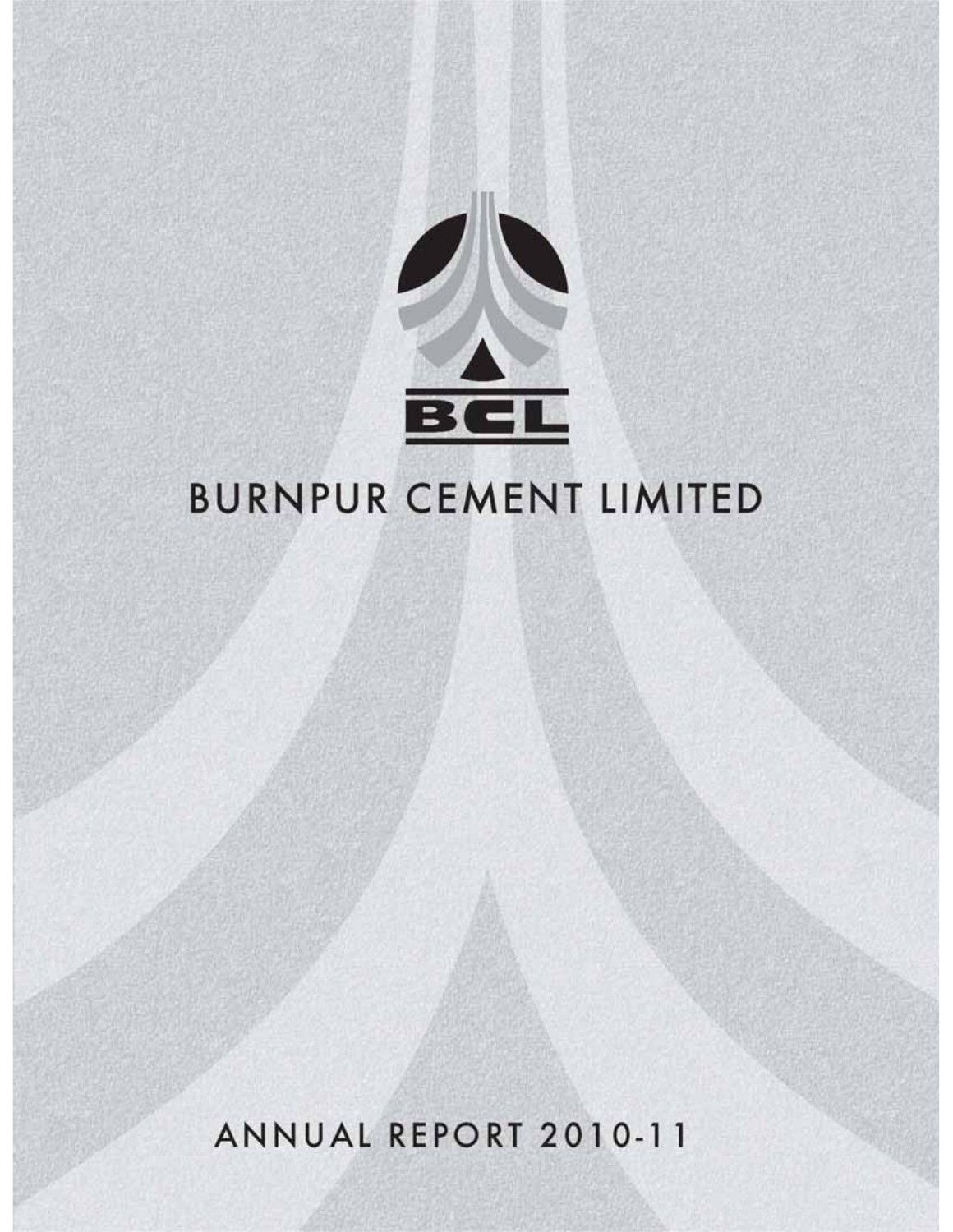Burnpur Cement Ltd.

#### **BOARD OF DIRECTORS**

Mr. Prem Prakash Sharma, *Chairman*, Mr. Ashok Gutgutia, *Vice-Chairman & Managing Director* Mr. Keshab Chandra Das Mr. Subrata Mookerjee

Mr. Manoj Kumar Agarwal

Mr. Bal Krishan Ladha Mr. Ansul Agarwal

**SECRETARY AUDITOR**

Mr. Sudhansu Sekhar Panigrahi M/s N. K. Agarwal & Co.

#### **BANKERS**

State Bank of India **Axis Bank Ltd.** Axis Bank Ltd. State Bank of Hyderabad State Bank of Hyderabad

#### **CORPORATE OFFICE**

14, Bentrick Street, "Gujarat Mansion", 2nd Floor, Kolkata - 700 001 Tel No. (033) 22623168, 22623167, 30250826

#### **REGISTERED OFFICE & PLANT**

Village: Palasdiha, Panchgachia Road P.O. Kanyapur, Assansol - 713 341, Dist. Burdwan, West Bengal, Tel No. (0341) 2250-454, 2252-965 Email: info@burnpurcement.com, investors@burnpurcement.com, Website: www.burnpurcement.com

#### **PROPOSED PLANT**

Plot No. A-8P,9,10,11, B-38, 39, 40, C - 7P, 8,9,10 & XP Block-D and Block-E, Patratu Industrial Area, Jharkhand

#### **REGISTRAR AND SHARE TRANSFER AGENT Niche Technologies Pvt. Ltd.**

D-511, Bagree Market, 71, B. R. B. B. Road, Kolkata - 700 001 Tel No. +91 332235-7270 / 7271, 2235-5236, Fax No. +91 33 2215-6823 Email: nichetechpl@nichetechpl.com, Website: www.nichetechpl.com

#### **CONTENTS**

Notice \*\* Directors' Report \*\* Corporate Governance Report \*\* Auditor's Report \*\* Balance Sheet \*\* Profit & Loss Account \*\* Cash Flow Statement \*\* Schedule to Balance Sheet and Profit & Loss A/c<sup>\*\*</sup> Notes on Balance Sheet and Profit & Loss A/c<sup>\*\*</sup>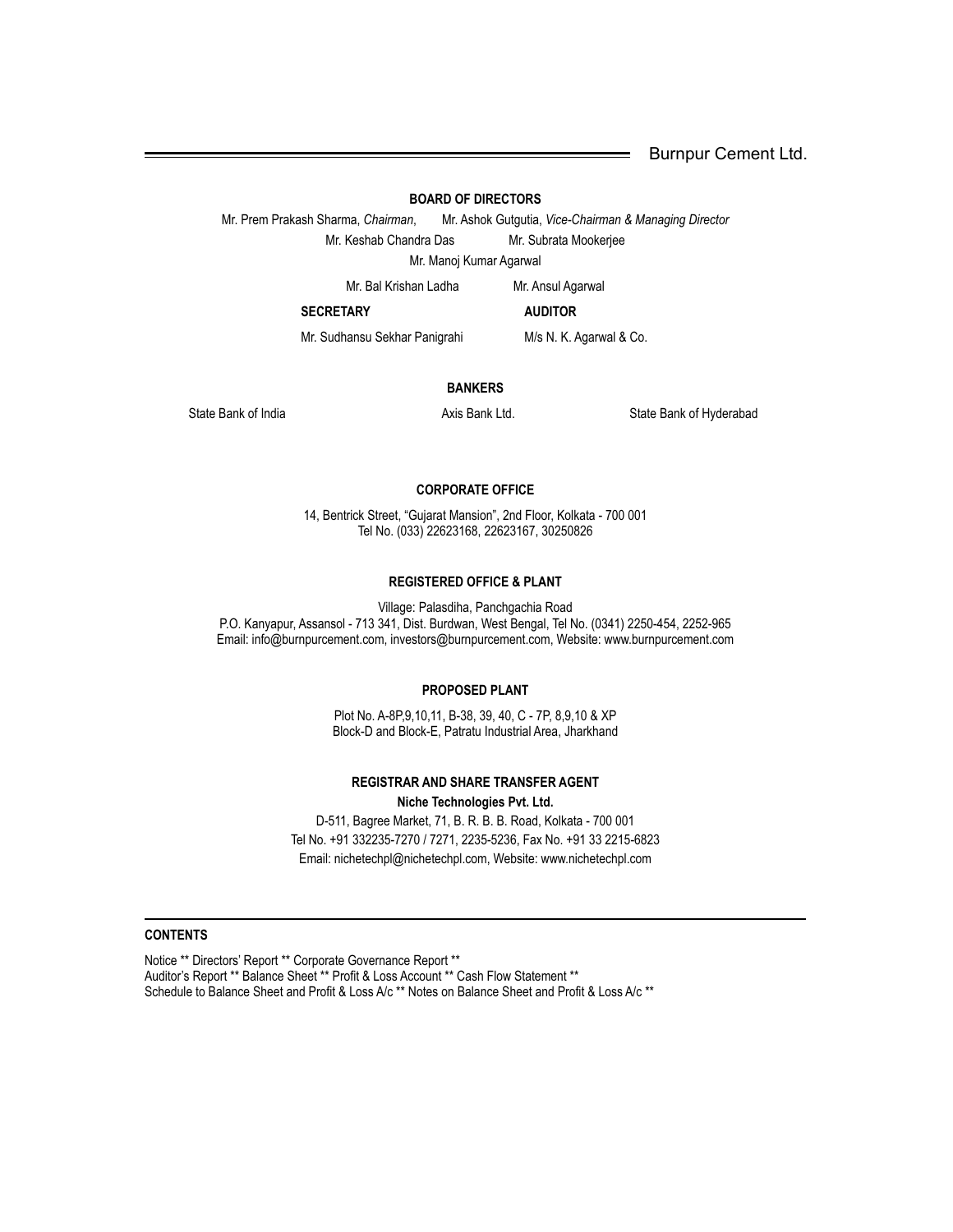

### **NOTICE**

**NOTICE** is hereby given that the Twenty Fifth Annual General Meeting of the Members of the Company will be held at 11.00 A.M. on Wednesday, the 30th day of November 2011, at Asansol Club Limited, Court Compound, P.O.-Asansol Dist-Burdwan, West Bengal, Pin. -713304 to transact the following Business:

#### **Ordinary Business :**

- **1.** To consider and adopt the audited accounts of the Company for the year ended 31st March 2011, together with the Report of the Directors and Auditors.
- **2.** To appoint a director in place of Mr. Subrata Mookerjee, who retires by rotation and being eligible offers himself for reappointment.
- **3.** Mr. Keshab Chandra Das, who retires by rotation and though being eligible for re-appointment has requested to be relieved from directorship of the company and vacancy caused by retirement will not be filled up.
- **4.** To appoint Statutory Auditors and to fix their remuneration.

The present Statutory Auditors, M/S N. K. Agarwal & Co., Chartered Accountants, will retire at the conclusion of the forthcoming Annual General Meeting and are eligible for reappointment.

#### **Special Business:**

**1.** To Consider and if thought fit, to pass with or without modification the following resolution as an ordinary resolution:

"RESOLVED THAT Mr. Bal Krishan Ladha, who was appointed as an additional director by the board and who holds such office upto the date of this Annual General Meeting and in respect of whom a notice u/s 257 of the Companies Act, 1956 has been received from a member signifying his intention to propose Mr. Bal Krishan Ladha as a candidate for the office of the director, be and is here by elected and appointed as director of the company, liable to retire by rotation".

**2.** To Consider and, if thought fit, to pass with or without modification(s) the following resolution as an **Ordinary Resolution**:

"RESOLVED THAT Mr. Ansul Agarwal, who was appointed as an additional director by the board and who holds such office upto the date of this Annual General Meeting and in respect of whom a notice u/s 257 of the Companies Act, 1956 has been received from a member signifying his intention to propose Mr. Ansul Agarwal as a candidate for the office of the director, be and is here by elected and appointed as director of the company, liable to retire by rotation".

**3**. To Consider and, if thought fit, to pass with or without modification(s) the following resolution as an **Ordinary Resolution:**

RESOLVED that the consent of the Company as required under the provision of Section 293 (1)(a) of the Companies Act, 1956, and other relevant or applicable provisions of the said act, if any, be and is hereby accorded to the disposal by the Board of Directors of the Company's undertaking(s) or a part of the undertaking, and of the immovable properties comprising lands, buildings and structures and plant and machinery, fixtures and all other movable assets including outstanding moneys, receivables, claims, bills, invoices, documents, contracts, engagements, securities, investments and rights of the Company situated at Asansol in the state of West Bengal or wherever else the same may be to the Banks in the manner following, that is to say, by way of first legal mortgage in English form or by way of equitable mortgage by deposit of title deeds and / or by way of hypothecation, pledge, floating charge, lien or any other charge with powers of sale, appointment of receivers, taking over of management and business of the Company in case of default and such other powers as the Directors may consider necessary or advisable for securing the various credit facilities granted or to be granted in future by the various Bank to the Company for sums not exceeding in the aggregate at any one time the sum of Rs. 225 Crore (Rupees two thousand twenty five only) with interest thereon, commitment charges, costs, charges and expenses and all other moneys as stipulated in the Agreement of Loan-cum-Hypothecation dated the ………….. day of …………………………. entered into between the Company and the said Bank.

- **4.** To Consider and, if thought fit, to pass with or without modification(s) the following resolution as **Special Resolution**: RESOLVED that pursuant to section 146 of the Companies Act, 1956 and any other applicable provision if any, the registered office of the Company be and is hereby shifted from "Palashdiha" Panchgachia Road, Kanyapur,Asansol 713 341 to 14, Bentinck Street, Gujarat Mansion, 2nd Floor, Kolkata 700 001 with effective from 1st December, 2011.
- **5.** To Consider and, if thought fit, to pass with or without modification(s) the following resolution as an **Ordinary Resolution**: "**RESOLVED THAT** pursuant to Section 16, 94 and all other applicable provisions, if any, of the Companies Act, 1956, the Authorised Capital of the Company be and is hereby increased from present Rs. 70,00,00,000/- divided into 7,00,00,000 Shares
- **2** ❚ **Annual Report 2010 2011**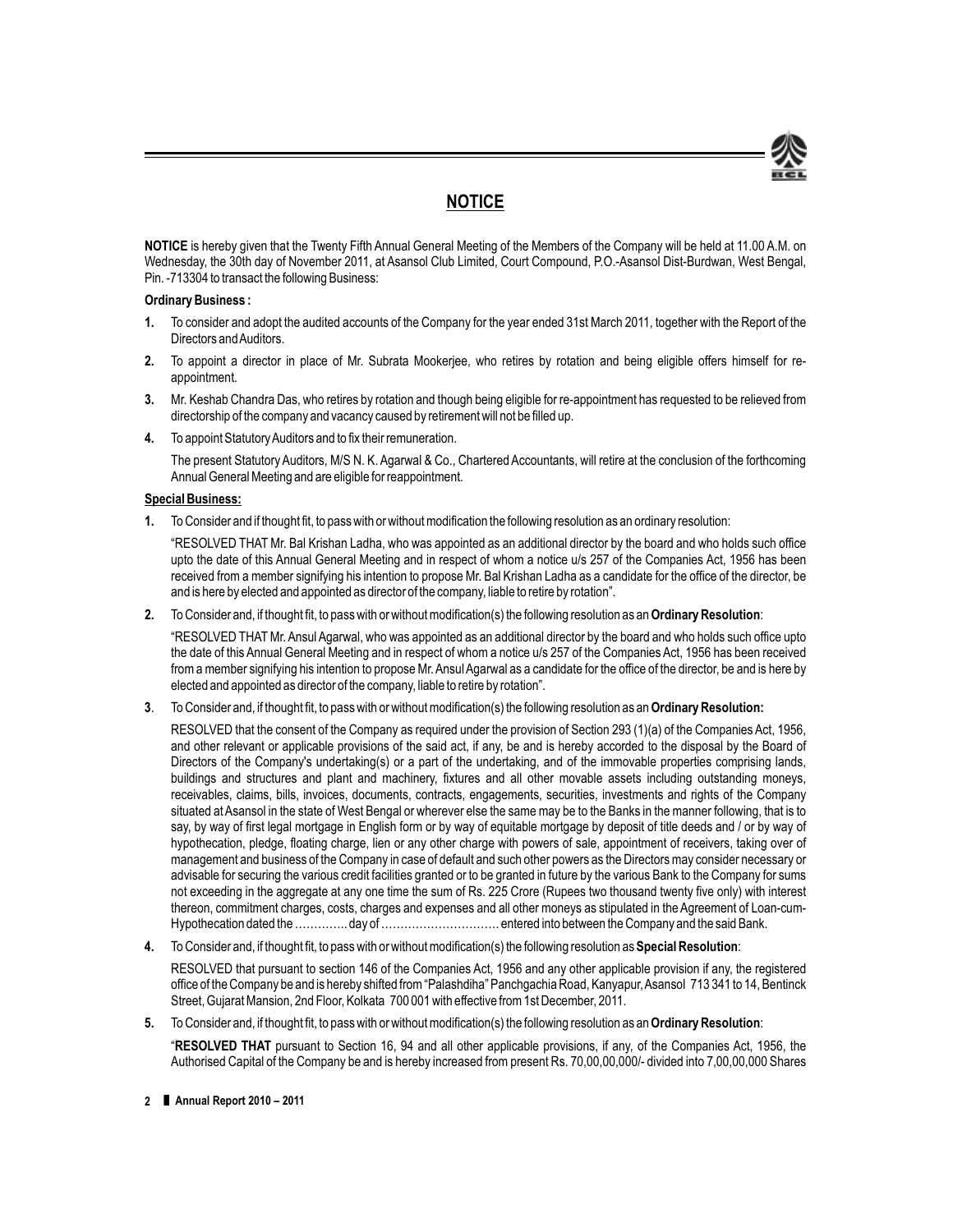of Rs. 10/- each **to** Rs. 77,00,00,000/- divided into 7,70,00,000 Shares of Rs. 10/- each and consequently, Clause V of the Memorandum of Association of the Company be and is hereby altered by deleting the same and substituting in its place and stead, the following new **Clause V** :

- **V.** The Authorised Share capital of the company is Rs.77,00,00,000 (Rupees Seventy Seven Crores only) divided into 7,70,00,000 (Seven Crore seventy lacs) Equity Shares of Rs.10/-(Rupees Ten) each with power to increase or reduce, consolidate or sub-divide the capital for the time being into several classes and to attach thereto respectively such preferential or special rights, privileges or conditions as may be determined by or in accordance with the regulations of the company and with power to issue Redeemable Preference Shares.
- **6.** To Consider and, if thought fit, to pass with or without modification(s) the following resolution as **Special Resolution**:

**"RESOLVED THAT** pursuant to provision of section 81(1A) and all other applicable provisions, if any of the Companies Act, 1956 (including any amendment thereto and any re-enactment thereof) (herein after referred to as "the Act") and subject to enabling provisions of the Memorandum and Article of Associations of the Company, the Listing Agreements entered into by the Company with the Stock Exchanges where the shares of the Company are listed and in accordance with the applicable Guidelines/Regulations issued by the Securities and Exchange Board of India ("SEBI") , the Reserve Bank of India ("RBI") , Government of India ("GOI") or any other relevant authority and clarifications thereon issued from time to time , if any , and subject to all such Statutory, Regulatory and Government approval and subject to such conditions and modifications as may be prescribed and imposed by any of them while granting such approvals, permissions or sanctions, which may be agreed to by the Board of Directors or any committee thereof (herein after referred to as the "Board") , the consent of the Shareholders be and is hereby accorded to the Board to offer and / or allot upto 12550000 (One Crore Twenty Five Lakh Fifty Thousand) Convertible Warrants (**Convertible Warrants No. 2**) with an option to subscribe upto 12550000 (One Crore Twenty Five Lakh Fifty Thousand) equity shares of Rs. 10/- each of the Company by way of Preferential Allotment basis to the persons mentioned in the following table Viz:

| <b>Serial</b><br>No. | <b>Persons</b>                      | Number of<br><b>Convertible</b><br><b>Warrants No.2</b> | Category of<br>the Investor |
|----------------------|-------------------------------------|---------------------------------------------------------|-----------------------------|
|                      | Chhatisgarh Biri Patta Private Ltd. | 87,00,000                                               | Non Promoter                |
| 2                    | Imtihan Distributors Private Ltd.   | 85,000                                                  | Non Promoter                |
| 3                    | Jai Prakash Agarwal                 | 10,00,000                                               | Non Promoter                |
| 4                    | Manoj Kumar Agarwal                 | 50.000                                                  | Promoter                    |
| 5                    | Ram Prasad Agarwal                  | 50,000                                                  | Promoter                    |
| 6                    | Ram Prasad Agarwal (HUF)            | 50,000                                                  | Promoter                    |
| 7                    | Shakuntala Agarwal                  | 50,000                                                  | Promoter                    |
| 8                    | Suchitra Agarwal                    | 50,000                                                  | Promoter                    |
| 9                    | Kavita Bhalotia                     | 2.40.000                                                | Promoter                    |
| 10                   | Dalhousi Datamatics Pvt. Ltd.       | 4.75.000                                                | Promoter                    |
| 11                   | Bharat Cements Pvt. Ltd.            | 18.00.000                                               | Promoter                    |

whether or not such person (s) are members of the company in such manner and upon such conditions as are hereinafter contained:

- i. The options to the persons as aforesaid may be offered by way of Convertible Warrants No-2 which would be convertible into an exchangeable with Equity Shares of Rs. 10/- (Rupees Ten Only) each of the Company at a price of Rs. 10.00 (Rupees Ten Only) determined as per Securities and Exchange Board of India (Issue of Capital and Disclosure Requirements) Regulations, 2009 as amended till date.
- ii. The issue on subscription price of equity shares arising out of exchange against such Convertible Warrants No. 2 shall be of Rs. 10.00 (Rupees Ten Only) face value per share. On allotment of the Convertible Warrants No. 2 the Allottees of Convertible Warrants No. 2 shall be liable to pay Rs.2.50 (Rupees Two and Fifty Paise Only) per Convertible Warrants No. 2 being not less than 25% of the price fixed for the shares arising out of / exchanged with such Convertible Warrants No. 2. The amount so collected shall be adjusted against the price payable subsequently for subscribing the shares by exercising the options.
- iii. The holder of each Convertible Warrant No. 2 shall before the respective date of conversion, pay the balance 75% of the consideration towards subscription to each Equity Share.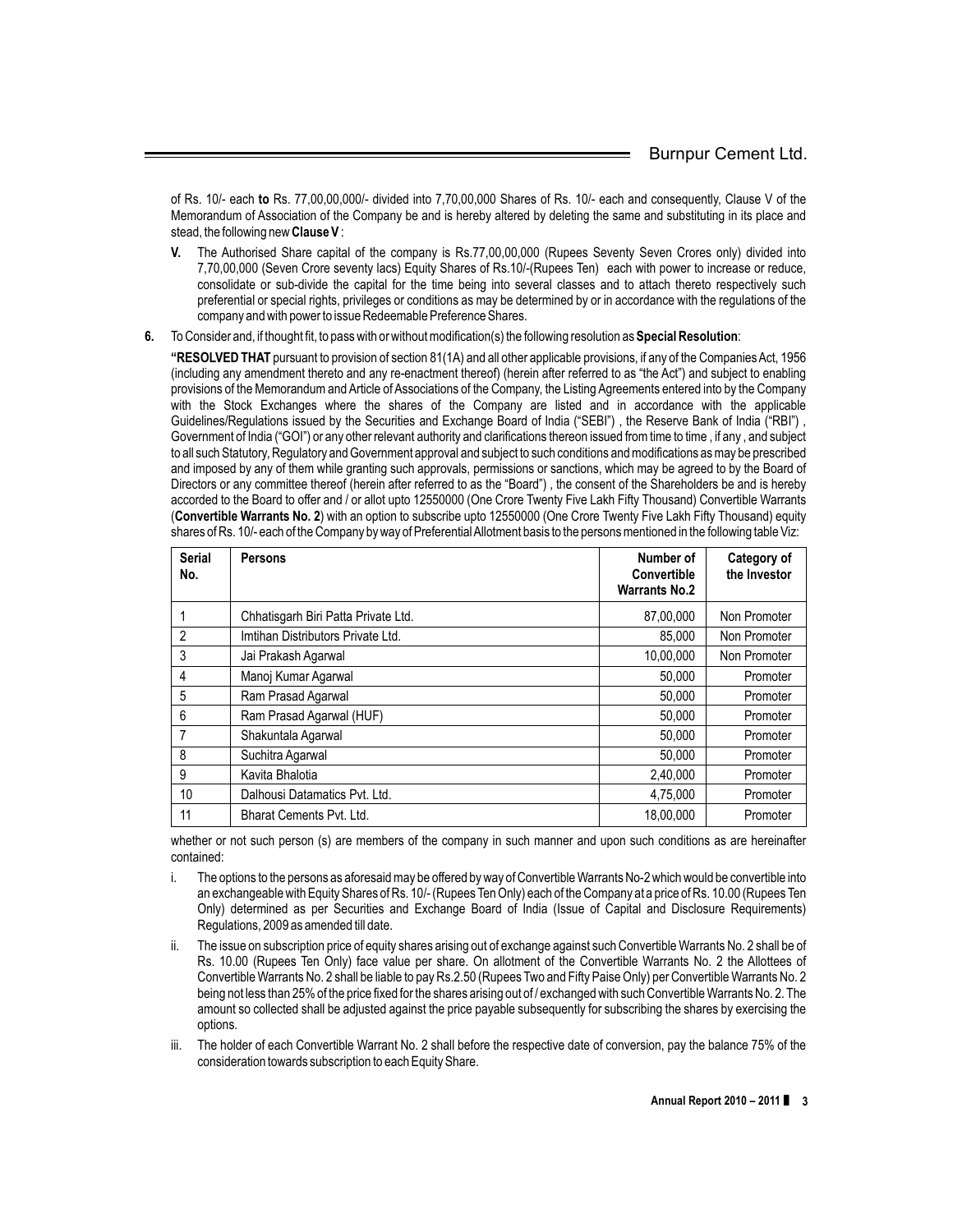

- iv. The relevant date for the purpose of pricing of issue of shares in accordance with the Securities and Exchange Board of India (Issue of Capital and Disclosure Requirements) Regulations, 2009 as amended till date be fixed as 28th October, 2011 (31st October being the 30th day prior to 30th November, 2011 ) i.e. the 30 days prior to the date on which the meeting of the general body of shareholder is held, in terms of section 81(1A) of the Companies Act, 1956 to consider the proposed issue.)
- v. The holder of each such Convertible Warrant No. 2 shall be entitled to apply for and obtain at their sole discretion one Equity Shares of Rs. 10.00 (Rupees Ten Only) each at a price of Rs. 10.00 (Rupees Ten Only) per share on the date or date(s) within 18 months from the date of allotment of Convertible Warrants No. 2 as may be decided by the Board. If such option is not exercised in the manner prescribed within the aforesaid period. The Convertible Warrants No. 2 shall be lapsed to the extent of the shares not so taken and the amount paid on the allotment of such Convertible Warrant No. 2 shall be forfeited.
- vi. The option attached to the Convertible Warrant No. 2 shall not be transferred or otherwise disposed off to any other person/third party.
- vii. The aggregate of warrants to be subscribed by the persons mentioned in the above table shall not exceed 12550000 (One Crore Twenty Five Lakh Fifty thousands).
- viii. The Equity Shares allotted pursuant to exercise of options attached to the Warrants No. 2 shall be locked in for a period of three years in case of Promoters and one year in case of non-promoters from the date of their allotment.

The new Equity Shares arising out of or exchanged with the Convertible Warrant No. 2 shall be subject to the Memorandum and Articles of Association of the Company and shall rank pari-passu in all respect with the existing issued and subscribed Equity Shares of the Company.

#### **RESOLVED FURTHER THAT**

- a) the Board be and is hereby authorized to decide and approve the other terms and conditions of the issue of the Convertible Warrant No. 2 and/or shares and also shall be entitled to vary, modify or alter any of the terms and conditions, as it may deem expedient, subject however to the compliance with the applicable guidelines, notifications, rules and regulations. The offer, issue & allotment of the aforesaid Convertible Warrant No. 2 shall be completed within fifteen days from the date of passing of Special Resolution or receipt of approval from the Regulatory Authority, if any, whichever is later.
- b) The Board be and is hereby authorized to accept any amendments, modifications, variations and alterations as the GOI/RBI/SEBI or any other regulatory authority may stipulate in that behalf.
- c) The Board be and is hereby authorized to delegate all or any of the powers herein conferred by this resolution to any Director or Directors or to any Committee of Directors of the Company to give effect to the aforesaid resolution.
- d) For the purpose of giving effect to this Resolution, the Board be and is hereby authorised to take such steps and to do all such acts, deeds and things as the Board may, in its absolute discretion, consider necessary, expedient, usual, proper or incidental to this resolution and to settle any question, remove any difficulty or doubt that may arise from time to time in relation to the offer, issue and allotment of the shares and utilization of the issue proceeds of the shares, to prescribe the forms of application, enter into any agreements or other instruments, and to take such actions or give directions as they may consider as being necessary or desirable and to obtain any approvals, permissions, sanctions which may be necessary and desirable, as they may deem fit."

#### **Notes:**

- 1. An Explanatory Statement pursuant to Section 173(2) of the Companies Act, 1956 relating to the items of Special Business to be transacted at the meeting is annexed herewith.
- **2. A member entitled to attend and vote at the Meeting is entitled to appoint a proxy to attend and vote instead of himself and the proxy need not be a member of the Company.**
- 3. The instrument appointing Proxies should be deposited at the Registered Office of the Company not less **than 48 hours** before the time fixed for the commencement of the meeting i.e. **by 11:00A. M. on 28th November, 2011.**
- 4. Members/Proxies should bring their attendance slips duly filled in for attending the meeting.
- 5. Members are requested to bring their copy of the Annual Report with them at the Annual General Meeting, as the copies of the report will not be circulated at the meeting.
- 6. The Register of Members and Share Transfer Registers of the Company will remain closed from **23rd November 2011 to 30th November, 2011 (both days inclusive).**
- 7. Members who hold shares in dematerialized form are requested to bring their Depository ID Number and Client ID Number for easier identification of attendance at the Annual General Meeting.
- 8. A Member desirous of getting any information on the accounts or operations of the Company is requested to send his request to the Company at least 10 days prior to the Meeting so that the required information can be made available at the Meeting.
- 9. Pursuant to provisions of Section 109A of the Companies Act,1956 Shareholders are requested to file nominations forms (Form 2B) in respect of their shareholding to the Registrar and Share TransferAgent or directly to the company
- **4** ❚ **Annual Report 2010 2011**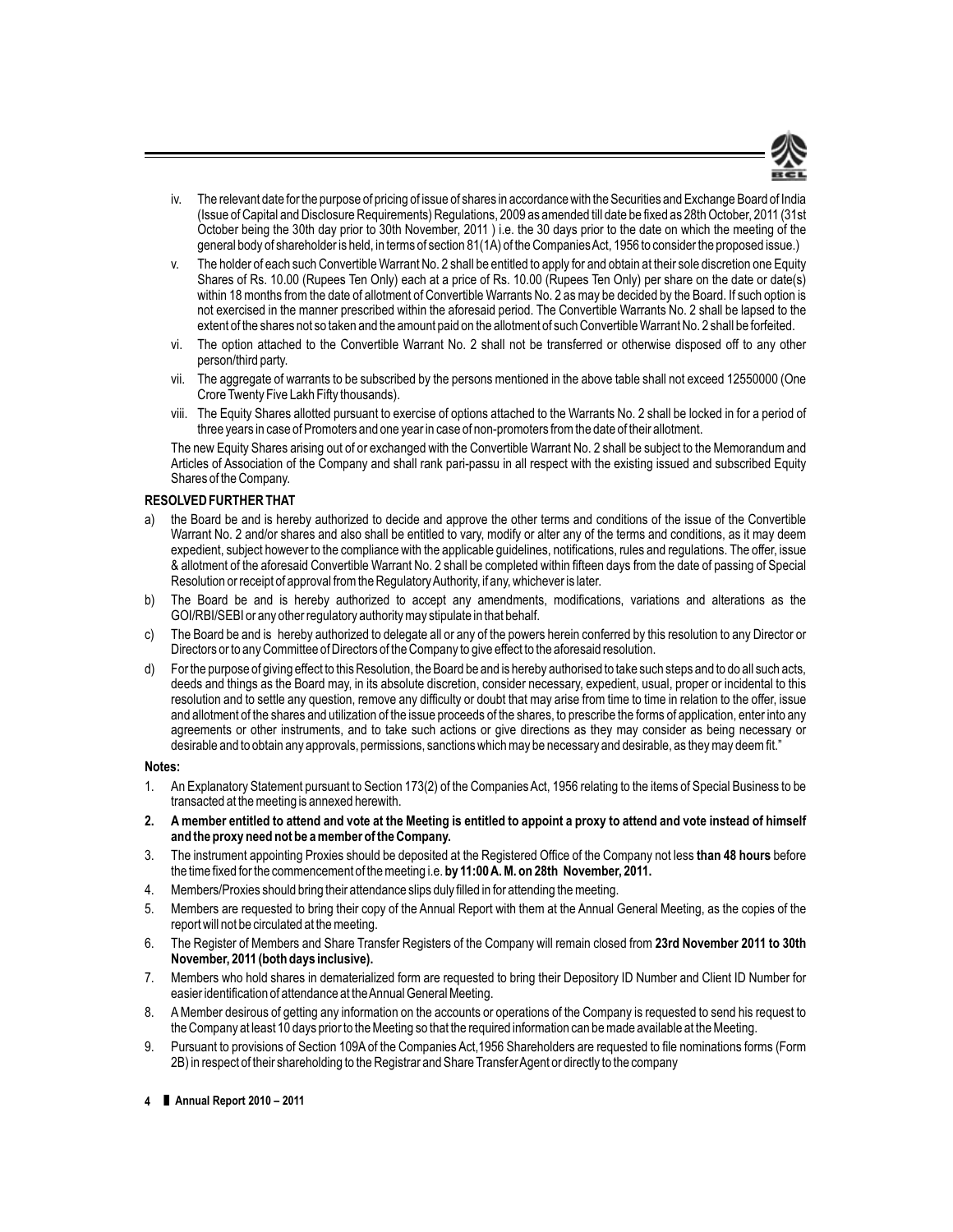10. Mr. Keshab Chandra Das, director of the company is retiring by rotation at the ensuing Annual General Meeting and though being eligible for re-appointment has requested to be relieved from directorship of the company. Mr. Subrata Mookerjee, director of the company is retiring by rotation at the forthcoming Annual General Meeting and, being eligible, offers himself for reappointment. Mr. Bal Krishan Ladha and Mr. Ansul Agarwal being additional director will hold office upto the date of Annual General Meeting. However they have been recommended to be appointed as director liable to retire by rotation on receipt of notice from members u/s 257 of the Companies Act, 1956. The changes are subject to approval of the shareholders. As required under the listing agreement, the information/ data to be provided for the directors are given below:

| Remarks                                                    | Meeting and offers<br>at the forth coming<br>Retires by rotation<br>Annual General<br>reappointment.<br>himself for                                                                                                                                                                                                                                                                                                                                   | retire by rotation at<br>director and to be<br>the said meeting.<br>General Meeting<br>director liable to<br>as an additional<br>appointed as a<br>Holds upto the<br>coming Annual<br>date of forth                                                                                                                                                                                                                                                                                                                                                                                                                                                                                                                                                                | retire by rotation at<br>director and to be<br>the said meeting.<br>General Meeting<br>director liable to<br>as an additional<br>appointed as a<br>coming Annual<br>Holds upto the<br>date of forth                                                                                                                                                                                                                                                   |
|------------------------------------------------------------|-------------------------------------------------------------------------------------------------------------------------------------------------------------------------------------------------------------------------------------------------------------------------------------------------------------------------------------------------------------------------------------------------------------------------------------------------------|--------------------------------------------------------------------------------------------------------------------------------------------------------------------------------------------------------------------------------------------------------------------------------------------------------------------------------------------------------------------------------------------------------------------------------------------------------------------------------------------------------------------------------------------------------------------------------------------------------------------------------------------------------------------------------------------------------------------------------------------------------------------|-------------------------------------------------------------------------------------------------------------------------------------------------------------------------------------------------------------------------------------------------------------------------------------------------------------------------------------------------------------------------------------------------------------------------------------------------------|
| Information<br>Other                                       | Ϋ́<br>Ν                                                                                                                                                                                                                                                                                                                                                                                                                                               | Ϋ́Ν                                                                                                                                                                                                                                                                                                                                                                                                                                                                                                                                                                                                                                                                                                                                                                | ∕k<br>Z                                                                                                                                                                                                                                                                                                                                                                                                                                               |
| Membership<br>Committees<br>of Board<br>in other<br>public | Ξ                                                                                                                                                                                                                                                                                                                                                                                                                                                     | 乬                                                                                                                                                                                                                                                                                                                                                                                                                                                                                                                                                                                                                                                                                                                                                                  | 乬                                                                                                                                                                                                                                                                                                                                                                                                                                                     |
| Directorship in<br>other public<br>companies               | 乬                                                                                                                                                                                                                                                                                                                                                                                                                                                     | Ξ                                                                                                                                                                                                                                                                                                                                                                                                                                                                                                                                                                                                                                                                                                                                                                  | Ξ                                                                                                                                                                                                                                                                                                                                                                                                                                                     |
| Qualification                                              | M.A                                                                                                                                                                                                                                                                                                                                                                                                                                                   | B.E. (Hons),<br>Mechanical,<br>M.B.A                                                                                                                                                                                                                                                                                                                                                                                                                                                                                                                                                                                                                                                                                                                               | B.Com.                                                                                                                                                                                                                                                                                                                                                                                                                                                |
| Experience in specific functional areas                    | projects for Kolkata when he was a<br>political and trade union fratemity. An<br>Mookherjee has been instrumental in<br>mplementing a number of development<br>Mayor. He is a member of the<br>well known personality amongst the<br>M.A. from the University of Calcutta. Shri<br>Remuneration Committee of the<br>Shri Subrata Mookherjee is a minister<br>(Public Health & Engineering) in the<br>current West Bengal Govt and is very<br>Company. | Mumbai as Materials Manager, in charge of<br>overseas. In 1982, He joined Rajashree<br>Cement (Aditya Birla Group Company) as<br>a Purchase Manager. Gained experience<br>in project purchases and execution of<br>cement plant which required a lot of<br>Completed many projects for Rajashree<br>Cement induding Birla White, Birla Super<br>worked for a period of 4 years. Gained<br>overall exposure of cement plant both on<br>project purchases both in India and<br>international travel to Europe, Far East etc.<br>Cement, Sholapur, Captive Power Plant at<br>He joined M/S Satna Cement Works,<br>Satna (M.P. Birla Group of companies) and<br>1977, He joined Birla International Ltd,<br>the technical and commercial side.<br>Rajashree Cementetc. | established India's first kids wear value<br>brand E-Teenz now strongly present<br>stores, 10 Exclusive Brand outlets. Large<br>Spencer etc. Presently functioning as<br>He is a successful business man having<br>own business. Have conceived and<br>across the country in 250 plus format<br>Which own E-Teenz, employing 200 plus<br>format stores include Megamart, ITC,<br>Director of Dhananjai Apparels Pvt. Ltd.<br>staff at various levels. |
| Appointment<br>Original<br>Date of                         | 15.05.2006                                                                                                                                                                                                                                                                                                                                                                                                                                            | 26.01.2011                                                                                                                                                                                                                                                                                                                                                                                                                                                                                                                                                                                                                                                                                                                                                         | 20.10.2010                                                                                                                                                                                                                                                                                                                                                                                                                                            |
| Date of<br>Birth                                           | 14.06.1946                                                                                                                                                                                                                                                                                                                                                                                                                                            | 18.11.1948                                                                                                                                                                                                                                                                                                                                                                                                                                                                                                                                                                                                                                                                                                                                                         | 25.03.1981                                                                                                                                                                                                                                                                                                                                                                                                                                            |
| Name of The<br>Director                                    | Mr. Subrata<br>Mookerjee                                                                                                                                                                                                                                                                                                                                                                                                                              | Krishan<br>Mr. Bal<br>Ladha                                                                                                                                                                                                                                                                                                                                                                                                                                                                                                                                                                                                                                                                                                                                        | Mr. Ansul<br>Agarwal                                                                                                                                                                                                                                                                                                                                                                                                                                  |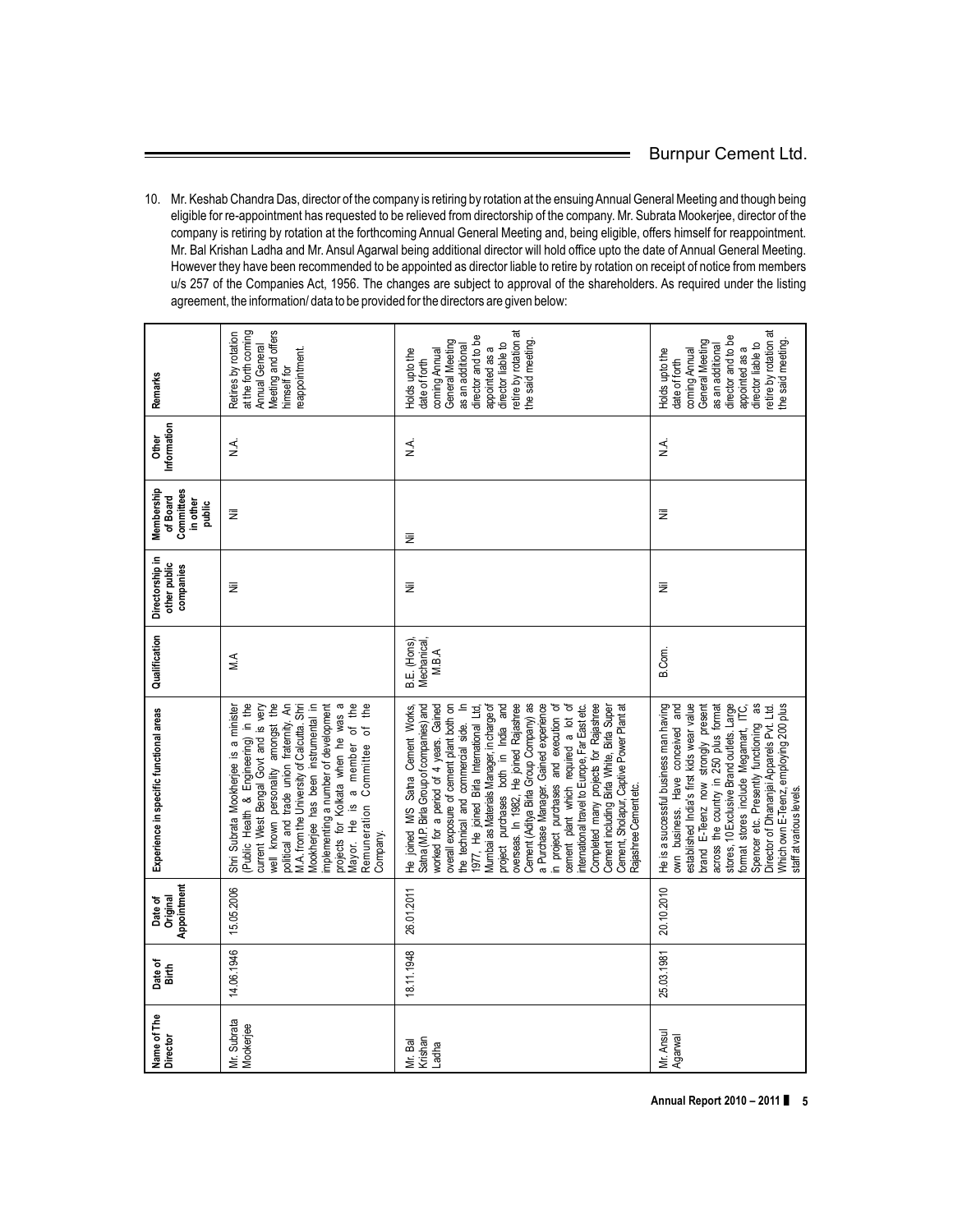

#### **EXPLANATORY STATEMENT Pursuant to Section 173(2) of the Companies Act, 1956**

#### **Item No. 1**

Mr. Bal Krishan Ladha was appointed as an additional director of the Company by the Board of Directors at their meeting held on 26th January, 2011 u/s 260 of the Companies Act, 1956 read with Article of Association of the Company and he would hold office upto the date of this Annual General Meeting . The Company has received a notice from a member signifying his intention to propose the appointment of Mr. Bal Krishan Ladha as Director of the Company liable to retire by rotation at the ensuing Annual General Meeting. The said notice is accompanied by a deposit of Rs. 500/- as required by law.

As required under the listing agreement the information to be provided for Mr. Bal Krishan Ladha has been given in the notes to the Notice. Your directors recommend appointment of Mr. Bal Krishan Ladha as director of the Company liable to retire by rotation.

None of the directors in any way concerned or interested in this resolution except Mr. Bal Krishan Ladha.

#### **Item No. 2**

Mr. Ansul Agarwal was appointed as an additional director of the Company by the Board of Directors at their meeting held on 20th October, 2010 u/s 260 of the Companies Act, 1956 read with Article of Association of the Company and he would hold office upto the date of this Annual General Meeting . The Company has received a notice from a member signifying his intention to propose the appointment of Mr. Ansul Agarwal as Director of the Company liable to retire by rotation at the ensuing Annual General Meeting. The said notice is accompanied by a deposit of Rs. 500/- as required by law.

As required under the listing agreement the information to be provided for Mr. Ansul Agarwal has been given in the notes to the Notice. Your directors recommend appointment of Mr. Ansul Agarwal as director of the Company liable to retire by rotation.

None of the directors in any way concerned or interested in this resolution except Mr.AnsulAgarwal.

#### **Item No 3**

The borrowings by your Company, in general is required to be secured by mortgage or charge on all or any of the movable or immovable properties of the Company in such form, manner and ranking as may be determined by the Board of Directors of the Company from time to time, in consultation with the lenders.

The mortgage and/or charge on any of the movable and/or immovable properties and/or the whole or any part of the undertaking(s) of the Company to secure borrowings of the Company, with a power to the charge holders to take over the management of the business and concern of the Company's undertaking(s) within the meaning of section 293(1)(a) of the Companies Act, 1956. Hence it is necessary for the members to pass a resolution under the said section.

None of the directors of the Company in any way concerned or interested in this resolution

#### **Item No 4**

The Registered office of the Company presently situated at the remote area in Asansol which is far away from Kolkata. The Chairman suggested that since the Kolkata is a metropolitan city and it will be efficient and convenient to operate from Kolkata, the principal business center of the State. The Directors recommended that shifting the office from Asansol to Kolkata would definitely increase the chances of grabbing and tapping more and more business and shall be beneficial in the time to come.

Since the Companies Act, 1956 requires the consent of the members for shifting the office outside the local limits of the city/town, hence this resolution.

#### **Item No. 5**

The Company proposes to expand its activity and hence it is desirable to increase the Authorised Capital, in order to enable the Company to raise Capital whenever the need arises. The present Authorised Share Capital of your Company is Rs. 70.00 Crores only which your Board feels inadequate commensurate with the proposed activities of your Company. It is, therefore, proposed to increase the Authorised Share Capital of the Company to Rs. 77.00 Crores to enable the Board of Directors to issue further shares as and when deemed necessary to meet the Company's financial requirements/ commitments.

Your Directors recommends the resolution for your approval.

None of the Directors of your Company is in any way concerned or interested in the proposed Resolution.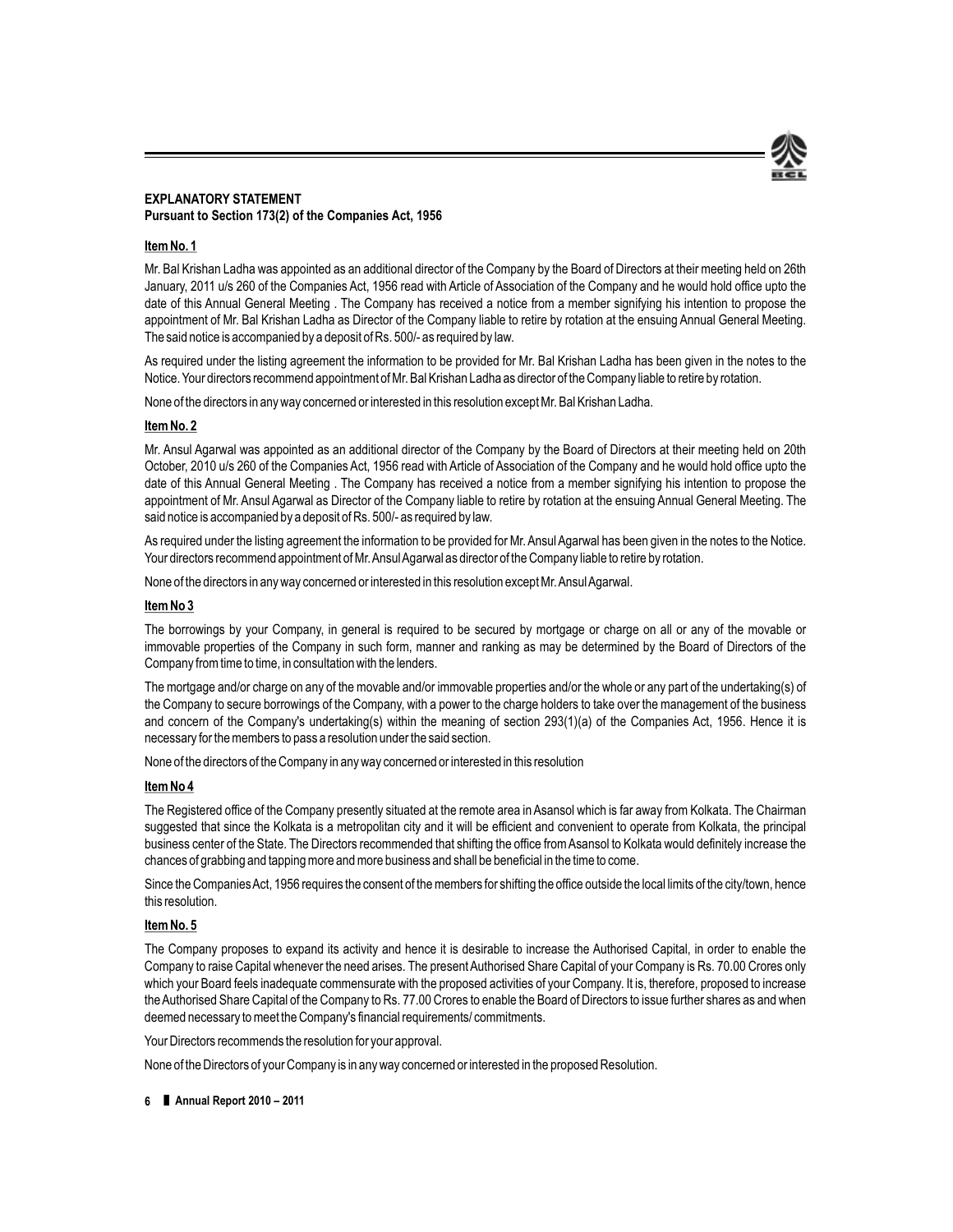#### **Item No 6**

The present revised project cost for setting up the 800 TPD clinker & cement manufacturing unit at Patratu has been estimated at Rs. 197.42 crores with debt equity ratio of 1.73:1. Term loan requirement will be Rs. 125.00 crores and promoters contribution is estimated at Rs. 72.42 crores. Therefore to fulfill the promoters quota it has been decided to raise the money amounting Rs. 12.55 crores from the persons mentioned above through preferential allotment of warrants.

Your Board in its meeting held on 29th October, 2011 subject to approval by the company in Annual General Meeting and requisite statutory approvals, and subject to negotiation and execution of appropriate legal documentation and fulfillment of the conditions mentioned therein has proposed to offer for subscription by way of Preferential Allotment up to 1,25,50,000 (One Crore Twenty Five Lakh Fifty Thousands) Convertible Warrants with an option to subscribe upto 1,25,50,000 Equity Shares of Rs. 10/- (Rupees Ten Only) each of the Company at a price of Rs. 10.00 (Rupees Ten Only) per share against the said Convertible Warrants aggregating to Rs. 12,55,00,000/- (Rupees Twelve Crore Fifty Five Lakh Only).

The Special Resolutions has been proposed under the provisions of 81(1A) of the Companies Act, 1956 ("the Act") in view of the fact that the shares will be offered to person who may or may not be the existing members.

As per the Securities and Exchange Board of India (Issue of Capital and Disclosure Requirements) Regulations, 2009 for preferential issue, an issue of shares / Convertible Warrants on a preferential basis can be made only at a price which is not less than the higher of the following:

- (i) The average of the weekly high and low of closing prices of the share quoted on the stock exchange during the six months preceding the "relevant date".
- (ii) The average of the weekly high and low of the closing prices of the shares quoted on the stock exchange during the two weeks preceding the "relevant date".

The "relevant date" for the above purpose means the date thirty days prior to the date on which the Annual General Meeting is held to consider the proposed issue under section 81(1A) of the Act.As the date of Annual General Meeting of share holders is 30th November, 2011 the relevant date is 28th October, 2011.

A copy of the certificate from the Statutory Auditors of the Company, certifying that the issue of Convertible Warrants is being made in accordance with the requirements of SEBI's Regulations for preferential Issue as contained in the Securities and Exchange Board of India (Issue of Capital and Disclosure Requirements) Regulations, 2009, shall be placed before the shareholders at the Annual General Meeting.

The Board believes that the proposed offer to the persons stated in Resolution will be in the best interest of the Company and its members.

One of the Director Mr. Manoj Kumar Agarwal is interested in the proposed resolution.

*Please refer below to the information as required under Regulation 73 (1) of the Securities and Exchange Board of India (Issue of Capital and Disclosure Requirements) Regulations, 2009 for Preferential Issue.*

- **1. Objects of the Preferential Issue:**
	- The objects of the issue is to part finance its ongoing setting up of 800 TPD Integrated Cement Plant at Patratu, Jharkahnd.
	- Name No of Rate % of post Category **Warrants (Rs. ) holding** Manoj Kumar Agarwal 50000 10/- 0.066 Promoter Ram Prasad Agarwal 50000 10/- 0.066 Promoter Ram Prasad Agarwal (HUF)  $\begin{array}{|c|c|c|c|c|c|c|c|} \hline \text{Ram Prasad Agarwal (HUF) } & 50000 & 10/- & 0.066 & \text{ Promoter} \ \hline \end{array}$ Shakuntala Agarwal 50000 10/- 0.066 Promoter Suchitra Agarwal 50000 10/- 0.066 Promoter Kavita Bhalotia 240000 10/- 0.318 Promoter Dalhousi Datamatics Pvt. Ltd. 10.475000 10/- 0.628 Promoter Bharat Cements Pvt. Ltd. 1800000 10/- 10/- 2.38 Promoter
- **2. Proposal of the Promoters to subscribe to the offer.**

To infuse the capital for the green field cement project at Patratu above mentioned persons, who are promoters or in promoters group will subscribe to the proposed preferential issue.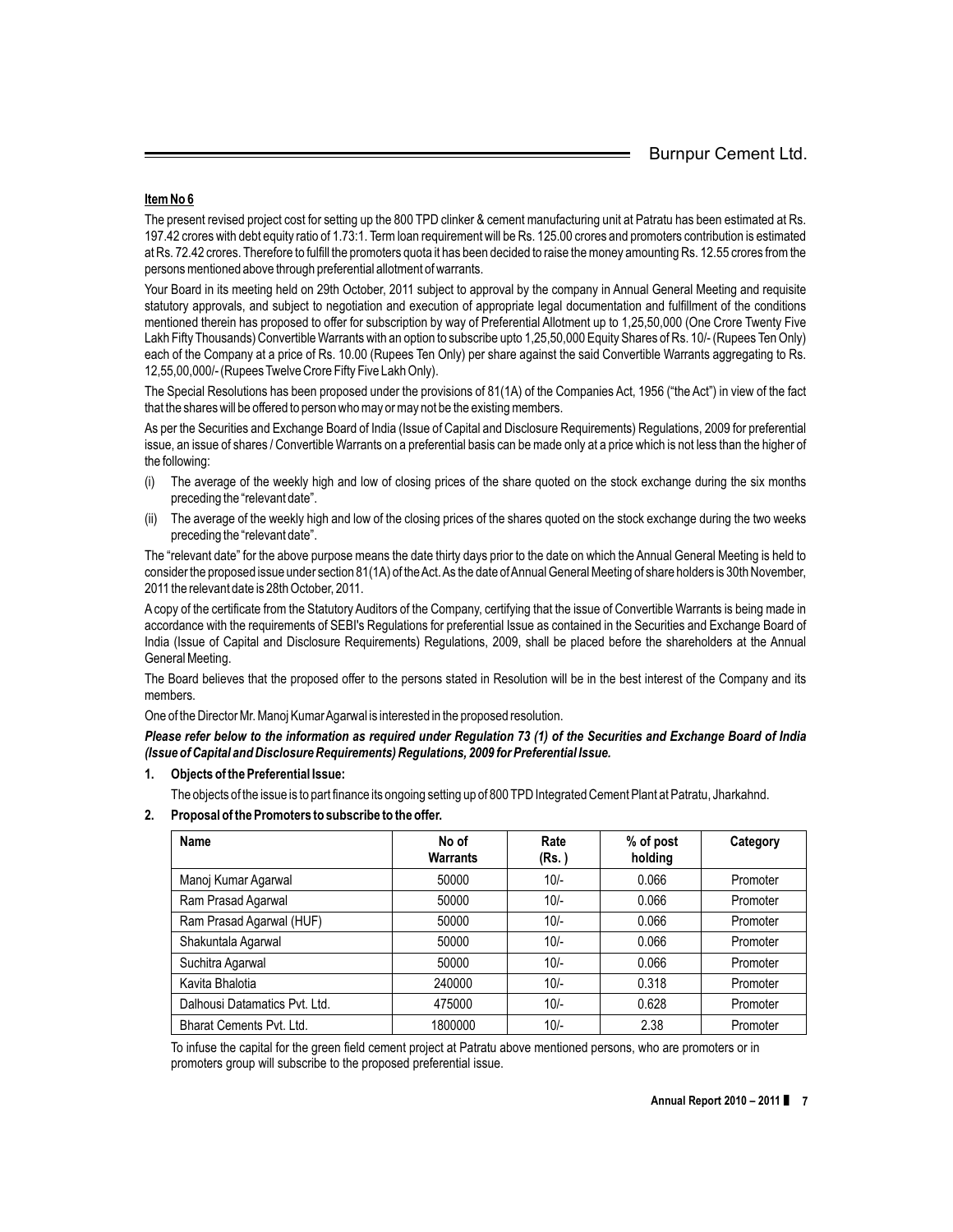

#### **3. Shareholding pattern before and after the Preferential Issue:**

Share holding pattern before and after issue of Equity Shares pursuant to conversion of Warrants by the Warrant holders in respect of the Warrants covered under the Item no 6.

|    |    |                                                                                  | <b>Existing Shareholding</b><br>as on 30.09.2011 |              | Post issue shareholding<br>(Upon conversion of Warrants) |              |
|----|----|----------------------------------------------------------------------------------|--------------------------------------------------|--------------|----------------------------------------------------------|--------------|
|    |    |                                                                                  | <b>No of Shares</b>                              | % of Holding | <b>No of Shares</b>                                      | % of Holding |
| А. |    | <b>Promoters or Promoters Group</b>                                              |                                                  |              |                                                          |              |
|    | 1. | Indian                                                                           |                                                  |              |                                                          |              |
|    |    | Individual/HUF                                                                   | 4810217                                          | 11.185       | 5300217                                                  | 7.015        |
|    |    | Central Govt./ State Govt.                                                       | Nil                                              | Nil          | Nil                                                      | Nil          |
|    |    | <b>Bodies Corporate</b>                                                          | 14291180                                         | 33.232       | 16566180                                                 | 21.926       |
|    |    | <b>Financial Institutions/ Banks</b>                                             | Nil                                              | Nil          | Nil                                                      | Nil          |
|    |    | Sub Total (A)(1)                                                                 | 19101397                                         | 44.417       | 21866397                                                 | 28.94        |
|    | 2. | Foreign                                                                          |                                                  |              |                                                          |              |
|    |    | Individuals (NRIs/ Foreign)                                                      | Nil                                              | Nil          | Nil                                                      | Nil          |
|    |    | <b>Bodies Corporate</b>                                                          | Nil                                              | Nil          | Nil                                                      | Nil          |
|    |    | Institutions                                                                     | Nil                                              | Nil          | Nil                                                      | Nil          |
|    |    | Sub Total (A) (2)                                                                | <b>Nil</b>                                       | <b>Nil</b>   | <b>Nil</b>                                               | <b>Nil</b>   |
|    |    | <b>Share Holding of Promoters &amp;</b><br>Promoters Group $A = (A)(1) + (A)(2)$ | 19101397                                         | 44.417       | 21866397                                                 | 28.94        |
| В. |    | <b>Public Share Holding</b>                                                      |                                                  |              |                                                          |              |
|    | 1. | <b>Financial Institutions</b>                                                    |                                                  |              |                                                          |              |
|    |    | Mutual Funds / UTI                                                               | Nil                                              | Nil          | Nil                                                      | Nil          |
|    |    | <b>Financial Institutions/ Banks</b>                                             | Nil                                              | Nil          | Nil                                                      | Nil          |
|    |    | Central Govt./ State Govt.                                                       | Nil                                              | Nil          | Nil                                                      | Nil          |
|    |    | Venture Capital                                                                  | Nil                                              | Nil          | Nil                                                      | Nil          |
|    |    | <b>Insurance Companies</b>                                                       | Nil                                              | Nil          | Nil                                                      | Nil          |
|    |    | Foreign Institutional Investors                                                  | Nil                                              | Nil          | Nil                                                      | Nil          |
|    |    | Sub Total (B) (1)                                                                | <b>Nil</b>                                       | <b>Nil</b>   | <b>Nil</b>                                               | <b>Nil</b>   |
|    | 2. | <b>Non Institutions</b>                                                          |                                                  |              |                                                          |              |
|    |    | <b>Bodies Corporate</b>                                                          | 2977266                                          | 6.923        | 28862266                                                 | 38.200       |
|    |    | Individual Share Holders                                                         | 19823424                                         | 46.096       | 23723424                                                 | 31.399       |
|    |    | NRI/OCBs                                                                         | 680315                                           | 1.582        | 680315                                                   | 1.582        |
|    |    | Clearing Members/ Clearing Corp.                                                 | 421961                                           | 0.981        | 421961                                                   | 0.981        |
|    |    | Sub Total (B) (2)                                                                | 23902966                                         | 55.583       | 53687966                                                 | 71.058       |
|    |    | <b>Total Public Share Holding</b><br>$B = (B)(1) + (B)(2)$                       | 23902966                                         | 55.583       | 53687966                                                 | 71.058       |
|    |    | Total $A + B$                                                                    | 43004363                                         | 100.000      | 75554363                                                 | 100.000      |

The proposed preferential allotment will not change the management control. Voting rights shall change according to the change in the shareholding pattern mentioned above. The above figures in the table are on the assumption that all the Warrants will be issued and allotted pursuant to the resolution and all the Warrants will be exercised and that if any Warrants are not issued or allotted or any Warrants are not exercised, the figures will change correspondingly.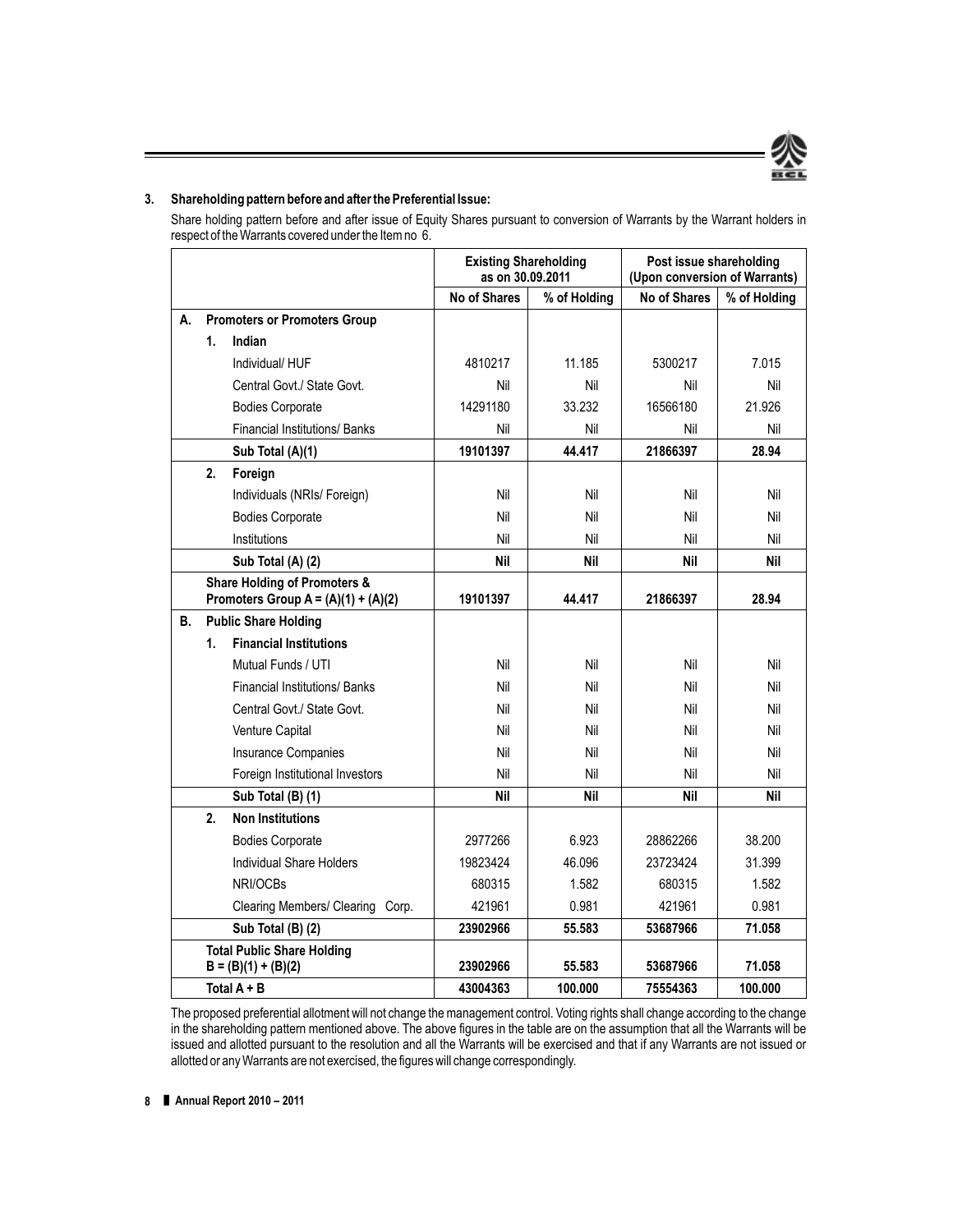#### **2. Proposed time within which allotment will be completed.**

The allotment of the warrants is expected to be completed within 15 (fifteen) days of the date of passing of the Special Resolution in the AGM. Provided that, where the allotment is pending on account of pendency of any allotment by any Regulatory Authority, the allotment is expected to be completed within 15 (fifteen) days from the receipt of such approval.

- **3. Identity of the proposed allottees and the percentage of post preferential issue capital that may be held by them:**
- **4. The issuer will re-compute the price of the preferential issue in terms of Securities and Exchange Board of India (Issue of Capital and Disclosure Requirements) Regulations, 2009 where it is required to do so.**
- **5. If the amount payable on account of the re-computation of price is not paid within the time stipulated in the Securities and Exchange Board of India (Issue of Capital and Disclosure Requirements) Regulations, 2009, the Warrants shall continue to be locked-in till the time such amount is paid by the allottees.**

Your directors recommend this resolution to be passed by the members.

None of the directors are interested save and except to the extent of their shareholding.

By Order of the Board For **Burnpur Cement Limited**

29th October, 2011 **Sudhansu Sekhar Panigrahi** Sudhansu Sekhar Panigrahi Kolkata **Company Secretary**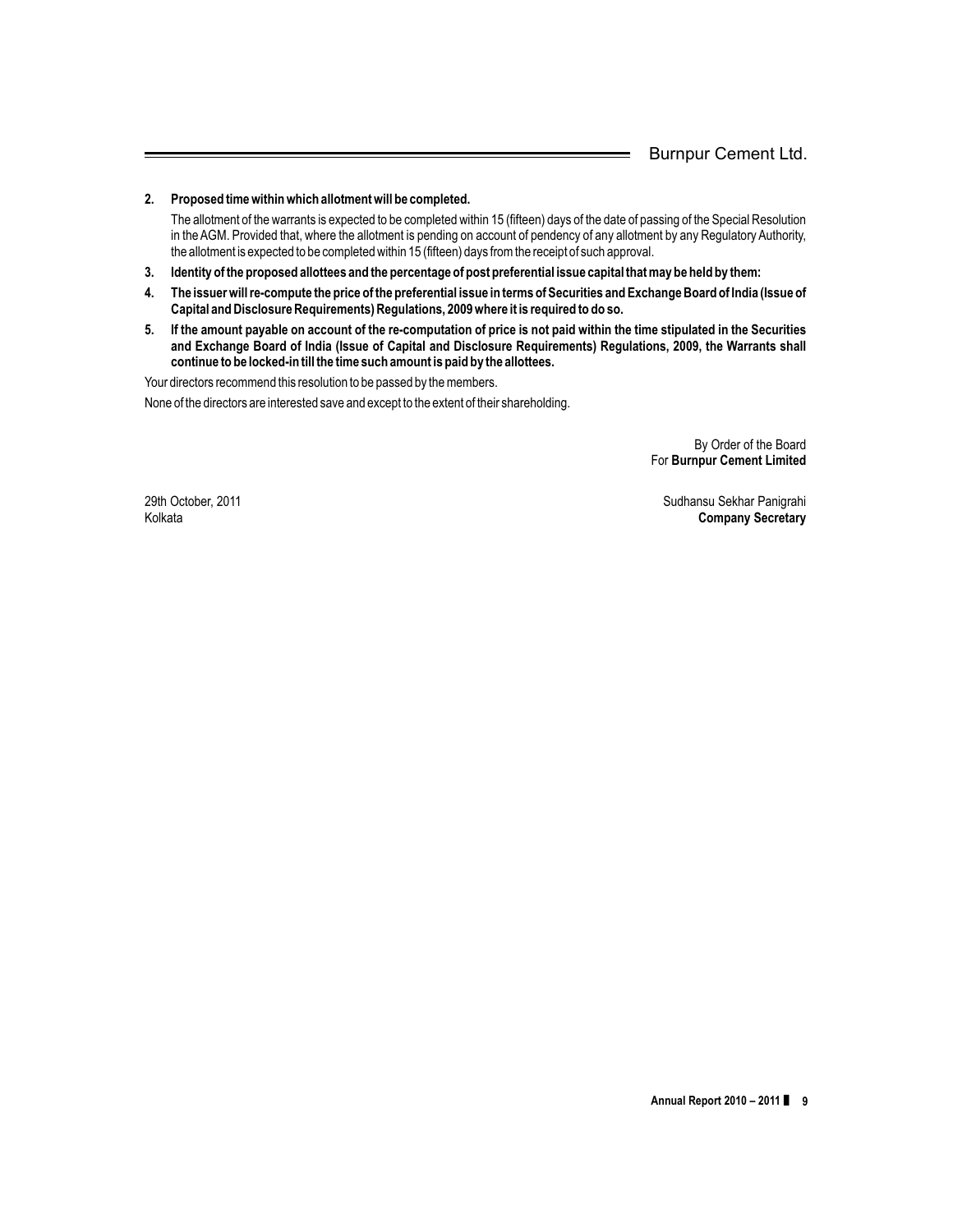

#### **DIRECTORS REPORT**

#### **Dear Shareholders,**

Your Directors presents the 25th Annual Report of the Company, together with the Audited Accounts for the financial year ended 31st March 2011.

#### **FINANCIAL RESULTS**

The financial results for the year ended 31st March 2011 are summarized below: (Rs. In Lakhs)

| <b>Particulars</b>                       | 2010-11 | 2009-2010 |
|------------------------------------------|---------|-----------|
| Sales                                    | 3083.21 | 3011.04   |
| <b>EBDIT</b>                             | 269.09  | 292.48    |
| Interest                                 | 116.36  | 147.95    |
| Depreciation                             | 73.40   | 73.43     |
| Profit before Tax                        | 79.33   | 71.09     |
| Income Tax                               |         |           |
| -Current Tax                             | 36.86   | 13.75     |
| -Deferred Tax                            | (6.16)  | (9.04)    |
| -Fringe Benefit Tax                      |         |           |
| Profit after Tax                         | 48.63   | 66.39     |
| Balance brought forward from last year   | 480.57  | 415.64    |
| Earlier Year Adjustment                  |         | (1.46)    |
| Balance carried forward to Balance Sheet | 529.20  | 480.57    |

#### **DIVIDEND**

Your directors do not recommend any dividend for the year ended 31st March, 2011.

#### **RESULT OF OPERATION**

The year 2010-11 was a challenging year for the Cement industry. During the year the capacity addition was nearly 30 million tones which impacted the demand supply balance. Most of our markets experienced considerable price pressures. Due to increase in fuel cost the Company's performance was affected adversely. During the year 2010-11, the Company recorded a sales turnover of Rs. 30.83 crore and profit after tax is Rs. 48.63 Lakh.

#### **PROJECT AT PATRATU**

The Company's Greenfield project of setting up a 800 tpd Cement Plant at Patratu, Jharkhand is progressing smoothly. The Project is expected to be operative by end of 2012. With this, the Company's total installed capacity will go upto about 1800 tones per day. The mines for which the project has been delayed, has been allotted to the Company and also the Company has applied to Dept. of Mines, Govt. of Jharkhand for allotment of K. D. Mines and Kadru Mines etc. Due to delay in implementation of project the cost of the said project has been increased. To complete the said project extra money is required for which the company has raised money from public through preferential allotment of convertible warrants and the remaining amount will be financed by the Banks.

#### **PARTICULARS UNDER SECTION 217**

CONSERVATION OF ENERGY, TECHNOLOGYABSORPTION, FOREIGN EXCHANGE EARNINGS AND OUTGO

With regard to Energy Conservation, Technology Absorption and Foreign Exchange Earnings and Outgo, details are given in Annexure A.

#### **PARTICULARS OF EMPLOYEES**

No employees of the companies is covered under section 217(2A) of the Companies Act, 1956 read with the Companies (Particular of Employees) Rules, 1975 made there under.

#### **AUDITORS & AUDITOR'S REPORT**

The auditors M/s. N. K. Agarwal & Co., Chartered Accountant retire at the conclusion of the ensuing Annual General Meeting and are eligible for re-appointment. The retiring auditors have given their consent for re-appointment. The Company has received a certificate under section 224(1) of the Companies Act, 1956 from the Auditors that their appointment, if made, will be in accordance with the limits as specified in section 224(1) of the Companies Act, 1956.

The Notes on Accounts referred to in the Auditor's Report are self explanatory and, therefore, do not call for any further comments.

#### **DIRECTORS' RESPONSIBILITY STATEMENT**

In accordance with the provisions of Section 217(2AA) of the Companies Act, 1956, the Directors to the best of their knowledge and belief and according to the information and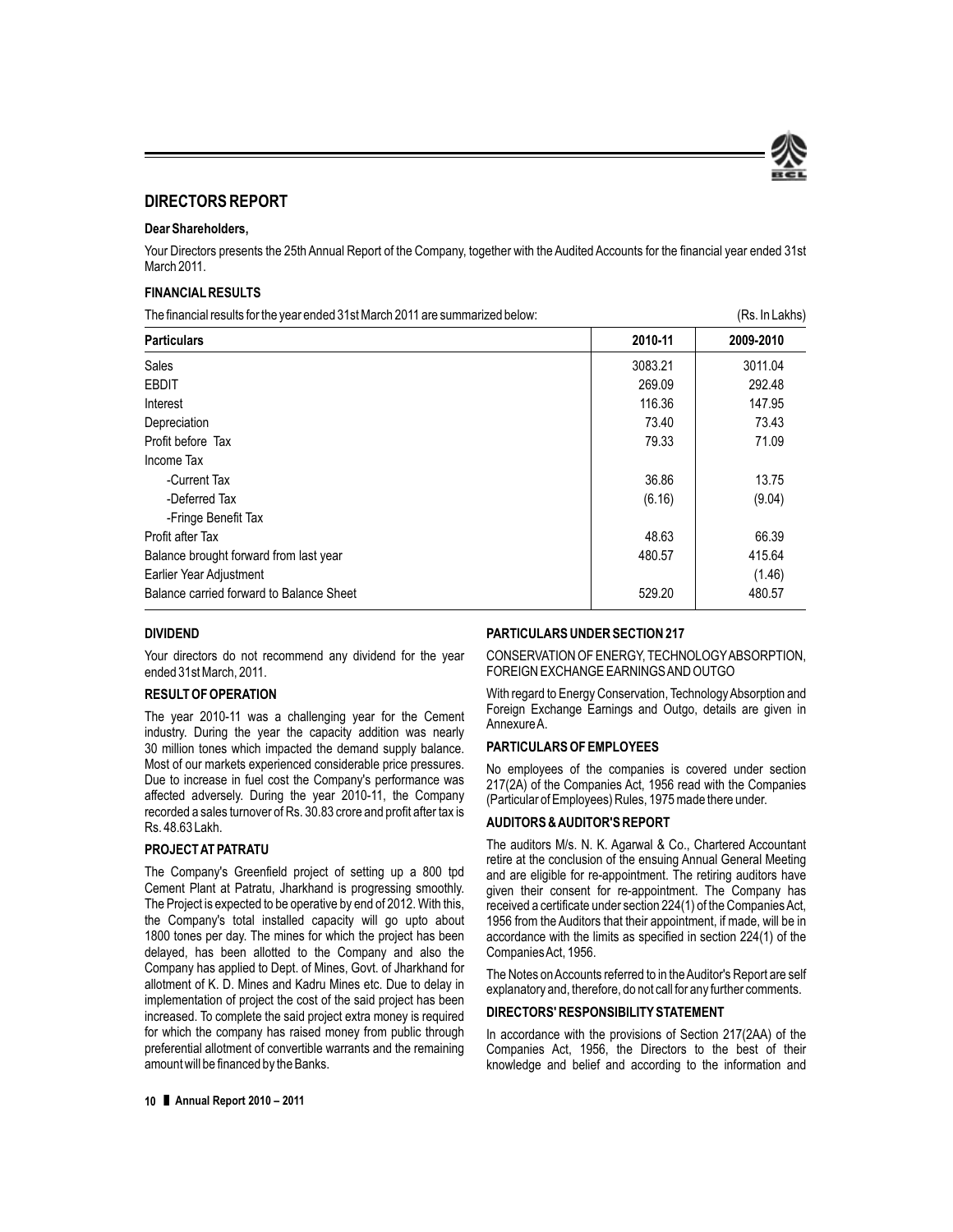explanation obtained by them, state that:

- In the preparation of the Annual Accounts, applicable Accounting Standards have been followed and there are no material departures;
- (ii) The selected accounting policies have been consistently applied and reasonable, prudent judgment and estimates are made so as to give a true and fair view of the state of affairs of your company as at 31st March 2011 and of the profit or loss for the financial year ended 31st March 2011.
- (iii) Proper and sufficient care has been taken for the maintenance of adequate accounting records in accordance with the provisions of the Companies Act, 1956 for safeguarding the assets of your company and for preventing and detecting frauds and other irregularities.
- (iv) The annual accounts of your company have been prepared on a going concern basis.

#### **STATUTORY DISCLOSURE**

None of the Directors of the Company are disqualified as per the provisions of section 274(1)(g) of Companies Act, 1956. The Directors have made necessary disclosures as required under the various provisions of the Act.

#### **MANAGEMENT DISCUSSION AND ANALYSIS REPORT**

The Management Discussion and Analysis Report forming part of the Directors Report for the year under review, as stipulated under Clause 49 of the Listing Agreement with the Stock Exchange, is annexed to this Annual Report.

#### **CORPORATE GOVERNANCE**

Your Company re-affirms its commitment to the standard of corporate governance. As per clause 49 of the Listing Agreement with the stock Exchanges, a separate section on Corporate Governance together with a certificate from the Auditors of the company confirming the compliance is set out in the Annexure forming part of this report.

#### **DIRECTORS**

Mr. Subrata Mookerjee and Mr. Keshab Chandra Das are liable to retire from office by rotation and Mr. Subrata Mookerjee is being eligible offers himself for reappointment.

Mr. Bal Krishan Ladha was appointed as an additional director with effect from 26th January, 2011 and Mr. Ansul Agarwal was appointed as an additional director with effect from 20th October, 2010 to hold office till the conclusion of ensuing Annual General Meeting. Notice pursuant to Section 257 of the Companies Act, 1956 has been received from members proposing Mr. Bal Krishan Ladha and Mr. Ansul Agarwal for appointment as director of your company.

The Board recommends the above appointments Resolutions seeking your approval on these items are included in the notice convening the Annual General Meeting together with brief resume of the directors being appointed/ reappointed.

#### **APPRECIATION**

Your Directors wish to place on record and acknowledge their appreciation for the continued support and valuable co-operation received from the Financial Institutions, Banks, Government Authorities, dealers, suppliers, business associates and Company's valued customers and the esteemed Shareholders for the faith they continue to repose in the Company.

The Directors also express their gratitude to the 'team of Burnpur Cement for their significant efforts and collective contribution to enable the Company maintain steady progress.

For and on behalf of the Board

**ASHOK GUTGUTIA** Vice Chairman and Managing Director

Place: Kolkata **MANOJ AGARWAL** Date: 05.08.2011 Director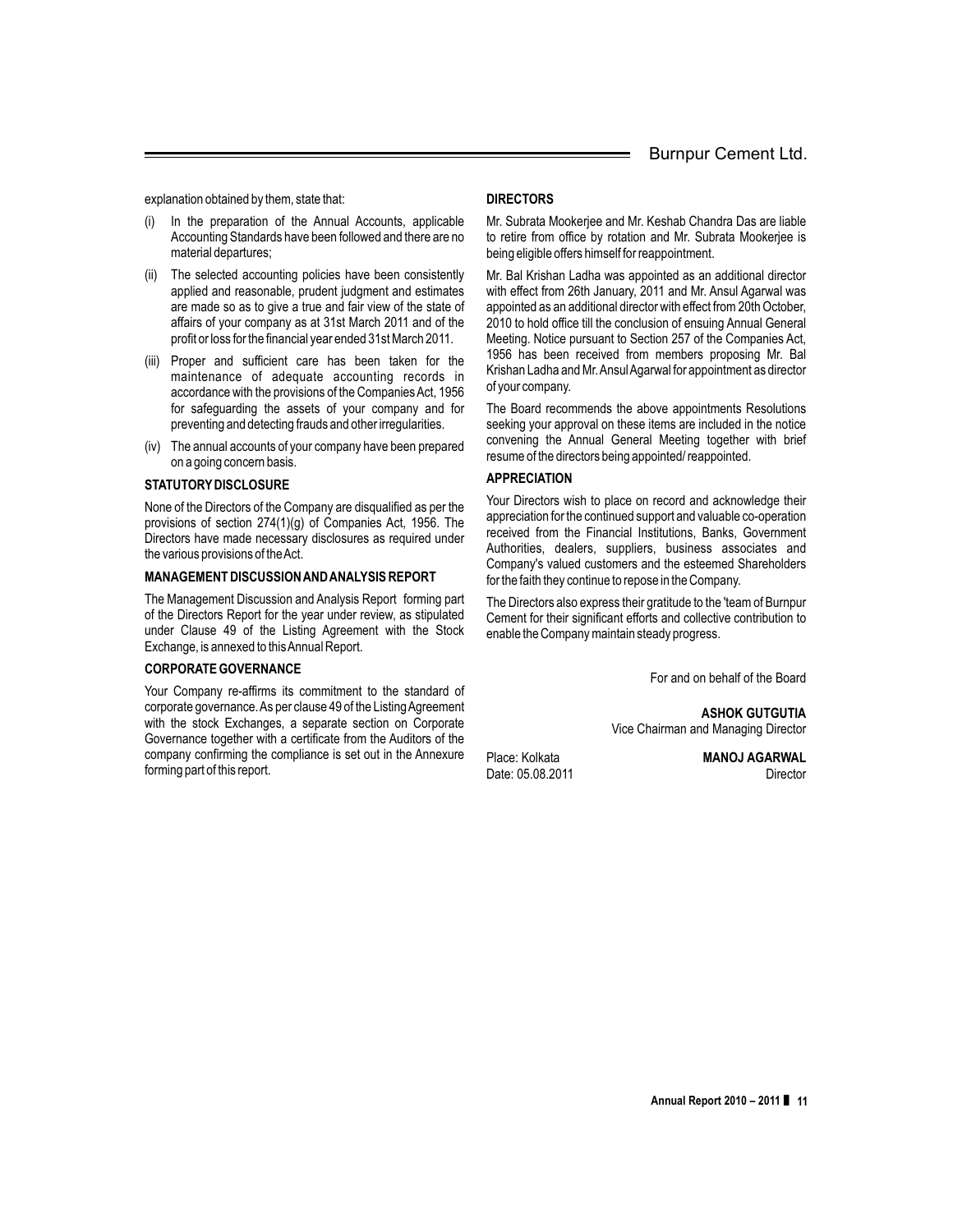

#### **ANNEXURE A TO THE DIRECTOR'S REPORT FOR THE YEAR ENDED 31ST MARCH, 2011 Particulars Under Section 217(1)(e) of The Companies Act, 1956**

#### **A. CONSERVATION OF ENERGY**

a. Energy conservation measures taken

Installed compact fluorescent lamp (CFL) at Plant and registered office.

- b. Additional investment and proposals, if any, being implemented for reduction of consumption of energy : N.A.
- c. Impact of the measures at A) and B) above for reduction of energy consumption and consequent impact on the cost of production of goods : Due to various conservation measures there was saving in power consumption.
- d. Total energy consumption and Energy consumption per unit of Production: Please refer Form A attached.

**B. TECHNOLOGY ABSORPTION**

Please refer Form B attached.

#### **C. FOREIGN EXCHANGE EARNING AND OUTGO**

- a) Activities relating to export: Initiative are being taken to start exports to neighboring countries.
- b) Foreign exchange Earning Nil Foreign exchange outgo Nil

#### **FORM A**

#### **B. Consumption per Ton of Cement Production**

Form as per Section 217(1)(e) read with Companies (Disclosure of Particulars in the report of Board of Directors) Rules, 1988 and forming part of the Directors Report for the year ended 31st March, 2011.

|  | A. POWER AND FUEL CONSUMPTION |
|--|-------------------------------|
|  |                               |

|    |    |                                        | Current Year | Previous Year |
|----|----|----------------------------------------|--------------|---------------|
|    |    |                                        | (2010-11)    | $(2009-10)$   |
| 1. |    | Electricity                            |              |               |
|    | a. | Purchase                               |              |               |
|    |    | Units (KWH)                            | 5151850      | 5394660       |
|    |    | Total Amount (Rs. Lacs)                | 323.04       | 290.84        |
|    |    | Rate per unit                          | 6.27         | 5.39          |
|    | b. | Own Generation                         |              |               |
|    |    | <b>Through Diesel Generators</b><br>I) |              |               |
|    |    | Unit                                   | <b>NA</b>    | N.A           |
|    |    | Unit per Ltr. of Diesel Oil            | <b>NA</b>    | N.A           |
|    |    | Cost per Unit                          | <b>NA</b>    | N.A           |
|    |    | I)<br>Through Steam turbine/           |              |               |
|    |    | generator                              | <b>NA</b>    |               |
|    |    | Unit                                   | <b>NA</b>    | N.A           |
|    |    | Unit per Ltr. of Fuel Oil/Gas          | <b>NA</b>    | N.A           |
|    |    | Cost per Unit                          | <b>NA</b>    | N.A           |
| 2. |    | Coal (A to D grade used in Dryer)      |              |               |
|    |    | Quantity (Tonnes)                      | 215.00       | 451.58        |
|    |    | Total Amount (Rs. Lacs)                | 12.62        | 24.97         |
|    |    | Average Rate (Rs.)                     | 5872.59      | 5529.47       |
| 3. |    | Furnace Oil                            |              |               |
|    |    | Quantity (K. Ltrs)                     | <b>NIL</b>   | <b>NIL</b>    |
|    |    | Total Amount (Rs. Lacs)                | NII          | <b>NIL</b>    |
|    |    | Average Rate (Rs.)                     | <b>NIL</b>   | <b>NIL</b>    |
| 4. |    | Other / Internal Generation            |              |               |
|    |    | Quantity                               | <b>NIL</b>   | <b>NIL</b>    |
|    |    | <b>Total Amount</b>                    | <b>NIL</b>   | NII           |
|    |    | Rate per Unit                          | <b>NIL</b>   | NIL           |

|                                      | Standards<br>(if any) | <b>Current Year</b><br>$(2010-11)$ | Previous Year<br>$(2009-10)$ |
|--------------------------------------|-----------------------|------------------------------------|------------------------------|
| Electricity                          | N.A.                  | 70.27                              | 72.00                        |
| Furnace Oil                          | N.A.                  | N.A.                               | N.A.                         |
| Coal<br>(A to D grade used in dryer) | N. A.                 | 0.003                              | 0.006                        |
| Others (specify)                     | N.A.                  | N.A.                               | N.A.                         |
|                                      | <b>FORM B</b>         |                                    |                              |

Form for the disclosure of particulars with respect to technology absorption.

#### **RESEARCH AND DEVELOPMENT**

- 1. Specific areas in which R&D carried out by the companyNone
- 2. Benefits derived as a result of above R&D N.A
- 3. Future Plan of action The company is envisaged to set up R&D facility in the plant to

improve operations controls in order to minimize the cost of production after implementation of expansion.

| 4. Expenditure on R&D                                           |                                |
|-----------------------------------------------------------------|--------------------------------|
| Capital                                                         | Nil                            |
| Recurring                                                       | Nil                            |
| Total R&D expenditure                                           | Nil                            |
| As a percentage of Turnover                                     | Nil                            |
| <b>TECHNOLOGY ABSORPTION,</b><br><b>ADOPTION AND INNOVATION</b> | N.A.                           |
|                                                                 | For and on behalf of the Board |

|                        | Ashok Gutgutia                    |
|------------------------|-----------------------------------|
|                        | Vice Chairman & Managing Director |
| Place: Kolkata         | Manoj Agarwal                     |
| Date: 5th August, 2011 | Director                          |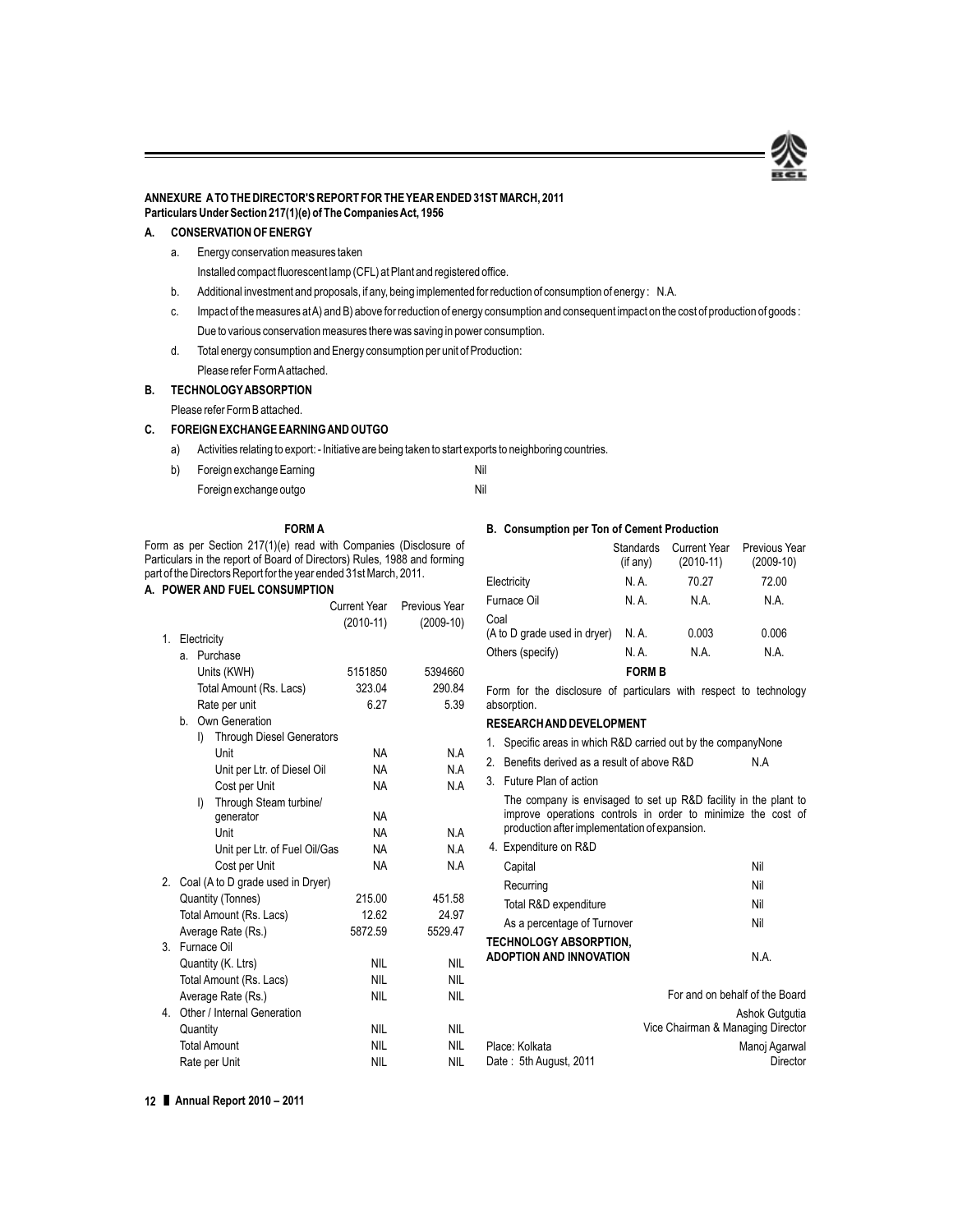#### **MANAGEMENT DISCUSSION & ANALYSIS**

#### **Industry Structure & Developments**

India is the world's second largest producer of cement. The Indian cement industry has outpaced the growth rates of other prominent industries in the country on the back of growing demand from the housing sector, increased activity in infrastructure development and exports recovery. Recent industry developments and government supportive policies are attracting global cement giants and sparking off a spate of mergers and acquisitions to spur growth.

The demand for cement grew by just 5 per cent in the last fiscal compared with 12 per cent in the previous one. The demand for cement is likely to grow by 8-9 per cent in the current fiscal, but the prices will remain stable in the absence of any pricing war. The demand growth will stem from the government's increased spending on infrastructure, particularly in the terminal year of the current Five-Year Plan (2007-12), and a spike in demand for housing, mainly in rural areas. Elections in various states also hampered the demand for cement.

Cement players in India added 42 million tonnes per annum in 2009-10 and 29 mtpa in 2010-11, taking the industry's installed capacity to 290 mtpa. In 2010-11 capacity addition was less in comparison to the previous fiscal, the "effective capacity addition" was nearly 40 mtpa in the last fiscal, as a lot of capacity addition projects implemented in 2009-10 only came onstream in 2010-11. This impacted the demand-supply balance in 2010-11.

the price of the building material would remain stable in the current fiscal as raw material prices have reached their peak and the price war, mainly fanned by the industry's new entrants, is nearly over now.

#### **Opportunities & Threats**

The Government has planned a spending of US \$1 trillion on infrastructure in the 12th five year plan as against US \$461 bn in 11th five year plan. The sector shall contribute over 10% to India's GDP growth. From financial year 2012-13, the domestic demand is expected to exceed supply. From financial year 2011-12 through financial year 2013- 14, the domestic cement industry will add at least 54 mt new capacity.

Demand will be driven by Governments plans for infrastructure developments and its action for enhancing rural income and affordable housing. Strong demand from housing sector is also anticipated arising out of increasing urbanisation and higher disposable income of middle class.

Cement consumption by the user industries has been growing at a far slower pace than capacity addition in the sector. This has kept cement price rise under check. Cement is a seasonal industry and its demand is weak during the monsoon months.

High costs, together with slower demand and weak prices, have dented profits of the cement industry. At one time, nearly 2-3 years ago, cement was one of the highly profitable (in terms of operating and net profit margin) industries in India. However, net profit margin has dipped to nearly 7.4% (net of non-recurring transactions) in financial year 2010-11 from 9.2% a year earlier.

#### **Future Outlook**

The long term out look for the cement industry continues to be bright based on sustainable growth of the Indian economy which should bring a significant increase in the demand for housing & commercial structures and ambitious plans of the Government for infrastructure.

The demand for cement is likely to remain strong in 2011-12 based on continued focus on infrastructure development and economic growth.

The Company would continue to explore options of enhancing capacity through expansion of its existing units and/or through acquisitions as and when favorable opportunities arise. The Company's strategy of further improving the process efficiencies by modifying, upgrading and retrofitting the existing facilities will continue.

Also the Company is operating from Eastern zone, which is earmarked as Cement deficit zone in comparison to the other parts of the Country. Therefore the Company has modernized the plant at Asansol to increase the capacity utilization.

#### **Risk & Concern:**

Cement industry is heavily dependent on coal for its fuel requirement, while cement capacity is increasing continuously, the allotment of coal linkage is decreasing. As a result cement industry is depending heavily on the purchase of coal from open market at exorbitant price. Therefore power & fuel cost remains a key area of concern. The cement industry in India is facing severe cost pressures. Prices of raw materials such as coal, limestone, and freight costs have risen by nearly 30-40% over the past two years.

Shortage of railway wagons has also posed a major logistic constraints.

Though cement is the most essential infrastructure input, the tax on cement is the highest among the items required for building infrastructure. The total government levies and taxes on cement constitute 60% or more of the ex-factory price.

|                                   | <b>Performance of the Company:</b>                       |         | (Rs. in Lacs) |
|-----------------------------------|----------------------------------------------------------|---------|---------------|
|                                   | <b>Particulars</b>                                       | 2010-11 | 2009-10       |
| $\mathbf{1}$                      | Total Income                                             | 3118.04 | 3148.29       |
| 2.                                | Total expenditure                                        | 2848.94 | 2855.80       |
| 3.                                | <b>Operating Profit</b>                                  | 269.09  | 292.48        |
| 4.                                | Interest                                                 | 116.35  | 147.95        |
| 5.                                | Profit after Interest but<br>before depreciation and Tax | 152.73  | 144.53        |
| 6.                                | Depreciation                                             | 73.40   | 73.43         |
| 7 <sup>1</sup>                    | Profit before tax                                        | 79.33   | 71.09         |
| 8.                                | Profit after tax                                         | 48.63   | 66.39         |
|                                   | <b>Annual Production</b>                                 |         |               |
| No. of Bags (Weight 50 kgs. Each) |                                                          | 1466311 | 1498376       |

#### **Internal control system and its Adequacy:**

Your company has proper and adequate system of internal control commensurate with its size and nature of business. The internal Audit is conducted periodically and its reports, the progress in implementation of recommendations contained in such reports and the adequacy of internal control system has been reviewed by the Audit Committee of the Board in its meeting.

#### **Enhancing Shareholders Value:**

The creation of share holders value is one of the prime objectives of the management. Towards this end all efforts are made to enhance the value through measures of cost control improving company's position in strategic markets and strengthening its brand equity to improve the return to share holders.

#### **Corporate Social Responsibility:**

Corporate Social Responsibility occupies an important position in the Company's activities. As the Plant and Registered office of the Company is located at Asansol-Burdwan, the people of the area look towards the Company for social support. Your company continues to discharge its social responsibilities along with achievement of its own goal and objectives.

#### **Industrial Relation:**

Your company believes that nurturing and development of human capital is of key importance for its operations. HR policies and procedures of your company are geared up towards achieving this objective. Hiring the best people, retaining them and ensuring their development is a major challenge for the industry in today's competitive environment. Your Company has laid down process for attracting, retaining and rewarding talent. The appraisal system is transparent and fair and carried on with an objective to identify and reward the performer. As on date of this report the Company has 108 employees on its pay role.

#### **Cautionary statement**

Statement in MDAS describing the company's objective, estimates, projections, expectation or prediction may be forward looking statement within the meaning of applicable laws and regulations. Actual results, performance or achievement could differ materially from those expressed or implied in such forward looking statements.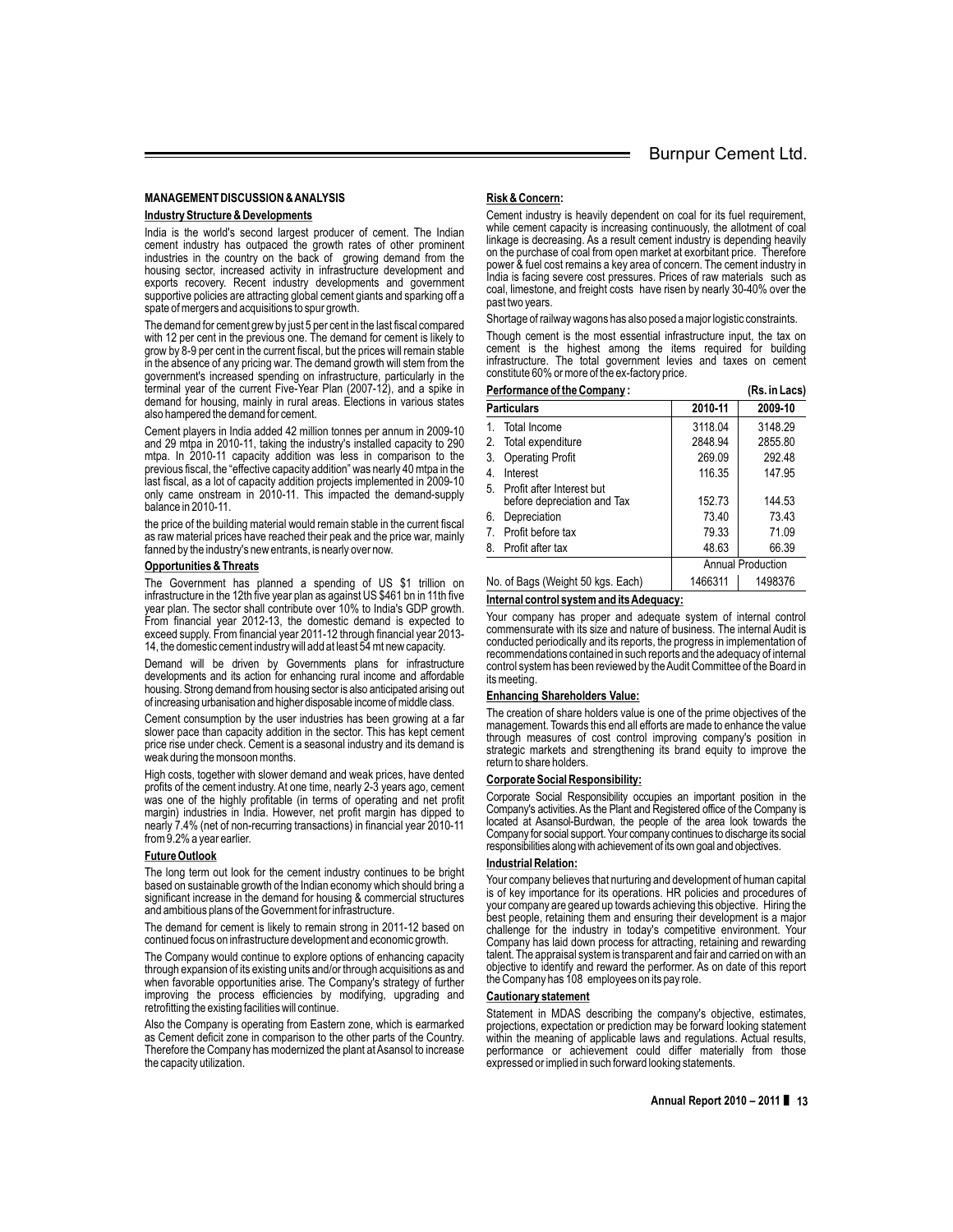

#### **REPORT ON CORPORATE GOVERNANCE:**

#### **1. COMPANY'S PHILOSOPHY**

The company is committed to the principles of good corporate governance that is an integral part of good values, ethics and best business practices.

The Company believe that Corporate Governance is a voluntary and self discipline code which means not only ensuring compliance with regulatory requirement but by also being responsive to our stakeholders needs.

The company philosophy on Corporate Governance is to achieve highest level of transparency, accountability in all its interactions with its stakeholders including shareholders, employees, lenders and the government.

#### **2. BOARD OF DIRECTORS**

#### **(A) Composition of Board**

The present strength of the Board of Directors is seven, out of which three are independent director. The composition of the Board of Directors is in conformity with the Corporate Governance code. None of the Director is a member of more than ten committees and Chairman of more than five committees, across all the companies in which he/she is a Director. The board functions as a full Board and through committees. The Board of Directors and committee meet at regular intervals. Every directors of the company are over twenty one years of age. The composition and category of the Directors on Board is as follows:

| Name                                    | <b>Designation</b>                            | <b>Category of Directorship</b>             |                                                              |  |
|-----------------------------------------|-----------------------------------------------|---------------------------------------------|--------------------------------------------------------------|--|
|                                         |                                               | Executive/<br><b>Non-Executive Director</b> | Independent/<br>Non-independent/<br><b>Promoter Director</b> |  |
| Mr. Prem Prakash Sharma                 | Chairman                                      | Non-Executive                               | Independent                                                  |  |
| Mr. Ashok Gutgutia                      | Vice Chairman and<br><b>Managing Director</b> | Executive                                   | Promoter                                                     |  |
| Mr. Manoj Kumar Agarwal                 | <b>Director</b>                               | Non-Executive                               | Promoter                                                     |  |
| Mr. Subrata Mookerjee                   | <b>Director</b>                               | Non-Executive                               | Independent                                                  |  |
| Mr. Keshab Chandra Das                  | <b>Director</b>                               | Non-Executive                               | Non-Independent                                              |  |
| Mr. Bal Krishan Ladha <sup>a</sup>      | <b>Director</b>                               | Non-Executive                               | Professional                                                 |  |
| Mr Ansul Agarwal <sup>b</sup>           | <b>Director</b>                               | Non-Executive                               | Independent                                                  |  |
| Mr. Abdul Kalam <sup>1</sup>            | Director                                      | Non-Executive                               | Independent                                                  |  |
| Mr. Anjan Kumar Ghosh Dastidar 2        | <b>Director</b>                               | Non-Executive                               | Professional                                                 |  |
| Mr. Girdhar Lal Harlalka <sup>3</sup>   | Director                                      | Non-Executive                               | Independent                                                  |  |
| Mr. Kailash Prasad Agarwal <sup>4</sup> | <b>Whole-time Director</b>                    | Executive                                   | Non-Independent.                                             |  |
| Mrs. Shashi Gutgutia <sup>5</sup>       | <b>Director</b>                               | Non-Executive                               | Promoter                                                     |  |

a Appointed as an Additional director of the company on 26.01.2011

b Appointed as Additional director of the company on 20.10.2010

1 Ceased to be director due to resignation w.e.f. 26.01.2011.

2 Ceased to be director due to retirement w.e.f. 29.09.2010

3 Ceased to be director due to resignation w.e.f. 20.10.2010

4 Ceased to be director due to resignation w.e.f. 20.10.2010

5 Ceased to be director due to retirement w.e.f. 29.09.2010

#### **Number of Board Meetings and Attendance Record of Directors**

The Board meets at least once in a quarter to consider amongst other business the performance of the company and financial results. The particulars of Board Meetings held during the year 2010-11 are given below:

| Number of Board Meetings held during 2010-11: 5 |                       |        |                       |  |  |
|-------------------------------------------------|-----------------------|--------|-----------------------|--|--|
| SI.No.                                          | Date of Board Meeting | SI.No. | Date of Board Meeting |  |  |
|                                                 | 30.04.2010            | .5     | 26.01.2011            |  |  |
|                                                 | 30.07.2010            |        |                       |  |  |
|                                                 | 20.10.2010            |        |                       |  |  |
|                                                 | 22.11.2010            |        |                       |  |  |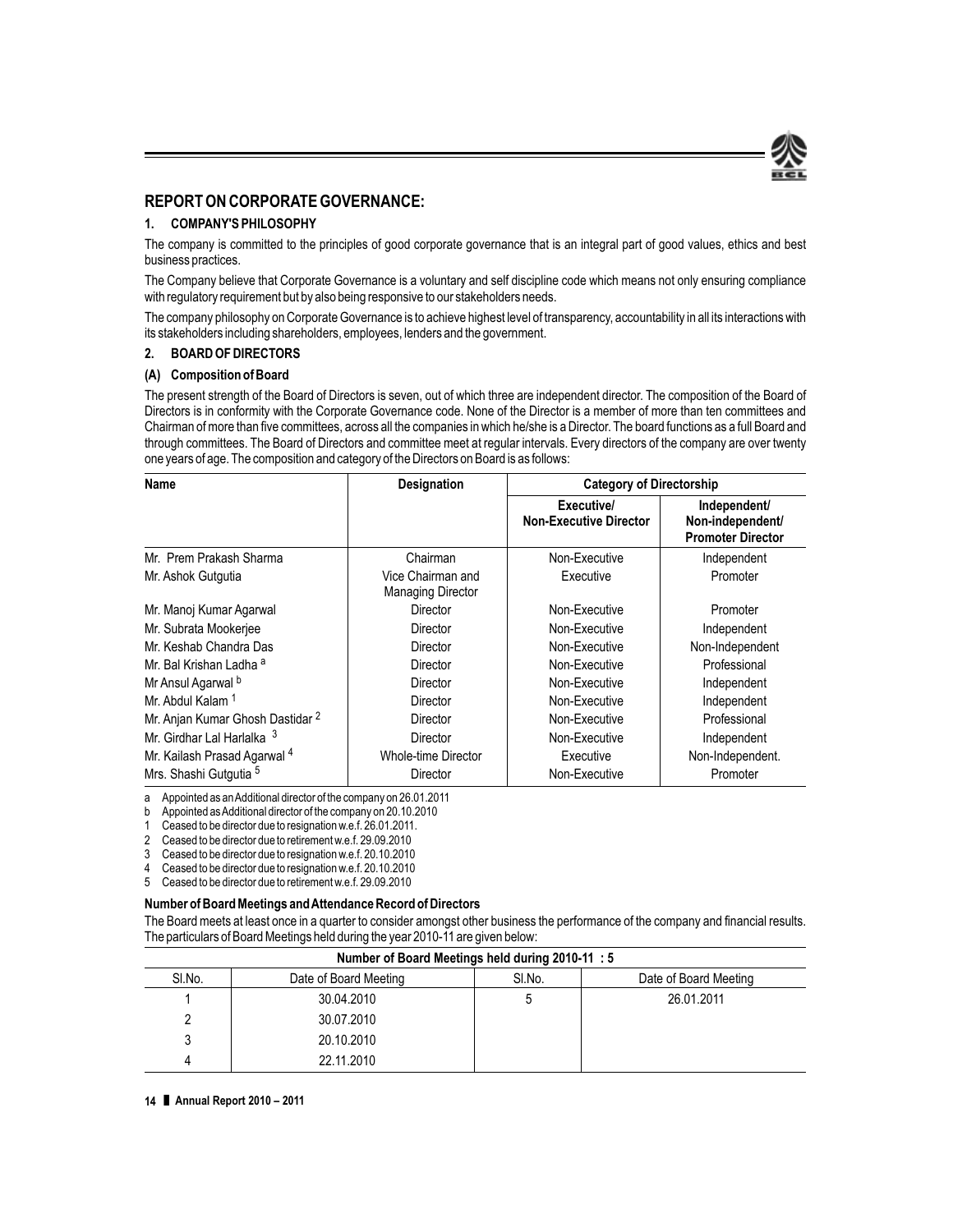The attendance of each director at the meeting of the Board of Directors during the year and the last Annual General Meeting and their directorship/chairmanship in other companies are given below:

| SI. No Name of Director |                                | No. of Board<br>meetina<br>attended | <b>Attendance</b><br>at last AGM | No. of other<br>Directorship <sup>@</sup> | No. of membership /<br>chairmanship ^ held in committee<br>of other companies |          |
|-------------------------|--------------------------------|-------------------------------------|----------------------------------|-------------------------------------------|-------------------------------------------------------------------------------|----------|
|                         |                                |                                     |                                  |                                           | Member                                                                        | Chairman |
|                         | Mr. P. P. Sharma               |                                     | No                               | 2                                         | Nil                                                                           | Nil      |
|                         | Mr. Ashok Gutgutia             |                                     | Yes                              | Nil                                       | Nil                                                                           | Nil      |
|                         | Mr. Manoj Kumar Agarwal        |                                     | Yes                              | Nil                                       | Nil                                                                           | Nil      |
|                         | Mrs. Shashi Gutgutia           |                                     | No                               | Nil                                       | Nil                                                                           | Nil      |
| 5                       | Mr. Kailash Prasad Agarwal     |                                     | Yes                              | Nil                                       | Nil                                                                           | Nil      |
| 6                       | Mr. Subrata Mookerjee          |                                     | No                               | Nil                                       | Nil                                                                           | Nil      |
|                         | Mr. Bal Krishan Ladha*         |                                     | No                               | Nil                                       | Nil                                                                           | Nil      |
| 8                       | Mr. Keshab Chandra Das         |                                     | No                               | Nil                                       | Nil                                                                           | Nil      |
| 9                       | Mr. Abdul Kalam                |                                     | No                               |                                           |                                                                               |          |
| 10                      | Mr. Girdhar Lal Harlalka       |                                     | Yes                              | Nil                                       | Nil                                                                           | Nil      |
| 11                      | Mr. Anjan Kumar Ghosh Dastidar |                                     | No                               | Nil                                       | Nil                                                                           | Nil      |
| 12                      | Mr. Ansul Agarwal*             |                                     | No                               | Nil                                       | Nil                                                                           | Nil      |

@ Other directorships do not include alternate directorships, directorships of Private Limited Companies, section 25 companies, and of companies incorporated outside India.

^ Chairmanship / Membership of Board Committees include only Audit and Shareholders/Investors Grievance Committees.

\*Appointed w.e.f. 26th January, 2011 as an Additional Director.

\*Appointed w.e.f. 20th October, 2010 as an Additional Director.

#### **COMMITTEES OF BOARD OF DIRECTORS**

The Board has constituted Committees of Directors to deal with matters and monitor the activities falling within the terms of reference as follows:

#### **(A) AUDIT COMMITTEE**

The Audit committee was initially constituted on January 4, 2007 and thereafter re-constituted on 7th August, 2007, 25th April, 2009, 31st July, 2009, 30th April 2010, 20th October, 2010 and 26th January, 2011. It has the following terms of reference and composition:

Terms of references/scope of the Company audit committee inter alia include:

- 1. Oversight of the Company's financial reporting process and the disclosure of its financial information to ensure that the financial statements are correct, sufficient and credible.
- 2. Recommending to the Board the appointment, re- appointment and, if required, the replacement or removal of the statutory auditors and the fixation of the audit fees.
- 3. Approval of payment to the statutory auditors for any other services rendered by the statutory auditors.
- 4. Reviewing, with the management, the annual financial statements before submission to the Board for approval, with
	- particular reference to;<br>a. Matters required to be included in the Director's Responsibility Statement to be included in the Board's report in terms of clause (2AA) of section 217 of the Companies Act, 1956.
	- b. Changes, if any, in accounting policy and practices and reason for the same.
	- c. Major accounting entries involving estimates based on the exercise of judgment by the management.
	- d. Significant adjustments made in the financial statement arising out of audit findings.
	- e. Compliance with listing and other legal requirement relating to financial statements.
	- f. Disclosure any related party transactions.
	- g. Qualifications in the draft audit report.

5. Reviewing, with the management, the quarterly financial statements and annual financial statements before submission to the Board for approval.

#### **CONSTITUTION OF AUDIT COMMITTEE:**

| <b>Name of the Members</b> | Designation | <b>Status</b>                |
|----------------------------|-------------|------------------------------|
| Mr. Ansul Agarwal          | Chairman    | <b>Independent Director</b>  |
| Mr. Subrata Mookerjee      | Member      | <b>Independent Director</b>  |
| Mr. Bal Krishan Ladha      | Member      | <b>Professional Director</b> |
| Mr. Prem Prakash Sharma    | Member      | Independent Director         |

The company Secretary acts as Secretary to the committee.

The Audit Committee was constituted in adherence to clause 49 of the Listing Agreement and section 292A of the Companies Act, 1956 and the committee met four times during the year under review. All the members of the committee are eminent in their respective fields having sufficient accounting and financial management expertise and the Chairman of the committee is a commerce graduate having experience in dealing accounting matters. During the year four meetings of the Audit Committee of the Company were held on 30.04.2010, 30.07.2010, 20.10.2010 and 26.01.2011 and attendance of the Members of the Committee at these Meeting are as under

| Name of the Members<br>(Past & Present) | No. of Meetings Attended |
|-----------------------------------------|--------------------------|
| Mr. Ansul Agarwal 1                     | 2                        |
| Mr. Girdhar Lal Harlaka <sup>2</sup>    | 2                        |
| Mr. Subrata Mookerjee                   | 3                        |
| Mr. Abdul Kalam 3                       | 3                        |
| Mr. P P Sharma                          | 4                        |
| Mr. Bal Krishan Ladha 4                 |                          |

1 Joined as member of the Audit Committee on 20.10.2010.

2 Resigned from membership of the Audit Committee on 20.10.2010.

3 Resigned from membership of the Audit Committee on 26.01.2011.

4 Joined as member of the Audit Committee on 26.01.2011.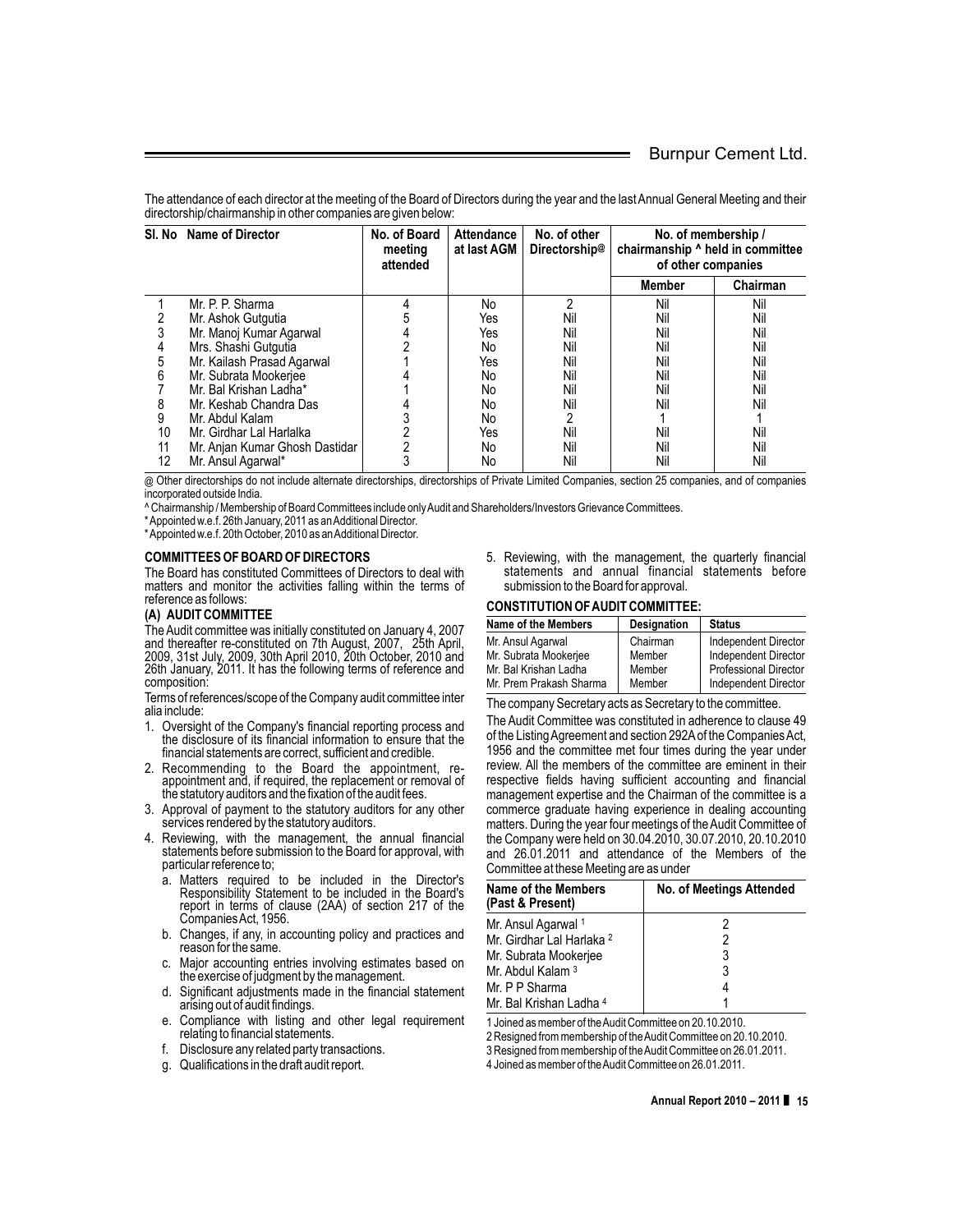#### **(B) REMUNERATION COMMITTEE**

The Board has set up a Remuneration Committee on January 4, 2007. and has been reconstituted on 30th April, 2010, 20th October, 2010. The Committee is responsible for recommending to the Board, the Remuneration package of Whole Time Directors including their annual increment and commission after reviewing their performance and also the compensations to the non-executive directors of the company.

#### **Constitution of Remuneration committee:**

| Name of the Members     | <b>Designation</b> | <b>Status</b>        |
|-------------------------|--------------------|----------------------|
| Mr. Prem Prakash Sharma | Chairman           | Independent Director |
| Mr. Subrata Mookerjee   | Member             | Independent Director |
| Mr. Ansul Agarwal       | Member             | Independent Director |

The Company Secretary acts as Secretary to the committee.

The remuneration committee met once on 26th July 2008 and approved the remuneration paid to Mr. Ashok Gutgutia, Vice Chairman and Managing Director w.e.f. 1st April, 2008 and Mr. K. PAgarwal, Executive Director w.e.f. 1st August, 2008. Thereafter no meeting has been held

#### **Remuneration Policy**

The remuneration policy is directed toward rewarding performance, based on review of achievement on a periodical basis.

Besides sitting fees no remuneration was paid to any nonexecutive directors during the financial year under review.

**a) Details of remuneration paid to the Directors for the year ended 31st March 2011**

| Name                  | <b>Designation</b>                        | Salary    | <b>Perquisites</b><br>& Other<br>allowances* | <b>Commission</b> | Total     |
|-----------------------|-------------------------------------------|-----------|----------------------------------------------|-------------------|-----------|
| Mr. Ashok<br>Gutgutia | Vice Chairman<br>and Managing<br>Director | 15.00.000 | Nil                                          | Nil               | 15.00.000 |
| Mr. K. P.<br>Agarwal  | Executive<br>Director                     | 1,20,000  | Nil                                          | Nil               | 1.20.000  |

\* The Managing Director and Executive Director have their right to receive perquisite and other allowances during the year under report.

There are no stock options available/issued to any directors of the company**.**

#### **b) Paid to Non Executive Directors**

|   | SI, No.   Name of the Director | <b>Sitting Fees Paid (Rs.)</b> |
|---|--------------------------------|--------------------------------|
|   | Mr. Prem Prakash Sharma#       | 1,20,000/-                     |
| 2 | Mr. Abdul Kalam#               | $90,000/-$                     |
| 3 | Mr. Keshab Chandra Das#        | 80,000/-                       |
| 4 | Mr. Girdhar Lal Harlalka #     | 60.000/-                       |
| 5 | Mr. Subrata Mookerjee          | 1,10,000/-                     |
| 6 | Mr. Anjan Ghosdastidar         | 20.000/-                       |
| 7 | Mr. Ansul Agarwal              | $50,000/-$                     |
|   | Total                          | $5,30,000/-$                   |

# Above mentioned directors have waived their fees for attending some/all of the board meeting voluntarily

#### **Shareholders'/Investors' Grievances Committee**

The Shareholders'/Investors' Grievances Committee was constituted on January 4, 2007. The Committee has been reconstituted on 25th April 2009. Again the Committee has been reconstituted on 30th April, 2010, 20th October, 2010 and 26th January, 2011. This committee has been constituted for redressing the complaints of the shareholders and investors, to oversee share transfers and monitors investor's grievances such as complaints on transfer of shares, non-receipt of balance sheet, non-receipt of declared dividends, non receipt of refund order in case of part-allotment/non-allotment of shares relating to public issue etc. and redress thereof. During the year the committee met once on 26th January, 2011 in which all the members of the committee were present.

| <b>Constitution of Investors Grievances Committee:</b> |  |  |
|--------------------------------------------------------|--|--|
|--------------------------------------------------------|--|--|

| Name of the Member      | <b>Designation</b> | <b>Status</b>                                           |
|-------------------------|--------------------|---------------------------------------------------------|
| Mr. Prem Prakash Sharma | Chairman           | Independent Director                                    |
| Mr. Keshab Chandra Das  | Member             | Non Executive and<br>Non Independent<br><b>Director</b> |
| Mr. Manoj Agarwal       | Member             | Promoter                                                |
| Mr. Ashok Gutgutia      | Member             | Promoter                                                |

The company Secretary acts as Secretary to the committee.

**Share Transfer System:** The Shareholders'/Investors' Grievances Committee has been delegated the power to deal with share transfer. The Board has also delegated the power of share transfer to the officer of the company. The delegated authorities attend to share transfer formalities at least twice in a month. Transfer of shares are processed and registered within the stipulated time, provided all the documents are valid and complete in all respect. The board has appointed the Company Secretary as Compliance Officer of the company to monitor the share transfer process.

The company has appointed M/s Niche Technologies Pvt Ltd, as its Share Transfer Agent for both physical and demat segment of equity shares.

**Compliance Officer:** Mr. Sudhansu Sekhar Panigrahi, Company Secretary Vill: Palashdiha, Panchgachia Road, Kanyapur, P.O-Asansol Dist-Burdwan, West Bengal, Pin-713341 Tel No-(0341) 2250454, 2252965, Fax No-(0341) 3250860 Email:info@burnpurcement.com, investors@burnpurcement.com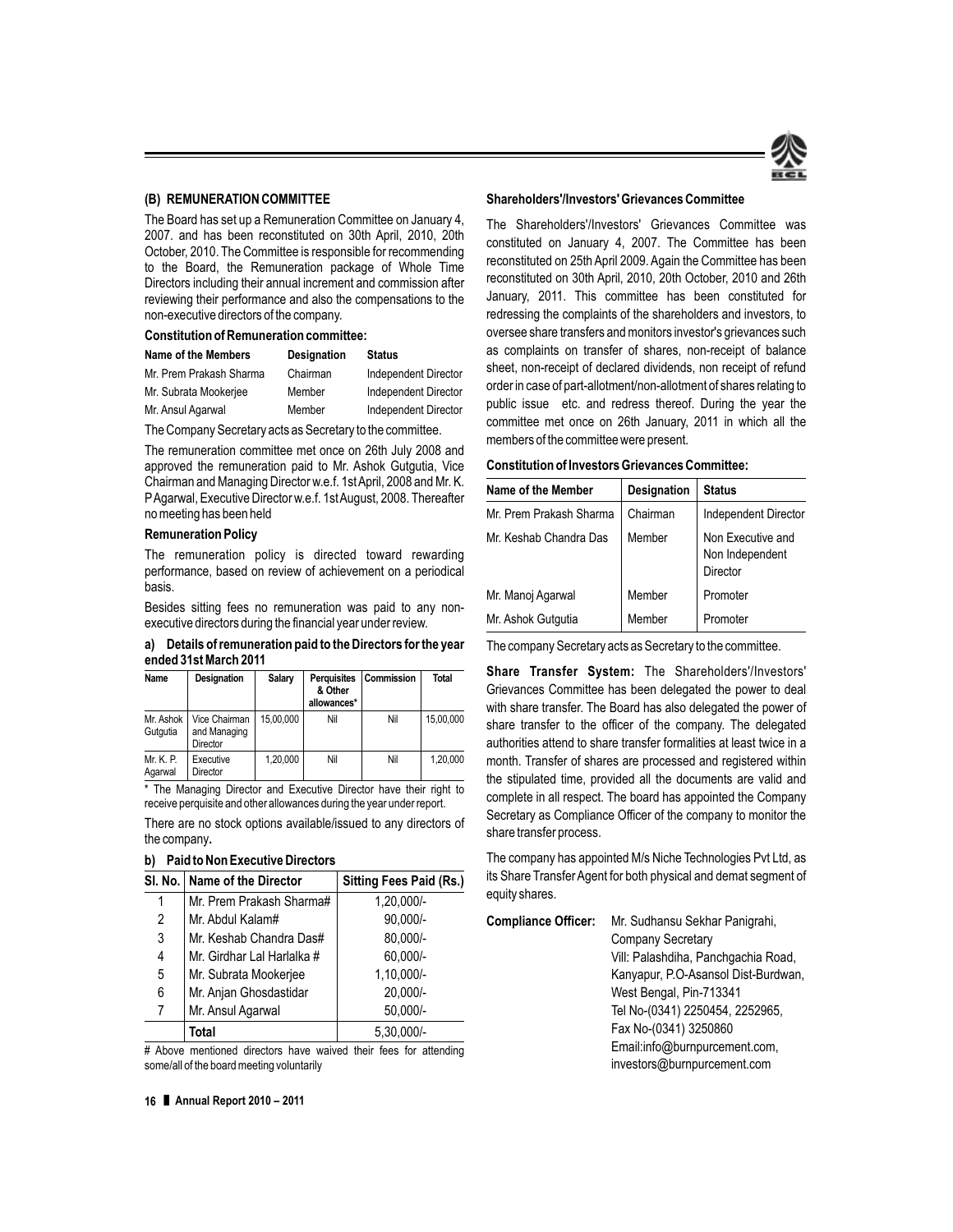#### **General Body Meetings**

Details of Annual General Meetings

The last three Annual General Meetings were held as under:

| Year      | Location                                                     | Date                 | Time |
|-----------|--------------------------------------------------------------|----------------------|------|
|           | 2009-2010 Asansol Club Limited<br>Court Compound,<br>Asansol | 29-09-2010 3.30 P.M. |      |
|           | 2008-2009 Asansol Club Limited<br>Court Compound,<br>Asansol | 16-09-2009 3.00 P.M. |      |
| 2007-2008 | Asansol Club Limited<br>Court Compound,<br>Asansol           | 27-08-2008 2.30 P.M. |      |

No special resolution was passed in the previous three Annual General Meeting of the members of the company.

One special resolution was passed in an Extra Ordinary General Meeting held during the financial year.

No special resolution was passed through postal ballot during the financial year.

#### **DISCLOSURES**

A) A summery of transactions with related parties, in the ordinary course of business is placed before the Audit Committee.

#### **B) Related Party Transactions**

None of the transactions with any of the related party was in conflict with the interest of the Company at Large. The details of the related party transaction are given in the notes of accounts of the Balance Sheet.

**C) Non compliance / strictures / penalties imposed**

There was no such instance in the last three years.

#### **D) Accounting Treatment**

In the preparation of financial statement, the Company has followed the Accounting Standard issued by ICAI. Where, in the preparation of financial statements, a treatment different from that prescribed in an Accounting Standard has been followed, the fact has been disclosed in the financial statements, together with the Management explanation as to why it believes such alternatives treatment is more representative of the true and fair view of the underlying business transaction. The significant Accounting Policies which are consistently applied have been set out in the Notes on Accounts.

#### **E) Risk Management**

Risk evaluation and management is an ongoing process within the organization. During the period under review, a detailed exercise on Risk Management was carried out covering the entire gamut of operations of the company and the Board was informed about the same.

**F) Details of compliance with mandatory requirements and adoption of non-mandatory requirements**

The Company has complied with all the mandatory requirements of Clause 49 of the Listing Agreement. As regards the non-mandatory requirements a remuneration committee has been set up and the terms of reference thereof has defined. Other non-mandatory requirements including inter-alia Whistle Blower Policy are being reviewed by the board from time to time.

#### **DETAILS OF INFORMATION ON RE-APPOINTMENT OF DIRECTORS**

A brief resume, nature of expertise in specific functional areas, number of equity shares held in the company by the director or for other person on beneficial basis, names of the companies in which the person already holds directorship and membership of the committees of the Board forms part of the notice convening the 25th Annual General Meeting.

#### **CEO/CFO Certification**

As required under Clause 49 V of the listing agreement with the stock exchanges, the Vice chairman and Managing Director of the Company, Mr.Ashok Gutgutia heading the finance function of the Company certify to the Board that:

- a) The financial statements and the Cash Flow Statement for the year have been reviewed and to the best of their knowledge and belief:
	- (i) these statements do not contain any untrue statement of material fact, have not omitted any material fact and do not contain any statement that is misleading;
	- (ii) these statements together present a true and fair view of the company's affairs and are in compliance with existing accounting standards applicable laws and regulations.
- b) To the best of his knowledge and belief no transactions entered into by the company during the year are fraudulent, illegal or violate the Company's code of conduct.
- c) He accepts responsibility for establishing and maintaining internal controls for financial reporting and that he has evaluated the effectiveness of internal control systems of the company pertaining to financial reporting.
- d) They have indicated to the auditors and the Audit Committee:
	- i) Significant changes in the internal control over financial reporting during the year
	- ii) Significant changes in accounting policies during the year and that the same has been disclosed in the notes to the financial statements; and
	- iii) There have been no instances of significant fraud either by the management or an employee having a significant role in the Company's internal control system of financial reporting.

#### **Code of Conduct**

The company has adopted and implemented a code of conduct for its director and senior management. The code of conduct is posted in the official website of the company. For the year under review, all Directors and Senior Management personnel of the Company have confirmed their adherence to the provision of the said code.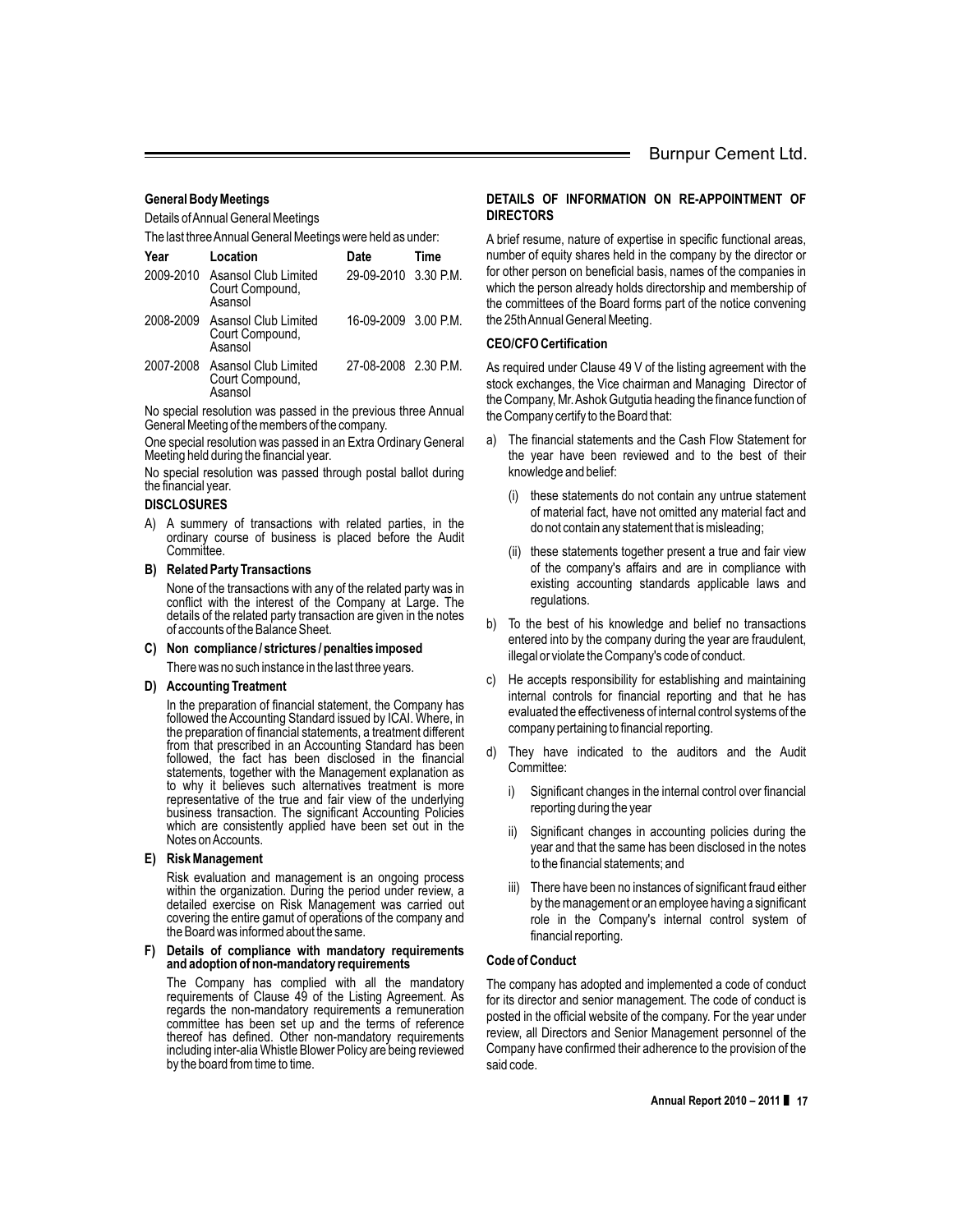

#### **Insider Trading**

The Company in Compliance with the Security and Exchange board of India Regulation, 1992 has formulated a well defined Insider Trading Policies which prohibits its employees and other associates to deal in the securities of the company based on any unpublished price sensitive information. The Insider Trading Policy lays down the guideline which advises all the persons considering as Insider on the procedures to be followed and disclosures to be made while dealing with share of the Company and cautioning them of the consequent violation.

#### **COMPLIANCE WITH CLAUSE 47(f) OF THE LISTING AGREEMENT**

In compliance with Clause 47 (f) of the Listing Agreement, a separate e-mail Id investors@burnpurcement.com has been set up as a dedicated ID solely for the purpose of registering investors complaints.

#### **MEANS OF COMMUNICATION**

The un-audited financial results of the company for each quarter will be generally placed before the Board of Directors in the fourth week of succeeding month of the end of the quarter. The audited financial results/un-audited financial results of the company were/will be published generally in Business Standard (all editions) and Dainik Statesman (Kolkata edition). The financial Results for the year ended 31st March 2011 and other usefull information on the company are also available on the Company's Website at www.burnpurcement.com.

|      | <b>General Shares Holders Information</b>                 |                                                                                                                                                                       |                                                             |                         |                                                            |                                                                                                                                                                                                                                                                |  |  |
|------|-----------------------------------------------------------|-----------------------------------------------------------------------------------------------------------------------------------------------------------------------|-------------------------------------------------------------|-------------------------|------------------------------------------------------------|----------------------------------------------------------------------------------------------------------------------------------------------------------------------------------------------------------------------------------------------------------------|--|--|
| i)   | AGM: Date, time<br>& venue                                | 30th November 2011, 11.00 A.M.<br>Dist. : Burdwan, West Bengal, Pin-713304                                                                                            | Asansol Club Limited, Court Compound, Asansol,              |                         |                                                            | 2. The National Stock Exchange of India Ltd.<br>Exchange Plaza, C-1, Block-G,<br>Bandra-Kurla Complex, Bandra(E),                                                                                                                                              |  |  |
| ii)  | <b>Financial Calendar for</b><br>F.Y.2011-2012(Tentative) | <b>Unaudited Financial</b><br>Results for the<br>First Quarter ended                                                                                                  | Within<br>15th August, 2011                                 |                         |                                                            | Mumbai-400 051<br>The Company has paid the listing fee for the<br>year 2011-12 to both the Stock Exchanges.                                                                                                                                                    |  |  |
|      |                                                           | 30.06.11<br><b>Unaudited Financial</b>                                                                                                                                | Within                                                      |                         | vi) Stock Code                                             | Bombay Stock Exchange: 532931<br>National Stock Exchange: BURNPUR                                                                                                                                                                                              |  |  |
|      |                                                           | Results for the Second<br>Quarter/half year                                                                                                                           | 15th November, 2011                                         |                         | vii) ISIN allotted to<br><b>Equity Shares</b>              | INE817H01014                                                                                                                                                                                                                                                   |  |  |
|      |                                                           | ended 30.09.11<br><b>Unaudited Financial</b><br>Results for the Third<br>Quarter/nine months<br>ended 31.12.11<br><b>Audited Results:</b><br>Year ended<br>31.03.2012 | Within<br>15th February, 2012<br>By the end of<br>May, 2012 | viii) Registered Office |                                                            | 'Palashdiha'<br>Panchgachia Road, Kanyapur, Asansol<br>Dist-Burdwan, West Bengal, Pin-713304<br>Tel No-(0341) 2250454, 2252965.<br>Fax No-(0341) 3250860<br>info@burnpurcement.com,<br>Email:<br>investors@burnpurcement.com<br>Website- www.burnpurcement.com |  |  |
| iii) | Date of Book Closure                                      | 23rd November 2011 to 30th November<br>2011 (Both the days inclusive)                                                                                                 |                                                             | ix)                     | <b>Registrar and Share</b><br><b>Transfer Agents (RTA)</b> | NICHE TECHNOLOGIES PRIVATE LIMITED<br>D-511, Bagree Market, 71, B R B Basu<br>Road Kolkata-700 001, West Bengal, India                                                                                                                                         |  |  |
| iv)  | <b>Dividend Payment</b>                                   | N.A.                                                                                                                                                                  |                                                             |                         |                                                            | Tel: +91 33 2235 7270/7271.<br>Fax: +91 33 2215 6823                                                                                                                                                                                                           |  |  |
| v)   | <b>Listing on Stock</b><br><b>Exchange</b>                | The Company's Equity shares are listed at<br>the following Stock Exchanges:                                                                                           |                                                             |                         |                                                            | Email: nichetechpl@ nichetechpl.com<br>Website: www.nichetechpl.com                                                                                                                                                                                            |  |  |
|      |                                                           | 1. Bombay Stock Exchange Ltd.<br>25th Floor, Phiroze Jeejeebhoy Towers<br>Dalal Street Fort, Mumbai-400 001                                                           |                                                             | x)                      | <b>Address for investors'</b><br>correspondences           | Investors/shareholders can correspond with<br>the RTA and directly to the Registered Office<br>and Corporate Office of the company.                                                                                                                            |  |  |

|  | xi) a) Distribution of Shareholding as on 31st March,2011 |  |
|--|-----------------------------------------------------------|--|
|--|-----------------------------------------------------------|--|

| No. of shares held | No. of Shareholders | % of Shareholder | No. of Shares Held | % of shareholding |
|--------------------|---------------------|------------------|--------------------|-------------------|
| 1 to 500           | 30940               | 79.2642          | 63,80,934          | 14.8379           |
| 501 to 1000        | 4973                | 12.7402          | 40,17,539          | 9.3422            |
| 1001 to 5000       | 2676                | 6.8556           | 58,08,433          | 13.5066           |
| 5001 to 10000      | 250                 | 0.6405           | 18,76,641          | 4.3638            |
| 10001 to 50000     | 154                 | 0.3945           | 30,20,894          | 7.0246            |
| 50001to 100000     | 26                  | 0.0666           | 19,23,423          | 4.4726            |
| 100001 and above   | 15                  | 0.0384           | 1,99,76,499        | 46.4523           |
| Total              | 39022               | 100.00           | 4,30,04,363        | 100.00            |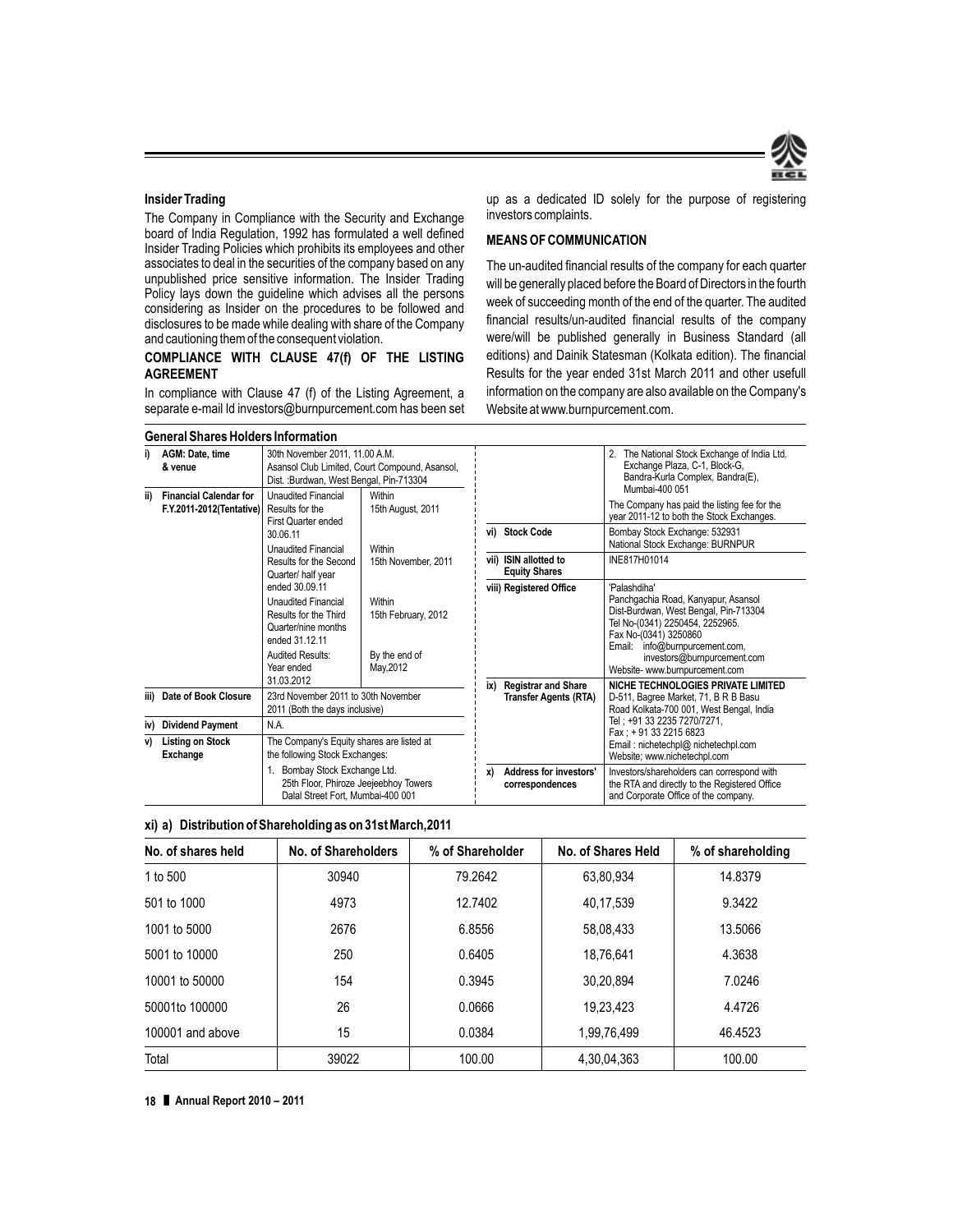| 98.068<br>0.963<br>0.561<br>.407<br>100<br>0.067<br>99.933                     | 24351940<br>17387058<br>713225<br>552140<br>43004363 | 56.63<br>40.43<br>1.66<br>1.28<br>100            |
|--------------------------------------------------------------------------------|------------------------------------------------------|--------------------------------------------------|
|                                                                                |                                                      |                                                  |
|                                                                                |                                                      |                                                  |
|                                                                                |                                                      |                                                  |
|                                                                                |                                                      |                                                  |
|                                                                                |                                                      |                                                  |
|                                                                                |                                                      |                                                  |
|                                                                                |                                                      |                                                  |
| 100                                                                            | 43004363                                             | 100                                              |
|                                                                                |                                                      |                                                  |
| No. of Shares                                                                  |                                                      | % of Shareholding                                |
|                                                                                |                                                      | 0.91                                             |
|                                                                                |                                                      | 82.45                                            |
|                                                                                |                                                      | 16.64                                            |
| 43004363                                                                       |                                                      | 100.00                                           |
| d) Status of Shareholders'/Investors' Complaints for the year ended 31.03.2011 |                                                      |                                                  |
| No. of                                                                         | No. of<br>complaints<br>resolved                     | No. of complaints<br>pending as on<br>31.03.2011 |
|                                                                                |                                                      | Nil                                              |
|                                                                                | complaints<br>received                               | Nil                                              |

#### **b) Pattern of Shareholding as on 31st March 2011**

Monthly high and Low prices of equity shares of the company quoted at Bombay Stock Exchange and National stock Exchange during the year 2010-11.

| Month     |       | Bombay Stock Exchange* | National Stock Exchange* |       |          | Sensex   |
|-----------|-------|------------------------|--------------------------|-------|----------|----------|
|           | High  | Low                    | High                     | Low   | High     | Low      |
| April     | 15.40 | 13.05                  | 15.40                    | 13.10 | 18047.86 | 17276.80 |
| May       | 13.99 | 11.05                  | 13.70                    | 11.00 | 17536.86 | 15960.15 |
| June      | 12.19 | 11.00                  | 13.40                    | 11.00 | 17919.62 | 16318.39 |
| July      | 12.30 | 11.10                  | 12.20                    | 11.10 | 18237.56 | 17395.58 |
| August    | 12.78 | 10.85                  | 12.75                    | 10.90 | 18475.27 | 17819.99 |
| September | 13.05 | 11.00                  | 13.95                    | 11.05 | 20267.98 | 18027.12 |
| October   | 12.25 | 10.81                  | 12.25                    | 10.80 | 20854.55 | 19768.96 |
| November  | 12.35 | 10.10                  | 12.45                    | 10.20 | 21108.64 | 18954.82 |
| December  | 11.00 | 9.70                   | 11.20                    | 9.75  | 20552.03 | 19074.57 |
| January   | 10.43 | 8.25                   | 10.40                    | 8.20  | 20664.80 | 18038.48 |
| February  | 10.05 | 7.70                   | 10.05                    | 7.75  | 18690.97 | 17295.62 |
| March     | 8.88  | 7.50                   | 8.50                     | 7.75  | 19575.16 | 17792.17 |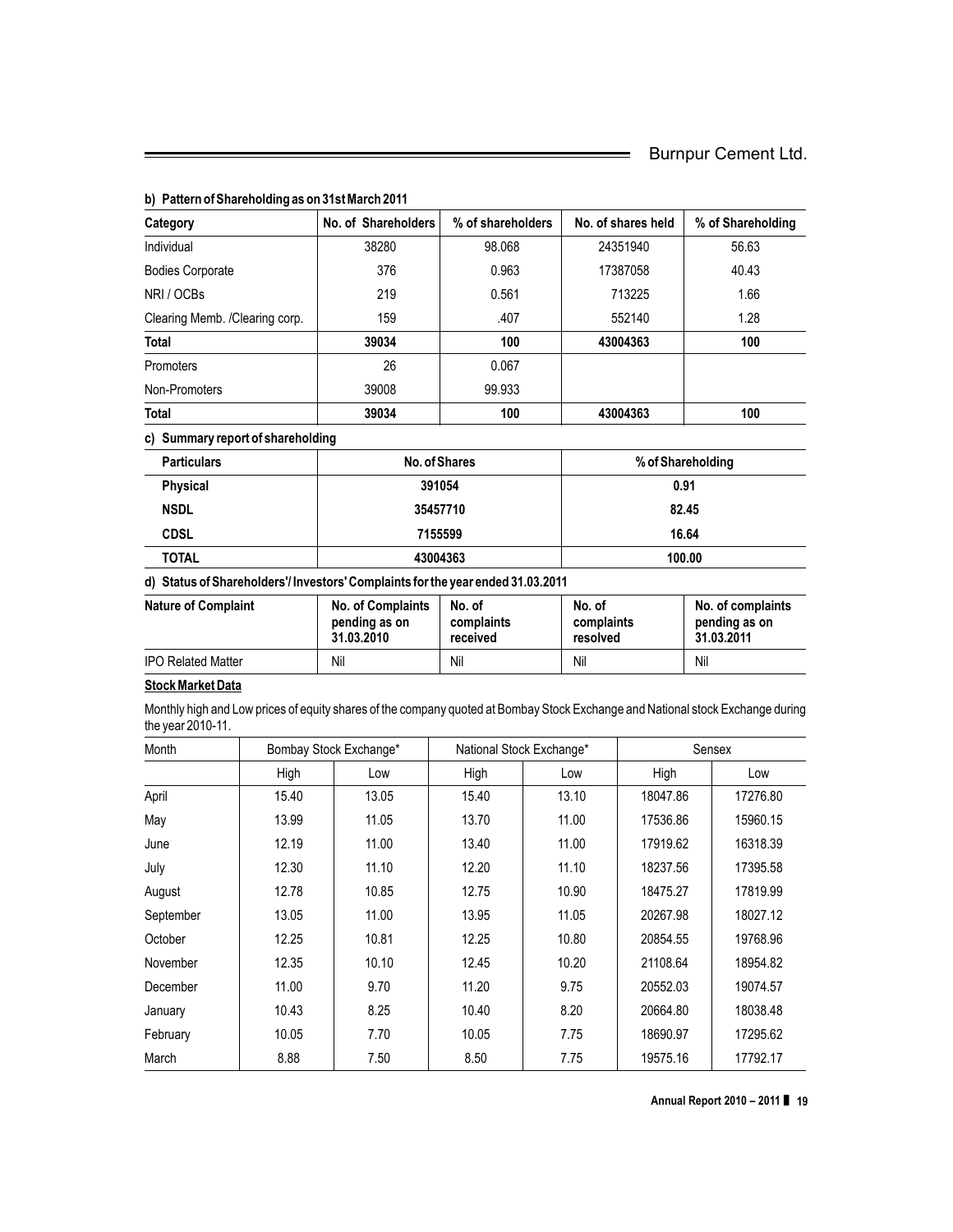

- xi) Dematerialization of Equity Shares and Liquidity: 99.09% of Equity Shares have been dematerialized as on 31st March, 2011.
- xii) Outstanding GDRs/ ADRs / Warrant: The company has issued 20000000 Convertible warrants to non promoters.
- xiv) Plant Location. : Village-Palasdiha, Panchgachia Road, P.O- Kanyapur, Dist. Burdwan, West Bengal. Tel No-(0341) 2250454, 2252965.
- xv) Proposed Plant Location. : Plot No.A-8P,9,10,11, B-38,39,40, C-7P,8,9,10,11 & XP, Block-D and Block-E, Patratu Industrial Area, Jharkhand State.

#### **DECLARATION**

This is to confirm that the company has adopted a code of conduct for its Directors and its senior management and employees. As provided under Clause 49 of the Listing Agreement with the Stock Exchange, all the directors and the designated personnel in the senior management of the company have *affirmed* compliance with their respective code for the financial year ended 31st March 2011.

**For BURNPUR CEMENT LTD.**

Date : 5th August, 2011 **Ashok Gutputia**

Vice-Chairman & Managing Director

To The Shareholders

**Burnpur Cement Ltd.**

We have examined the compliance of the conditions of Corporate Governance by Burnpur Cement Ltd. for the year ended March 31st, 2011, as stipulated in Clause 49 of the Listing Agreements of the said company with the relevant Stock Exchanges in India.

The compliance of the conditions of Corporate Governance is the responsibility of the management. Our examination was limited to procedures and implementation thereof, adopted by the company for ensuring the compliance of the conditions of Corporate Governance. It is neither an audit report nor an expression of opinion on the financial statement of the company.

In our opinion and to the best of our information and according to the explanation given to us, we certify that the company has, in all material respect, complied with the conditions of Corporate Governance as stipulated in the above mentioned Listing Agreement with the relevant Stock Exchanges.

We further state that such compliance is neither an assurance as to the future viability of the company nor the efficiency or effectiveness with which the management has conducted the affairs of the company.

> **For M/S N. K. Agarwal & Co.** (Chartered Accountants)

> > **Mr. N. K. Agarwal**<br>(Proprietor) Membership No. 14267

Date: 5th August, 2011<br>Place: Kolkata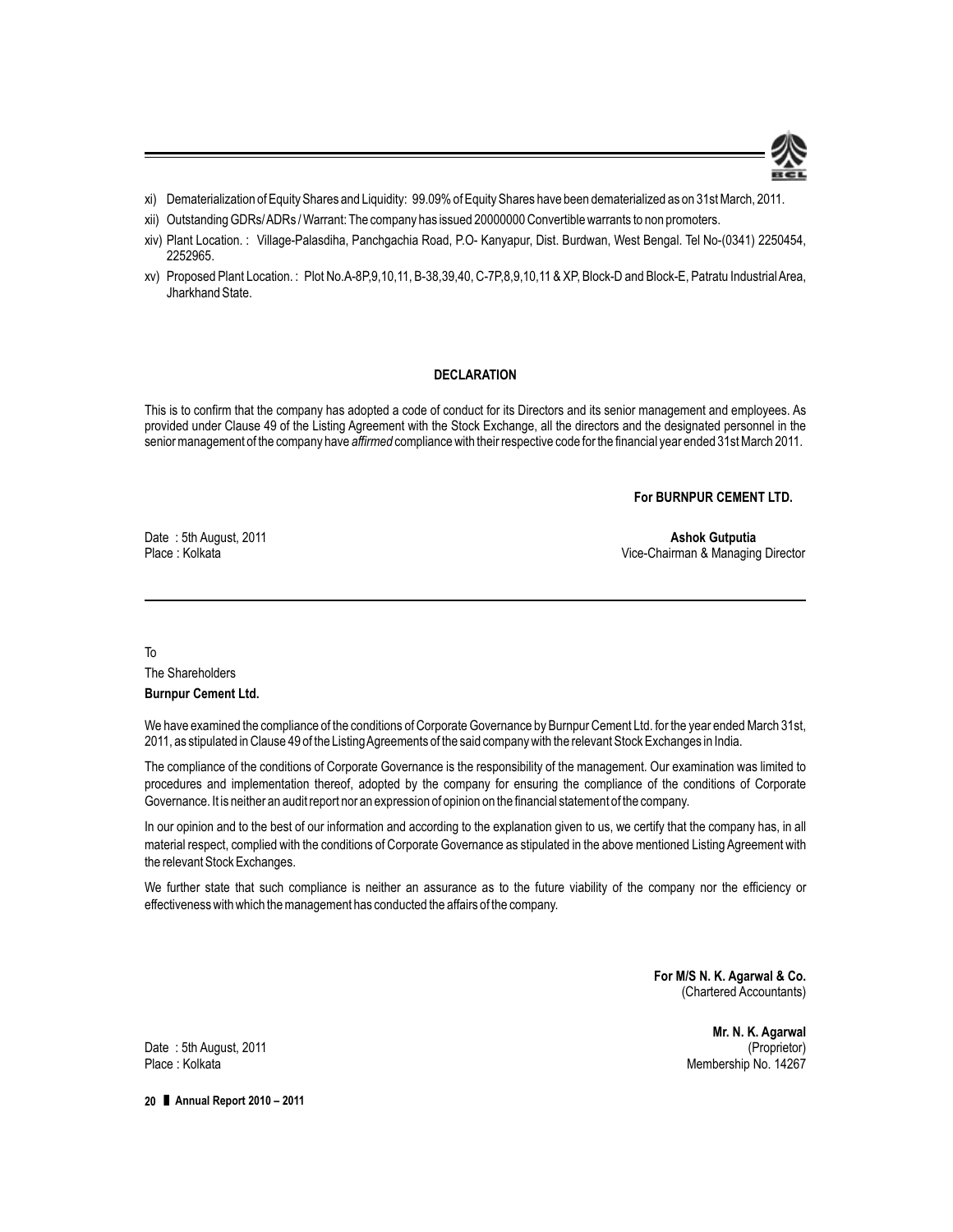#### **AUDITORS REPORT**

#### **TO THE SHAREHOLDERS OF BURNPUR CEMENT LIMITED.**

We have audited the attached Balance Sheet of **Burnpur Cement Limited** as on 31st March, 2011 and the Profit & Loss Account and the Cash Flow statement of the Company for the year ended on that date annexed thereto. These financial statements are the responsibility of the Company's management. Our responsibility is to express an opinion on these financial statements based on our audit.

We conducted our audit in accordance with auditing standards generally accepted in India. Those standards require that we plan and perform the audit to obtain reasonable assurance about whether the financial statements are free of material misstatement. An audit includes examining on a test basis, evidence supporting the amounts and disclosures in the financial statements. An audit also includes assessing the accounting principles used and significant estimates made by the management, as well as evaluating the overall financial statements presentation. We believe that our audit provides reasonable basis of our opinion.

- 1) As required by Companies (Auditor's Report) order 2003, issued by the Central Government of India in terms of subsection (4A) of section 227 of the Companies Act, 1956, we enclosed in the Annexure a statement on the matter specified in paragraphs 4 and 5 of the said order.
- 2) We further report that:
	- (a) We have obtained all the information and explanations, which to the best of our knowledge and belief were necessary for the purpose of our Audit.
	- (b) In our opinion proper books of account as required by law have been kept by the Company so far as appears from our examination of such books.
	- (c) The Balance Sheet and the Profit & Loss Account referred to in this report are in agreement with the books of account.
- (d) In our opinion, the Balance Sheet and the Profit & Loss Account referred to in this report comply with the mandatory Accounting Standards referred to in sub sec 3(c) of sec 211 of the Companies Act, 1956, to the extent applicable.
- (e) On the basis of written representations received from the directors as on 31st March 2011 and taken on record by the Board of directors, we report that none of the directors of the Company are prima facie disqualified Under Section 274(1)(g) of the Companies Act, 1956.
- (f) In our opinion and to the best of our information and according to the explanations given to us, the said Balance Sheet and the Profit & Loss Account read together with all the notes thereon, give the information required by the Companies Act, 1956 in the manner so required and give a true and fair view in conformity with the accounting principles generally accepted in India: -
	- (i) in the case of Balance Sheet, of the state of affairs of the Company as at 31st March, 2011.
	- (ii) in the case of the Profit & Loss Account, of the Profit of the Company for the year ended on that date.
	- (iii) In the case of Cash Flow Statement, of the cash flows of the Company for the year ended on that date.

**For M/s N.K.Agarwal & Co.** (Chartered Accountants)

**N.K.Agarwal** Dated : 30.05.2011 (Proprietor) Membership No. 14267

**ANNEXURE TO AUDITORS REPORT**

**To the Shareholders of Burnpur Cement Limited.**

(Referred to in Paragraph (1) thereof)

- 1) The Company has maintained proper records showing full particulars, including quantitative details and situation of fixed asset. All the fixed assets have not been verified by the management during the period. According to the information and explanations given to as there is a regular programme of verification which, in our opinion is reasonable having regard to the size of the Company and the nature of its assets. No material discrepancies between the book records and the physical inventory have been noticed in respect of the assets physically verified.
- 2) None of the Fixed Assets have been revalued during the period.
- 3) a) The inventory has been physically verified during the period. In our opinion the frequency of verification is reasonable.
	- b) The procedures of physical verification of inventories followed by the management are reasonable and adequate in relation to the size of the Company and nature of its business.
	- On the basis of our examination of the records of inventory, we are of the opinion that the Company is maintaining proper records of inventory. No major discrepancies were noticed.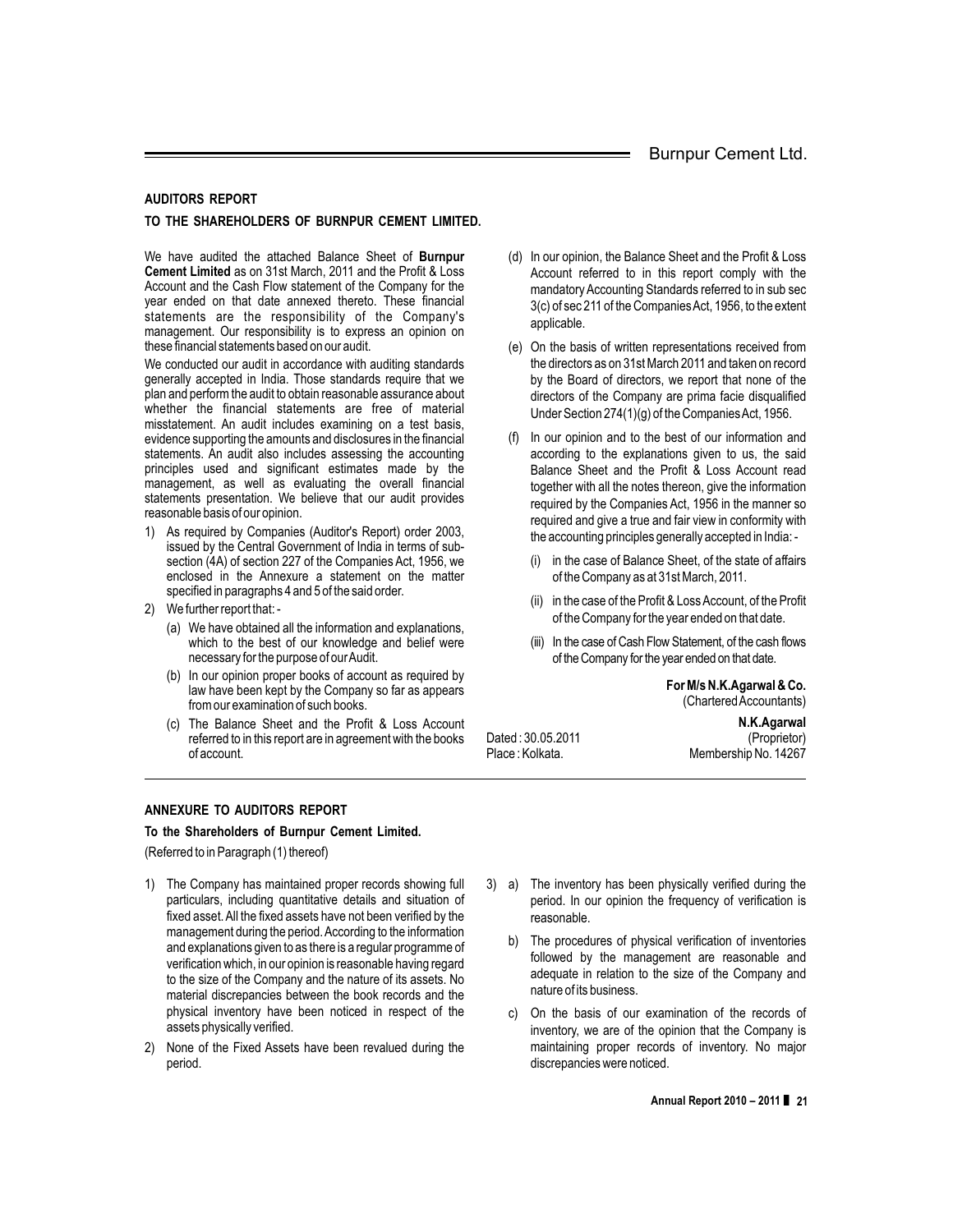

- 4) The Company has taken unsecured loan and secured loans from financial institutions, banks and bodies corporate and director. However the terms of loans are not prima facie prejudicial to the interest of the Company.
- 5) Based on the Audit procedures applied by us and by the management, we are of the opinion that there are no transactions that need to be entered into the register maintained under section 301, hence not applicable.
- 6) a) The Company is regular in depositing undisputed statutory dues including Provident Fund, Employees' State Insurance, Income Tax and Sales Tax and such other statutory dues with the appropriate authorities.
	- b) Demand of Rs.59.72 Lac raised on completion of Sales Tax Assessment for the years ended on 31-03-1996, 31-03-2005 and 31-03-2008 under West Bengal Sales Tax Act, 1994, have not been provided for in the books as explained by the Management that the whole demand is disputed and revision/ appeal have been preferred before appropriate Appellate Forum and the management has bonafide belief that demand will be reduced to Nil on disposal of revision / appeal proceedings.
	- c) The demand of Rs. 380.46 lakh raised on completion of Income Tax regular assessment for the Assessment year 2008-09 have not been provided for in the books as that the company have disputed such demand by filling an appeal before CIT (Appeal), Asansol and the management has bonafide belief that demand shall be reduced to Nil on disposal of appeal.
- 7) The Company has not granted any loans, secured or unsecured to the companies, firms or other parties in which directors are interested.
- 8) In our opinion and according to the information and explanations given to us, there are adequate internal control procedures commensurate with the size of the Company and the nature of its business with regard to purchases of inventory, fixed assets and with regard to the sale of goods and services. During the course of our audit, we have not observed any continuing failure to correct major weaknesses in internal control system.
- 9) According to the information and explanation given to us, the Company has not accepted any deposits from the public. Accordingly, paragraph 4(vi) of the order is not applicable.
- 10) The Company has adequate internal Audit system commensurate with the size and nature of its business.
- 11) The maintenance of records as prescribed u/s 209(1) (d) of Companies Act, 1956 (as amended) for the product manufactured by the Company have been maintained.
- 12) Based on our Audit procedures and on the information and explanations by the management. We are of the opinion that the Company has not defaulted in repayment of dues to Bank and Financial Institution.
- 13) Based on our examination of documents and records and according to the information and explanation given to us, we are of the opinion that the Company has not granted any loans or advances on the basis of security by way of pledge of shares, debentures and other securities.
- 14) In our opinion, the Company is not a chit fund or nidhi mutual benefit fund/ society. Therefore, the provisions of clause 4(xiii) of the Companies (Auditor's Report) order 2003 are not applicable to the Company.
- 15) In our opinion and according to the information and explanations given to us, the Company is not dealing in or trading in shares, securities, debentures and other investments. Therefore, the provisions for clause 4(xiv) of the Companies (Auditor's Report) order 2003 are not applicable to the Company.
- 16) In our opinion and according to the information and explanations given to us, the Company has not given any guarantee for loan taken by others from bank or financial institutions. Therefore, the provisions for clause 4(xv) of the Companies (Auditor's Report) order 2003 are not applicable to the Company.
- 17) In our opinion and according to the information and explanations given to us and on an over all examination of the Balance Sheet of the Company. We report that funds raised on short- term basis have been used for long term investment to the tune of Rs. 36.00 lakhs for purchase of land.
- 18) In our opinion, the term loans have been applied for the purpose for which they were raised.
- 19) According to the information and explanations given to us, the Company has not made any preferential allotment of shares to parties and companies covered in the register maintained under Section 301 of the Companies Act, 1956. However the company has allotted two crore convertible warrants at a price of Rs. 12/- per warrant to non promoters in which none of the directors are interested.
- 20) In our opinion and according to the information and explanations given to us, the Companies has not issued any secured debentures during the year, hence paragraph 4(xix) of the companies (Auditor's Report) order 2003 are not applicable to the Company.
- 21) During the period covered by our Audit Report, the Company has not raised any money by way of Initial Public Issues.
- 22) Based upon the audit procedures performed and information and explanations given by the management, we report that no fraud on or by the company has been noticed or reported during the course of our audit.

**For M/s N.K.Agarwal & Co.** (Chartered Accountants)

Dated : 30.05.2011<br>Place : Kolkata.

**N.K.Agarwal** Membership No. 14267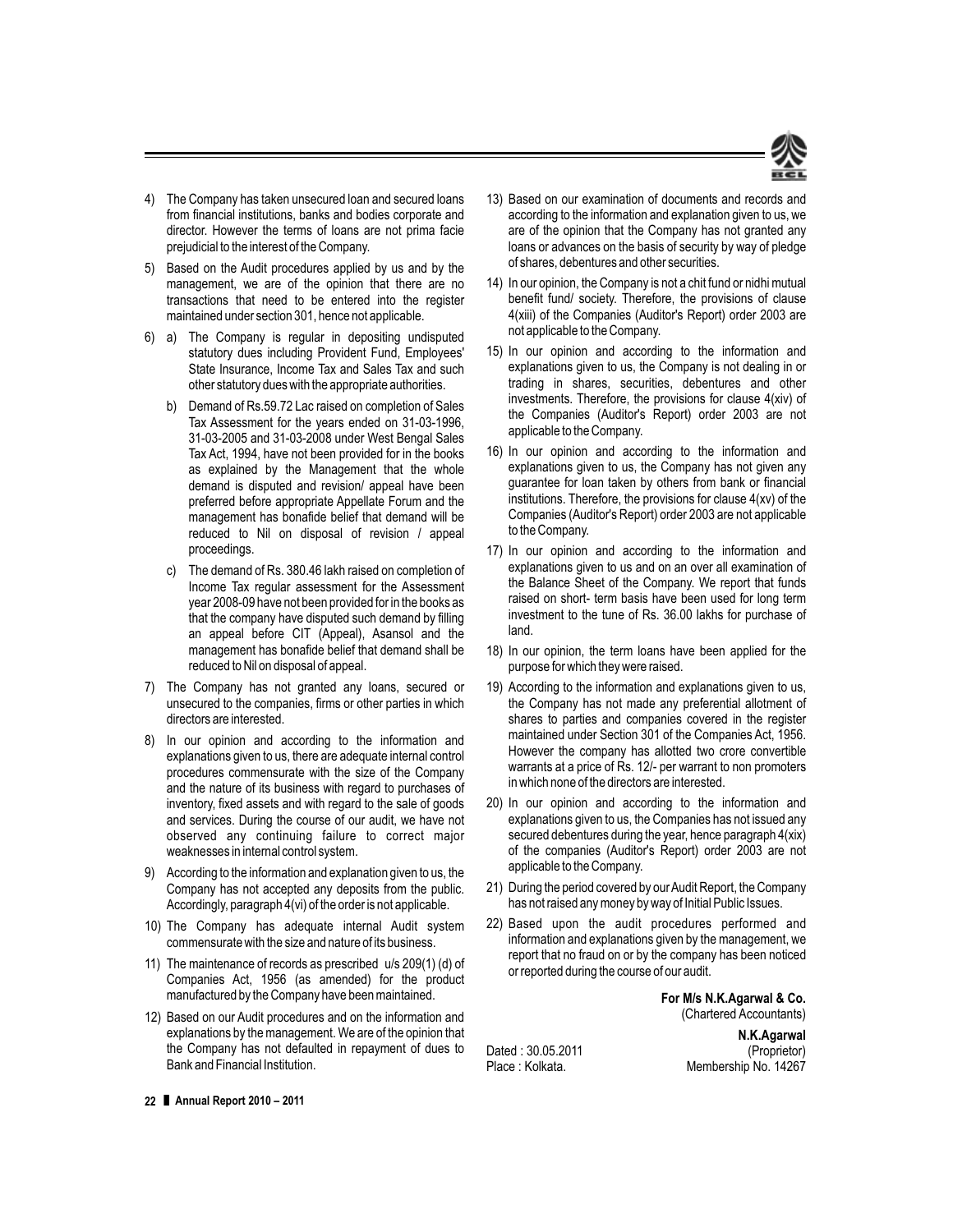$\equiv$ 

#### **BURNPUR CEMENT LIMITED BALANCE SHEET** as at 31st March, 2011

| I. |   | <b>SOURCES OF FUND:</b>                                         | <b>Schedule</b> |                | As at 31.03.11<br><b>Amount</b> |                  | As at 31.03.10<br>Amount |
|----|---|-----------------------------------------------------------------|-----------------|----------------|---------------------------------|------------------|--------------------------|
|    |   | 1. Shareholders' Funds                                          |                 |                |                                 |                  |                          |
|    |   | a) Share Capital                                                | 1               | 430,043,630.00 |                                 | 430,043,630.00   |                          |
|    |   | b) Reserves and Surplus                                         | $\overline{2}$  | 187,046,211.62 | 617,089,841.62                  | 186,116,301.30   | 616, 159, 931.30         |
|    |   | 2. Warrants Application Money                                   |                 |                |                                 |                  |                          |
|    |   | a) Prefrential Issue of convertible warrant<br>to non-promotors |                 |                | 213,900,000.00                  |                  |                          |
|    |   | 3. Loan Funds                                                   |                 |                |                                 |                  |                          |
|    |   | a) Secured Loan                                                 | 3               | 113,162,926.60 |                                 | 418,448,982.97   |                          |
|    |   | b) Unsecured Loan                                               | 4               | 40,974,233.00  | 154, 137, 159.60                | 8,849,277.93     | 427,298,260.90           |
|    |   | 4. Deferred Tax Liability                                       |                 |                | 6,310,048.00                    |                  | 6,925,944.00             |
|    |   | Total:                                                          |                 |                | 991,437,049.22                  |                  | 1,050,384,136.20         |
|    |   | <b>II APPLICATION OF FUNDS:</b>                                 |                 |                |                                 |                  |                          |
|    | 1 | <b>Fixed Assets</b>                                             |                 |                |                                 |                  |                          |
|    |   | <b>Gross Block</b><br>a                                         | 5               | 245,823,377.26 |                                 | 219,777,849.67   |                          |
|    |   | Less: Depreciation<br>b                                         |                 | 85,521,657.58  |                                 | 76,081,228.46    |                          |
|    |   | Net Block<br>C                                                  |                 | 160,301,719.68 |                                 | 143,696,621.21   |                          |
|    |   | Capital W.I.P.<br>d                                             |                 | 237,551,149.02 | 397,852,868.70                  | 194,059,935.59   | 337,756,556.80           |
|    | 3 | <b>Current Assets, Loans and Advances</b>                       |                 |                |                                 |                  |                          |
|    |   | Inventories<br>a                                                | 6               | 60,830,194.11  |                                 | 39,267,118.50    |                          |
|    |   | <b>Sundry Debtors</b><br>b                                      | 7               | 164,987,663.46 |                                 | 169, 111, 030.44 |                          |
|    |   | Cash and Bank Balance<br>C                                      | 8               | 26,610,519.65  |                                 | 139,483,351.01   |                          |
|    |   | Loans and Advances<br>d                                         | 9               | 402,066,228.66 |                                 | 405,883,116.27   |                          |
|    |   |                                                                 |                 | 654,494,605.88 |                                 | 753,744,616.22   |                          |
|    |   | Less:                                                           |                 |                |                                 |                  |                          |
|    | 4 | <b>Current Liabilities and Provisions</b>                       |                 |                |                                 |                  |                          |
|    |   | <b>Current Liabilities</b><br>a                                 | 10              | 47,111,613.73  |                                 | 31,924,748.82    |                          |
|    |   | Provisions<br>b                                                 | 11              | 13,798,811.63  |                                 | 9,192,288.00     |                          |
|    |   |                                                                 |                 | 60,910,425.36  |                                 | 41,117,036.82    |                          |
|    |   | <b>Net Current Assets</b>                                       |                 |                | 593,584,180.52                  |                  | 712,627,579.40           |
|    |   | Total:                                                          |                 |                | 991,437,049.22                  |                  | 1,050,384,136.20         |
|    |   | Notes to the accounts                                           | 19              |                |                                 |                  |                          |
|    |   | <b>Related Party Disclosures</b>                                | 20              |                |                                 |                  |                          |
|    |   | <b>Significant Accounting Policy</b>                            | 21              |                |                                 |                  |                          |

The Schedules referred to the above form an integral part of the Balance Sheet.

As per our annexed report of even date

**For N.K.Agarwal & Co.** On behalf of the Board *Chartered Accountants* **(N. K. Agarwal) Ashok Gutgutia Manoj Kumar Agarwal** *Proprietor VC & Managing Director Director* Date : 30th May, 2011 **S. S. Panigrahi**  $Company$  Secretary

**Annual Report 2010 – 2011** ❚ **23**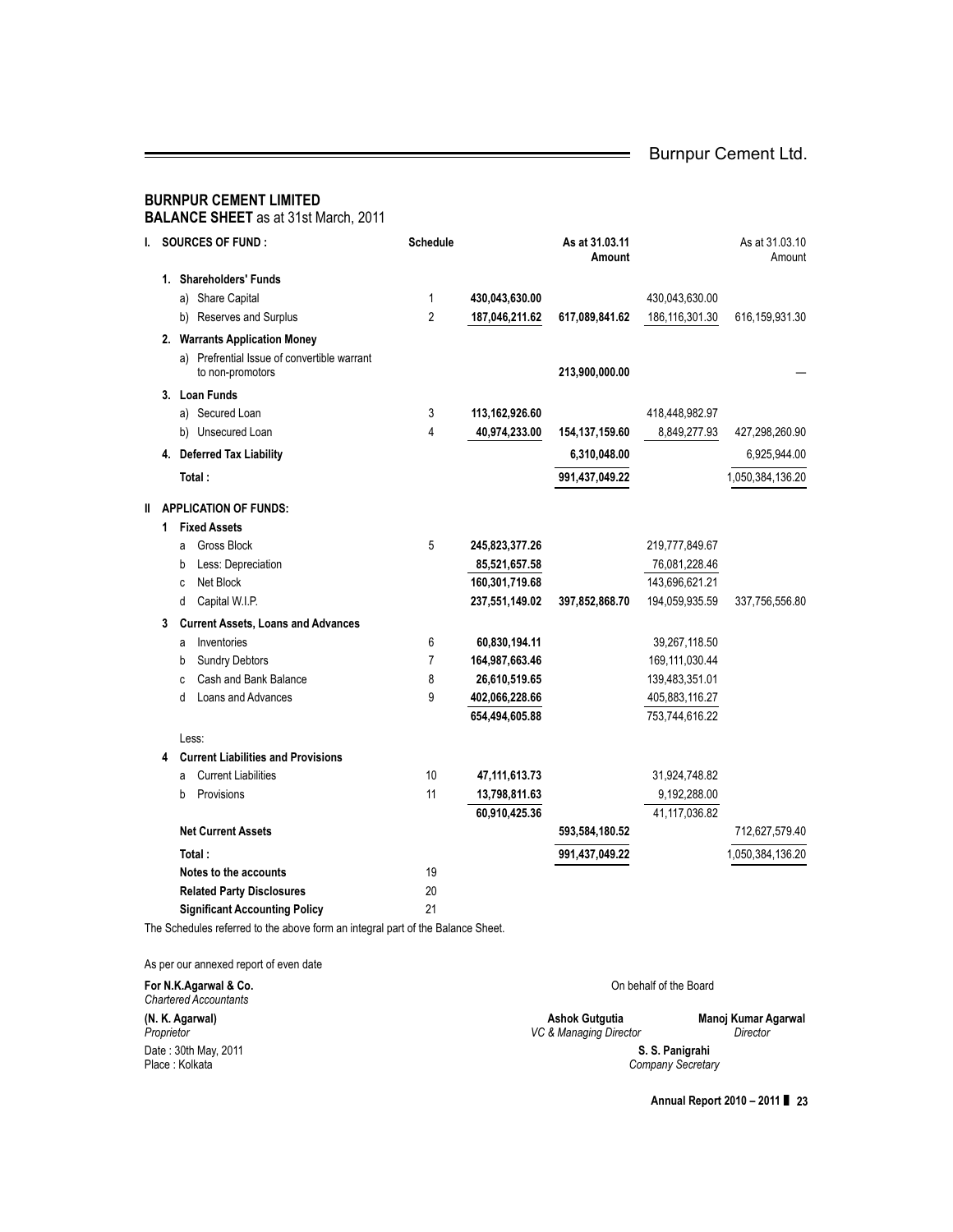

### **BURNPUR CEMENT LIMITED**

**PROFIT AND LOSS ACCOUNT** for the year ended 31st March, 2011

| I.    | <b>INCOME</b>                                    | <b>Schedule</b> |               | As at 31.03.2011<br>Amount |               | As at 31.03.2010<br>Amount |
|-------|--------------------------------------------------|-----------------|---------------|----------------------------|---------------|----------------------------|
|       | Sales                                            | 12              |               | 308,321,173.05             |               | 301,104,113.00             |
|       | Other Income                                     | 13              |               | 3,482,877.00               |               | 13,725,003.45              |
|       |                                                  |                 |               | 311,804,050.05             |               | 314,829,116.45             |
| II. – | <b>EXPENDITURE</b>                               |                 |               |                            |               |                            |
|       | Manufacturing and Other Operating Expenses       | 14              |               | 192,659,867.72             |               | 192,812,053.92             |
|       | <b>Excise Duty</b>                               |                 |               | 34,510,983.00              |               | 25,432,497.00              |
|       | <b>Compensation to Employees</b>                 | 15              |               | 10,650,095.60              |               | 9,855,039.00               |
|       | Directors' Remuneration                          | 16              |               | 1,620,000.00               |               | 1,740,000.00               |
|       | Administration and Other Charges                 | 17              |               | 45,453,238.58              |               | 55,741,224.52              |
|       |                                                  |                 |               | 284,894,184.90             |               | 285,580,814.44             |
|       | III. PROFIT BEFORE INTEREST AND DEPRECIATION     |                 |               | 26,909,865.15              |               | 29,248,302.01              |
|       | Interest & Other Charges                         | 18              |               | 11,635,895.11              |               | 14,795,196.89              |
|       | IV. PROFIT BEFORE DEPRECIATION                   |                 |               | 15,273,970.04              |               | 14,453,105.12              |
|       | Depreciation                                     | 5               | 11,017,296.12 |                            | 11,020,434.00 |                            |
|       | Less: Revaluation Reserve                        |                 | 3,676,814.00  | 7,340,482.12               | 3,676,814.00  | 7,343,620.00               |
|       | V. PROFIT BEFORE TAX                             |                 |               | 7,933,487.92               |               | 7,109,485.12               |
|       | <b>Provision for taxation:</b>                   |                 |               |                            |               |                            |
|       | <b>Current Tax</b>                               |                 | 3,686,320.63  |                            | 1,375,217.00  |                            |
|       | Deferred Tax                                     |                 | (615, 896.00) | 3,070,424.63               | (904, 768.00) | 470,449.00                 |
|       | <b>VI. PROFIT AFTER TAXES</b>                    |                 |               | 4,863,063.29               |               | 6,639,036.12               |
|       | VII. BALANCE BROUGHT FORWARD FROM LAST YEAR      |                 |               | 48,057,273.22              |               | 41,564,740.10              |
|       | <b>VIII. EARLIER YEAR ADJUSTMENT</b>             |                 |               |                            |               |                            |
|       | (Prior Period items.)                            |                 |               |                            |               | (146, 503.00)              |
|       | IX. AMOUNT AVAILABLE FOR APPROPRIATIONS          |                 |               | 52,920,336.51              |               | 48,057,273.22              |
|       | X. BALANCE CARRIED TO BALANCE SHEET              |                 |               | 52,920,336.51              |               | 48,057,273.22              |
|       | <b>XI. EARNING PER SHARE</b>                     |                 |               |                            |               |                            |
|       | Equity Share of par Value of Rs.10 each          |                 |               |                            |               |                            |
|       | -Basic / Diluted                                 |                 |               | 0.11                       |               | 0.15                       |
|       | No of Share used in computing Earning per Shares |                 |               |                            |               |                            |
|       | -Basic / Diluted                                 |                 |               | 43,004,363                 |               | 43,004,363                 |
|       | Notes to the accounts                            | 19              |               |                            |               |                            |
|       | <b>Related Party Disclosures</b>                 | 20              |               |                            |               |                            |
|       | <b>Significant Accounting Policy</b>             | 21              |               |                            |               |                            |

The Schedules referred to the above form an integral part of the Balance Sheet.

As per our annexed report of even date

| Ashok Gutgutia                                          | Manoj Kumar Agarwal    |
|---------------------------------------------------------|------------------------|
| <b>Director</b><br>S. S. Panigrahi<br>Company Secretary |                        |
|                                                         | VC & Managing Director |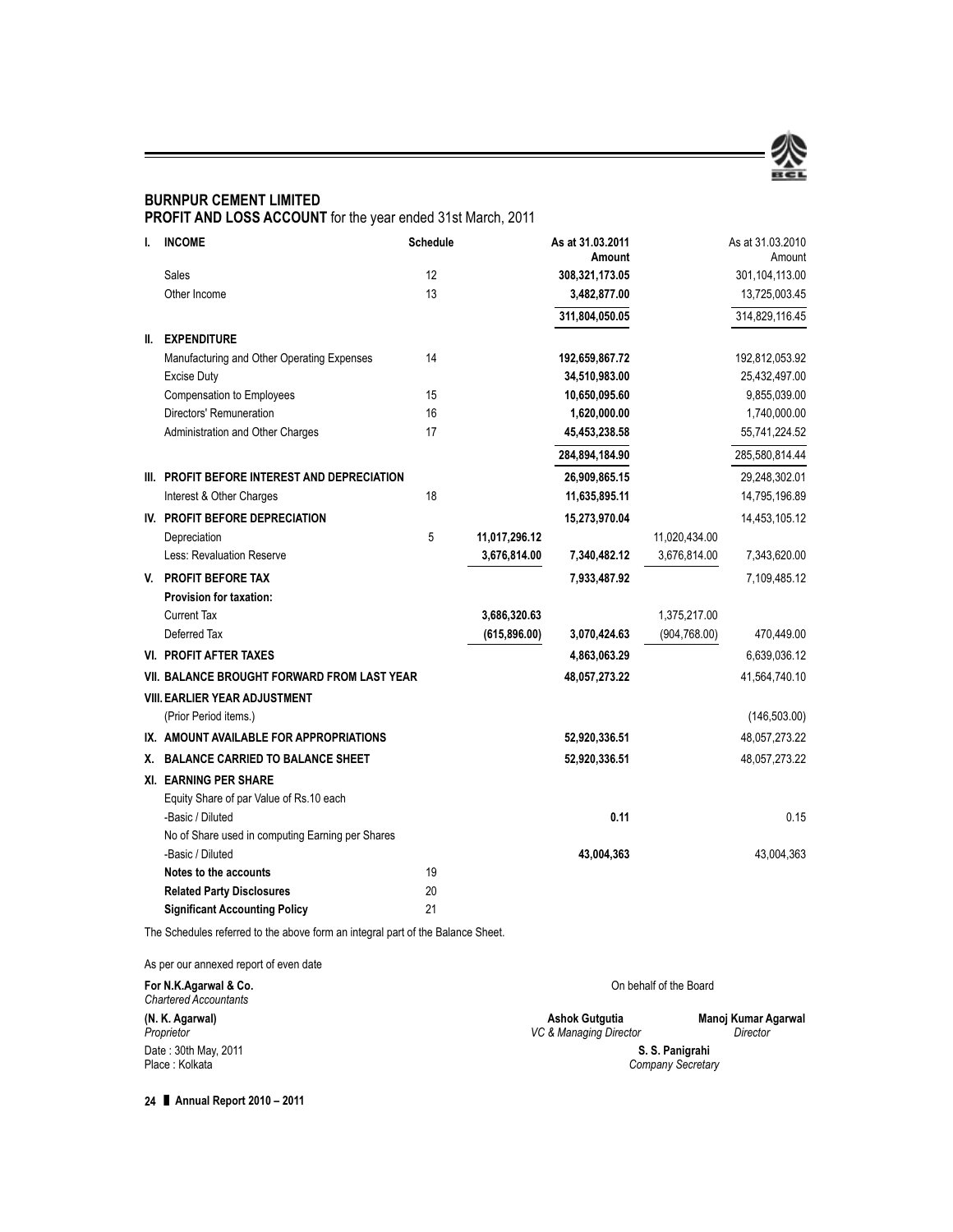

#### **CASH FLOW STATEMENT** for the year ended 31st March, 2011

(Figures for the previous year have been rearranged to conform with the revised presentation)

| A. CASH FLOW FROM OPERATING ACTIVTIES:                                                      | As at 31.03.2011<br>Amount in (Rs.) | As at 31.03.2010<br>Amount in (Rs.) |
|---------------------------------------------------------------------------------------------|-------------------------------------|-------------------------------------|
| <b>Net Profit Before Tax</b>                                                                | 7,933,487.92                        | 7,109,485.12                        |
| <b>Adjustment for:</b>                                                                      |                                     |                                     |
| Depreciation                                                                                | 7,340,482.12                        | 7,343,620.00                        |
| Interest Expenditure                                                                        | 11,635,895.11                       | 14,795,196.89                       |
| Dividend Income from liquidity fund                                                         |                                     |                                     |
| (Profit) on sale of Investments                                                             |                                     |                                     |
| Payment of Gratuity                                                                         | (20,000.00)                         |                                     |
| Prior Period Expenses                                                                       | 0.00                                | (146, 503.00)                       |
| Loss on Sale of Fixed Assets                                                                | 138,112.00                          |                                     |
| Interest on Fixed Deposits                                                                  | 2,004,952.00                        | (1,303,447.00)                      |
| <b>Operating Profit Before Working Capital Changes</b>                                      | 25,023,025.15                       | 27,798,352.01                       |
| <b>Adjustment for:</b>                                                                      |                                     |                                     |
| Decrease/(Increase) Inventories                                                             | (21, 563, 075.61)                   | (21,520,752.84)                     |
| Decrease/(Increase) Sundry Debtors                                                          | 4,123,366.98                        | 9,856,588.84                        |
| Decrease/(Increase) Loans and Advances                                                      | 6,443,387.61                        | (79, 625, 080.24)                   |
| (Decrease)/Increase Current Liabilities                                                     | 16,127,067.91                       | 8,988,323.90                        |
| Cash Generated From Operations                                                              | 30, 153, 772.04                     | (54, 502, 568.33)                   |
| Direct taxes paid (net of refunds)                                                          | (2,626,500.00)                      | (772, 500.00)                       |
| <b>Net Cash from Operating Activities</b>                                                   | (A)<br>27,527,272.04                | (55, 275, 068.33)                   |
| <b>B. CASH FLOW FROM INVESTING ACTIVITES:</b>                                               |                                     |                                     |
| Capital Work-In-Progress                                                                    | (63,959,598.70)                     | (21, 575, 842.76)                   |
| <b>Purchase of Fixed Assets</b>                                                             | (7,663,460.29)                      | (5,801,249.48)                      |
| Sale of fixed Assets (Vehicle)                                                              | 115,000.00                          | 135,000.00                          |
| Sale/(Purchase) of Investments                                                              |                                     | 60,000.00                           |
| Profit on Sale of Investment                                                                |                                     |                                     |
| Interest on Fixed Deposits                                                                  | 2,004,952.00                        | 1,303,447.00                        |
| <b>Net Cash From Investing Activities</b>                                                   | (B)<br>(69, 503, 106.99)            | (25,878,645.24)                     |
| <b>C. CASH FLOW FROM FINANCING ACTIVITES</b>                                                |                                     |                                     |
| Proceeds from Issue of Capital                                                              | 213,900,000.00                      | 0.00                                |
| Proceeds from Borrowings                                                                    |                                     | 218,846,063.18                      |
| Repayment of Borrowings                                                                     | (305, 286, 056.37)                  | (7,201,315.75)                      |
| <b>Interest Paid</b>                                                                        | (11, 635, 895.11)                   | (14, 795, 196.89)                   |
| Security Premium Recd.                                                                      |                                     |                                     |
| Repayment of Unsecured Loan                                                                 |                                     | (3,991,703.00)                      |
| Proceeds from Unsecured Ioan                                                                | 32,124,955.07                       | 8,500,000.00                        |
| <b>Net Cash From Financing Activities</b>                                                   | (C)<br>(70, 896, 996.41)            | 201,357,847.54                      |
| D. NET INCREASE/ (DECREASE) IN CASH AND                                                     | $(A+B+C)$<br>(112, 872, 831.36)     | 120,204,133.97                      |
| <b>CASH EQUIVALENTS.</b>                                                                    |                                     |                                     |
| Closing Balance of Cash and Cash Equivalents                                                | 26,610,519.65                       | 139,483,351.01                      |
| Opening Balance of Cash and Cash Equivalents                                                | 139,483,351.01                      | 19,279,217.04                       |
| Note:                                                                                       |                                     |                                     |
| 1<br>The above Cash Flow Statement has been prepared under the "Indirect Method" set out in |                                     |                                     |

Accounting Standard (AS)-3 on Cash Flow Statement issued by the Institute of Chartered Accountants of India.

2 Figures In bracket indicate cash outflow.

As per our annexed report of even date

**For N.K.Agarwal & Co.** On behalf of the Board *Chartered Accountants*

### **(N. K. Agarwal) Ashok Gutgutia Manoj Kumar Agarwal** *Proprietor* **S. S. Panigrahi**<br>**Company Secretary** Company Secretary Date : 30th May, 2011 **S. S. Panigrahi** Place : Kolkata *Company Secretary*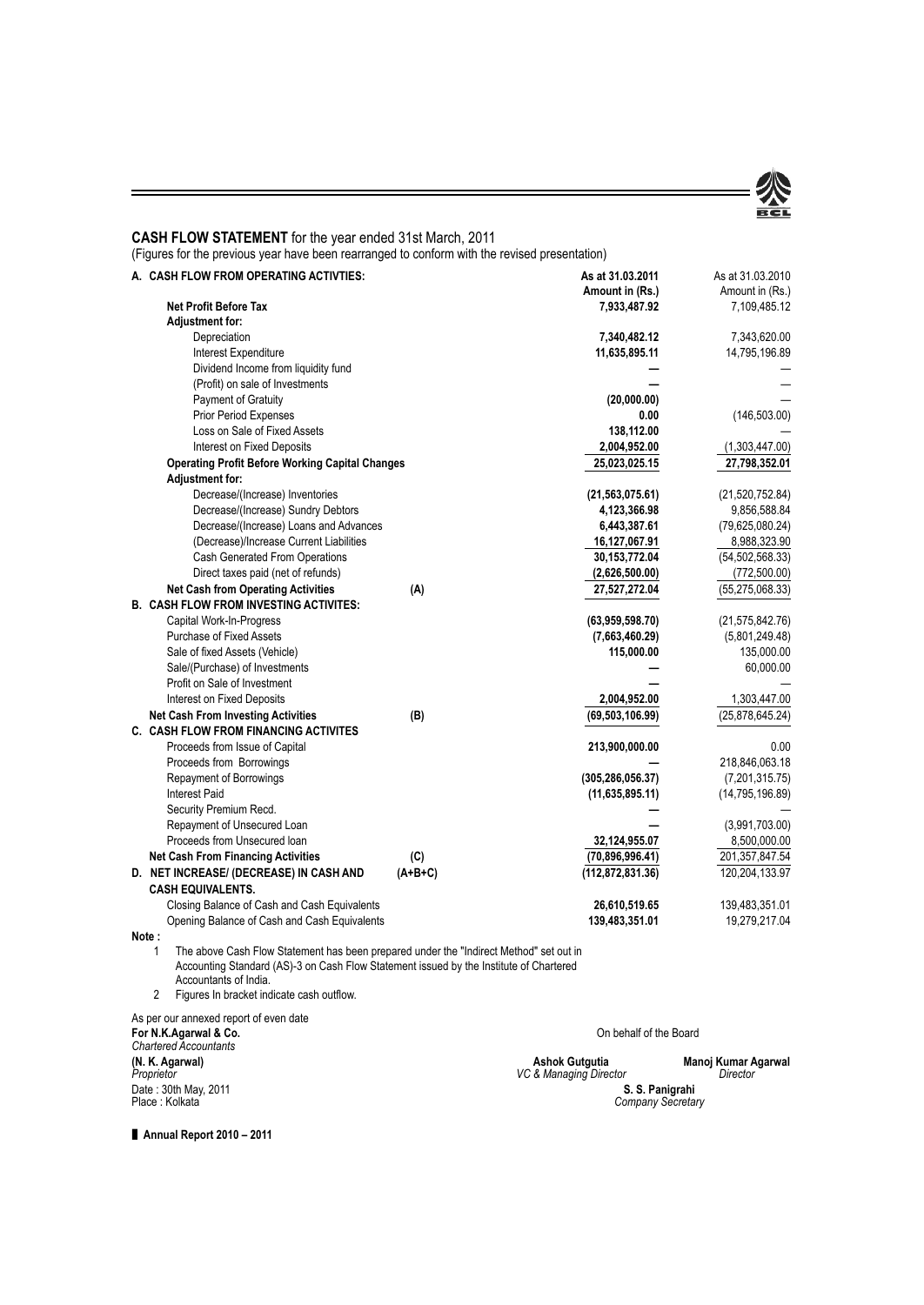$\equiv$ 

#### **SCHEDULE FORMING PART OF THE BALANCE SHEET** as at 31st March, 2011

|    |   |                                                             |               | As at 31.03.2011<br>Amount in (Rs.) |               | As at 31.03.2010<br>Amount in (Rs.) |
|----|---|-------------------------------------------------------------|---------------|-------------------------------------|---------------|-------------------------------------|
| 1. |   | <b>SHARE CAPITAL</b>                                        |               |                                     |               |                                     |
|    |   | Authorised                                                  |               |                                     |               |                                     |
|    |   | 7,00,00,000 Equity Shares of Rs 10/- each.                  |               | 700,000,000.00                      |               | 460,000,000.00                      |
|    |   | <b>Issued and Subscribed</b>                                |               |                                     |               |                                     |
|    |   | 4,30,04,363 Equity Shares of Rs 10/- each fully paid up.    |               | 430,043,630.00                      |               | 430,043,630.00                      |
|    |   | (includes 30,000 equity shares of Rs 10/ each fully paid up |               |                                     |               |                                     |
|    |   | alloted for consideration other than cash)                  |               |                                     |               |                                     |
|    |   |                                                             |               | 430,043,630.00                      |               | 430,043,630.00                      |
| 2  |   | <b>RESERVES AND SURPLUS</b>                                 |               |                                     |               |                                     |
|    | a | <b>Capital Reserve</b>                                      |               | 1,008,763.12                        |               | 1,008,763.12                        |
|    | b | <b>Revaluation Reserves</b>                                 | 66,972,999.96 |                                     | 70,906,152.96 |                                     |
|    |   | Less: Depreciation Charge in relation to                    | 3,676,814.00  | 63,296,185.96                       | 3,676,814.00  | 67,229,338.96                       |
|    |   | revaluation over original cost of assets                    |               |                                     |               |                                     |
|    | C | <b>General Reserve</b>                                      |               | 1,000,000.00                        |               | 1,000,000.00                        |
|    | d | <b>Securities Premium</b>                                   |               | 68,820,926.00                       |               | 68,820,926.00                       |
|    | e | Profit & Loss Account                                       |               | 52,920,336.51                       |               | 48,057,273.22                       |
|    |   |                                                             |               | 187,046,211.59                      |               | 186,116,301.30                      |
| 3  |   | <b>SECURED LOAN</b>                                         |               |                                     |               |                                     |
|    |   | <b>Loans from Bank</b>                                      |               |                                     |               |                                     |
|    |   | a. ICICI Bank, Kolkata                                      |               | 0.00                                |               | 459,005.00                          |
|    |   | (Car Loan-Secured by hypothecation of CRV, HONDA Car)       |               |                                     |               |                                     |
|    |   | b. Term Loan from Banks(Consortium Advances)                |               | 0.00                                |               | 297,128,219.00                      |
|    | C | <b>HDFC Bank Limited, Kolkata</b>                           |               | 631,758.26                          |               | 0.00                                |
|    |   | (Car Loan-Secured by hypothecation of FORD FIESTA Car)      |               |                                     |               |                                     |
|    |   | d HDFC Bank Limited, Kolkata                                |               | 543,021.00                          |               | 0.00                                |
|    |   | (Car Loan-Secured by hypothecation of TATA INDIGO Car)      |               |                                     |               |                                     |
|    |   | c. Cash Credit Facilities                                   |               | 77,691,689.20                       |               | 74,178,701.22                       |
|    |   | (Facilities with State Bank of India, Asansol Branch)       |               | 78,866,468.46                       |               | 371,765,925.22                      |
|    |   | <b>Loans from Others</b>                                    |               |                                     |               |                                     |
|    |   | a. Family Credit Ltd                                        |               | 44,405.58                           |               | 296,413.09                          |
|    |   | (Car Loan-Secured by hypothecation of Car HONDA Citi)       |               |                                     |               |                                     |
|    |   | b. Citi Corp Finance, Kolkata                               |               | 0.00                                |               | 179,009.48                          |
|    |   | (Secured against TATA Hitachi Pay Loader)                   |               |                                     |               |                                     |
|    |   | c. West Bengal Financial Corporation, Kolkata               |               | 34,085,000.18                       |               | 45,905,000.18                       |
|    | d | Magma Fincorp Ltd (Mahindra Jeep)                           |               | 167,052.38                          |               | 302,635.00                          |
|    |   |                                                             |               | 34,296,458.14                       |               | 46,683,057.75                       |
|    |   | <b>Total Secured Loans</b>                                  |               | 113,162,926.60                      |               | 418,448,982.97                      |

#### **Note-1 Cash Credit is secured by**

- a Way of first charge hypothecation of present and future stocks of raw Materials, Stores, Stock in Process, Chemicals & consumables, fuel, packing material, finished goods etc. and Book Debts of the company;
- b Way of second charge on the Plant & Machinery of the Compnay and personal Guarantees of the promoter directors of the company;
- c LIC, NSC,Fixed Deposits in company and/ or directors' name;
- d Equitable Mortgage (1st Charge) of Land and Building at Factory, Palashdiha, Kanyapur,Asansol.
- e Equitable Mortgage (1st Charge) of Land and Building at Ashirbad, Saradapally,Ashok Nagar,Asansol, in the name of promoter director.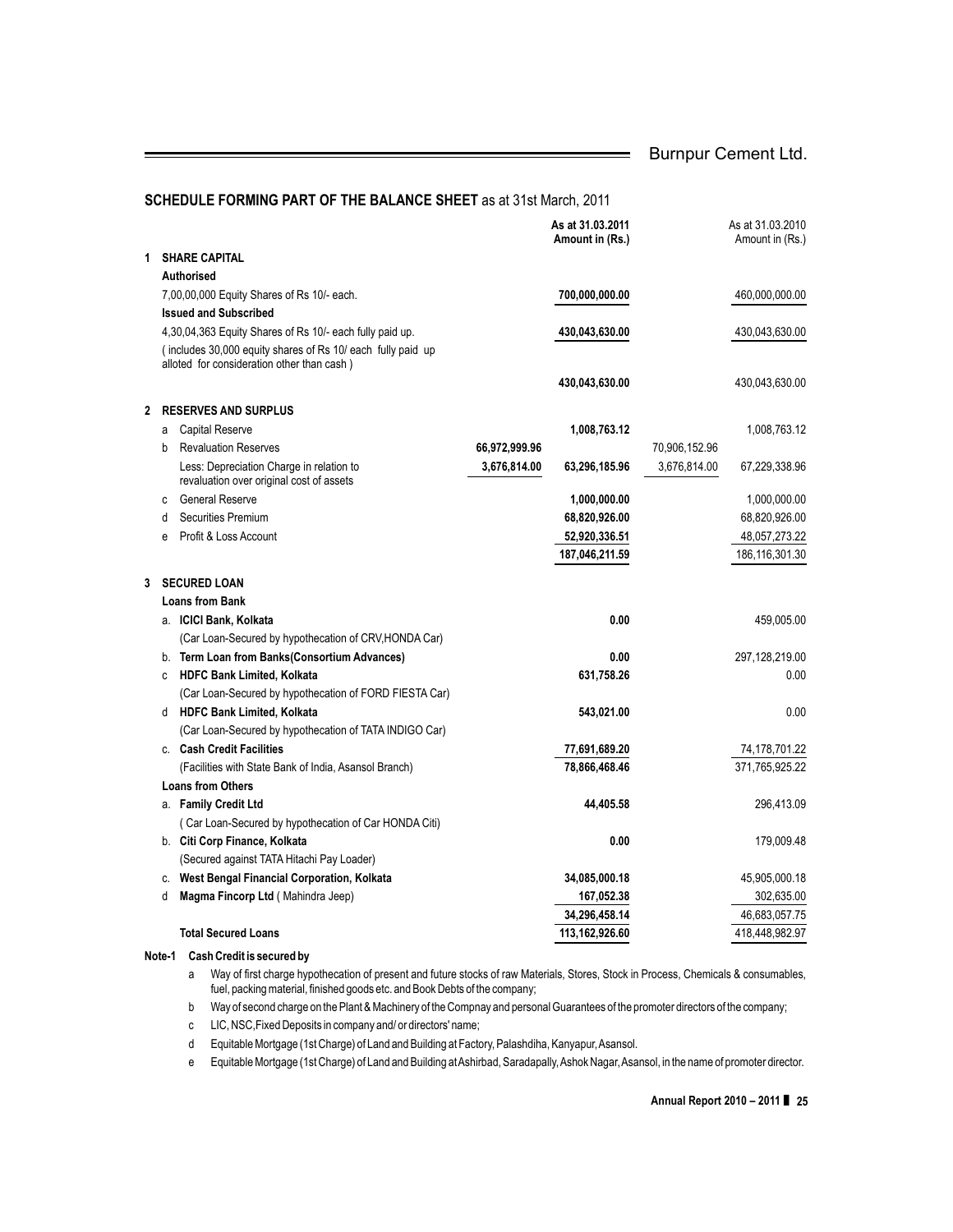

#### **Note-2 WBFC Loan is secured by way of :**

- a. First charge over the immovable property located at Cement House,Saradapally,Ashok Nagar,Asansol,in the name of promoter director and also personal guarantees of the promoter directors of the compnay.
- b. LIC, NSC,Fixed Deposits in company and/ or directors' name.
- c. Floating charge on the remainder assets of the compny,the floating charge is however subject to the prior charge of the company against borrowing for working capital.

**Note:**Interest accrued and due on secured loans has been included under appropriate heads as above.

#### **4 Unsecured Loan**

**Other Loans and Advances:**

|                                     | As at 31.03.2011<br>Amount in (Rs.) | As at 31.03.2010<br>Amount in (Rs.) |
|-------------------------------------|-------------------------------------|-------------------------------------|
| From Banks:                         |                                     |                                     |
| <b>Standard Chartered Bank</b><br>a | 0.00                                | 349,277.93                          |
| <b>From Others</b>                  |                                     |                                     |
| <b>Corporate Bodies</b><br>a        | 37,374,233.00                       | 8,500,000.00                        |
| <b>From Directors</b>               |                                     |                                     |
| Ashok Gutgutia<br>a                 | 3,600,000.00                        | 0.00                                |
|                                     | 40,974,233.00                       | 8,849,277.93                        |
| <b>Capital Work-in-Progress</b>     |                                     |                                     |
| Capital W.I.P. Patratu Project      | 237,551,149.02                      | 194,059,935.59                      |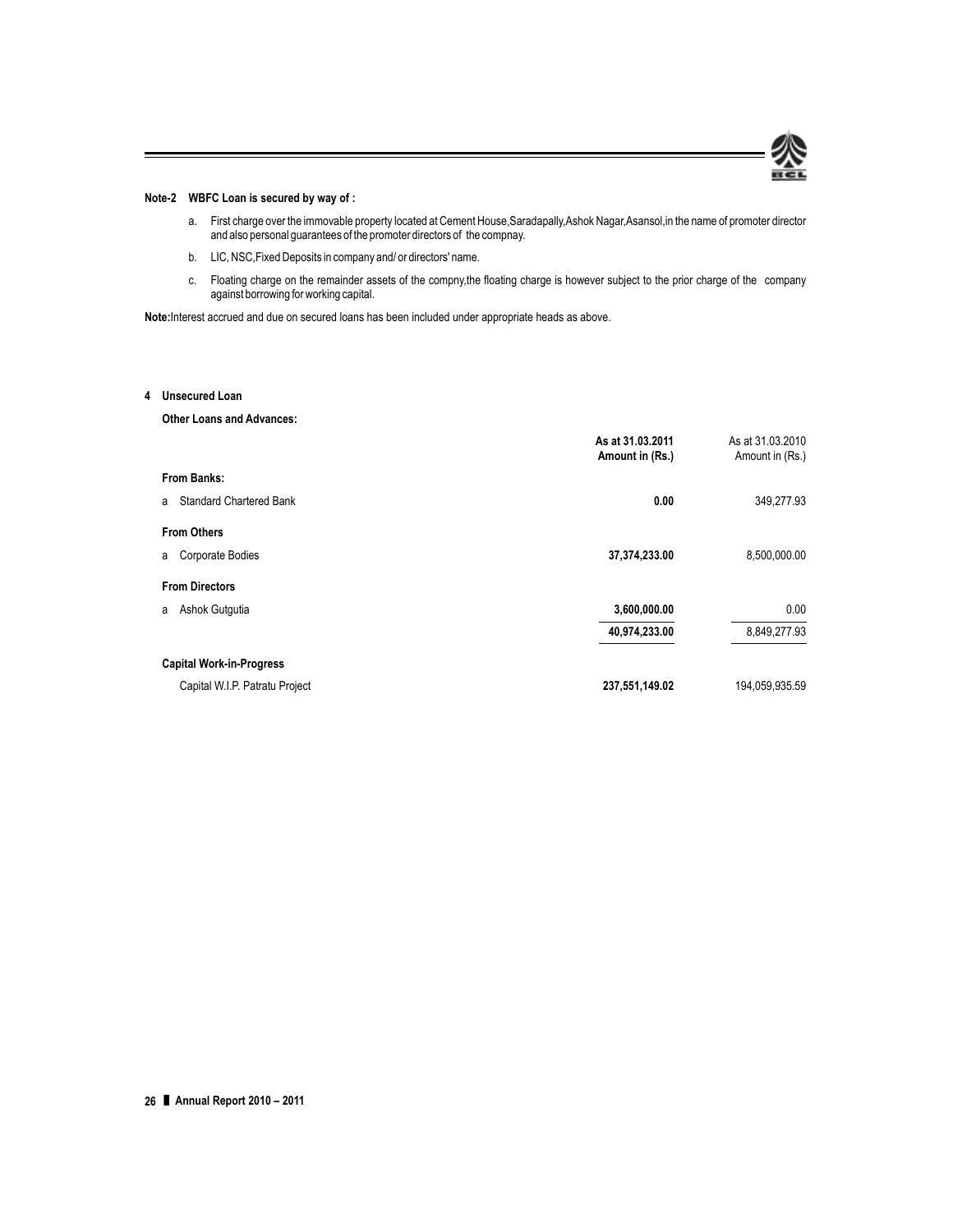(Amount in Rs.) (Amount in Rs. As on<br>31.03.10 0.00 13,923,513.00 13,491,115.20 95,611,213.99 7,594,807.04 417,944.90 318,476.99 2,029,604.00 2,701,892.25 1,986,484.97 4,058.00 16,464.85 102, 194.05 7,657.00 6,401.00 498,793.00 2,468,461.76 143,696,621.21 148,846,455.73 usong Particle Particle Particle Particle Particle Decision as the particle Decision Decision of Decision of Decision of Decision of Decision of Decision of Decision of Decision of Decision of Decision of Decision of Decis **on 01.04.10 during during on 31.03.11 on 01.04.10 year 31.03.11 31.03.10** 1 Land (Freehold) 13,923,513.00 5,450,750,8374,263.00 19,00 19,000 19,000 0.00 0.00 0.00 19,450,750,000 13,923,513.00 19,923,513.00 19,923,513.00 19,923,513.00 19,000 19,000 19,000 19,000 19,000 19,000 19,000 19,000 19,000 2 Factory Building 17,994,1964,11,694,11694,1995.08 590,906,090,090,090.34 4,203 4,203,212,321,203 17,694,115.20 17,694,115.20 17,694,371,1594,111,094,1115.20 17,694,371,12,94,111,094,111,094,111,094,111,094,1115.20 17,694 3 Plant & Machinery 147,429,035.93 1,126,981.29 148,556,017.22 51,817,821.94 7,791,695.88 59,609,517.82 88,946,499.40 95,611,213.99 4 Electrification & 12,122,210.06 | 12,122,210.06 | 12,126,460.06 | 12,126,460.06 | 5,15,872.08 | 5,15,872.08 | 5,103,275.10 | 7,023,184.96 | 7,594,807.04 5 Laboratry Equipment Laboratry Equipment Laboratry Equipment Laboratry States of the States of States and the Laboratry Equipment Laboratry Equipment Laboratry Equipment Laboratry Equipment Laboratry Equipment Laboratry E 2,517,539.21 7 Computer Sets 891,294.589 | Sets 891,295.24 | 126,026,026,026,026,026.25 | 126,2518.25 | 290,000 | 318,500 | 318,47.50 | 318,47.59 | 318,47.69 | 318,47.69 | 318,47.59 | 318,47.69 | 318,47.69 | 318,47.59 | 318,47.59 | 318 8 Pollution Equipment | 2,683,944.70 7,683,944.70 7,683,944.70 | 2,044.70 | 2,684,340.70 | 2,623,891.72 | 2,029,891.72 | 2,029,891.72 | 2,029,891.72 | 2,029,8944.70 | 2,029,8944.70 | 2,029,891.72 | 2,029,894.72 | 2,029,894 9 Motar Vehicles 1,978,050.000,99 1,892,797,12 1,276,158.65 413,276,158.65 413,237.72 1,276,198,25 1,397,237.72 1,392.25 1,397,297 1,392.25 1,01,892.25 1,270,1892.25 10 Pay Loader 19,986,136.4845 1,589,518.00 7,409,651.48 828,075.08 1,58.00,76.08 1,576,660,860,860,860,860,869,89 1,986,484.97<br>| Pay Loader 19,986,1956,195 11 Television 5,400.000 5,400.00 1,342.00 5,400 5,400 5,400 5,400 1,342.00 1,682.00 3,410.00 1,683.82 3,716.18 4,058.00 4,058.00 4,058.00 1,058.00 4,058.00 1,058.00 1,058.00 1,058.00 1,058.00 1,058.00 1,058.00 1,058.00 1,0 12 Telephone 35,75,74 Telephone 35,700.00 19,235,700.00 19,235.25 19,250.05 19,205.05 15,200.04 16,200.04 16,205.04 16,200.04 16,200.04 16,200.04 16,200.04 16,200.04 16,200.04 16,200.04 16,200.04 16,200.04 16,200.04 16,20 13 Mobile Sets 111,900.00 44,000.00 155,900.00 9,705.95 7,631.01 17,336.96 138,563.04 102,194.05 00.0001 N92K20X20X20X20X20X20X20 1,0000 0,0000 1,00000000 1,0000000 1,0000000 1,000 1,000000 1,091.00 1,091.00<br>1912.000 1,000 1,000 1,000 569.70 7,000 1,000000 1,0000000 1,0000000 1,0000000 1,000000 1,000000 1,000000 1,00 15 FAX Machine 6,500.00 6,500.00 6,500.00 6,500.00 6,500.00 6,500.00 6,500.00 500.00 411.45 510.45 510.45 510.45 6,989.55 6,401.00 16 Air Conditions 501,806.00 501,806.00 3,013.00 35,477.68 38,490.68 463,315.32 498,793.00 19,498,461.0 22,108,852.79 | 2,468,461.76 | 22,108,852.79 | 22,108,852.79 | 22,108,852.79 | 22,108,951.76 | 2, 18 Capital WIP Building 0.00 827,994.18 827,994.18 827,994.18 0.00 Previous year 213,976,600.19 13,956,249.48 155,000.00 155,000.144.46 11,020,434.00 176,030,430 76,081,228.46 148,694,621.21 148,455.73 6 Furniture&Fixtures | 2,706,815.68 | 2,706,815.68 | 2,710,815.68 | 2,710,815.68 | 2,710,81216.47 | 171,341.43 | 171,43 | 360,617.59 | 2,517,539.218 | 2,517,539.21 **TOTAL** 219,777,849.76 28,131,845.50 2,086,318.00 245,823,377.26 76,081,228.46 11,017,296.12 1,576,867.00 85,521,657.58 160,301,719.59 143,696,621.21 **NET BLOCK GROSS BLOCK DEPRECTAION NET BLOCK** As on<br>31.03.11 3,716.18 160,301,719.59 143,696,621.21 19,374,263.00 379,291.36 22,108,852.79 827,994.18 12,900,124.87 88,946,499.40 7,023,184.96 2,350,197.78 290, 180.69 1,623,891.72 3, 195, 403.53 648,958.89 14,205.04 138,563.04 7,087.30 5,989.55 463,315.32  $0.00$ 76,081,228.46 59,609,517.82 727,844.55 21,494.96 1,912.70 510.45 85,521,657.58 Total 4,794,196.41 5, 103, 275.10 434,467.31 360,617.90 3,060,052.98 6,660,859.56 1,683.82 17,336.96 1,689,396.37 88,490.68  $\frac{1}{20}$ 1,576,867.00 Adjustment 1,576,867.00 DEPRECTAION For the<br>year 341.82  $0.00$ 7,791,695.88 575,872.08 155,026.30 828,075.08 2,259.81 7,631.01 569.70 411.45 11,017,296.12  $11,020,434.00$ 590,990.33 38,653.54  $171,341.43$ 405,712.28 413,237.72 35,477.68 Opening as<br>on 01.04.10 1,342.00 19,235.15 65, 130, 144.46  $0.00$ 99.00 3,013.00 76,081,228.46 5,654,340.70 1,276,158.65 1,409,651.48 9,705.95 1,343.00 4,203,206.08 51,817,821.94 4,527,403.02 395,813.77 189,276.47 572,818.25  $Closing as  
on 31.03.11$ 5,400.00 35,700.00 17,694,321.28 148,556,017.22 12,126,460.06 9,000.00 6,500.00 501,806.00 245,823,377.26 219,777,849.67 19,374,263.00 813,758.67 2,710,815.68 1,018,025.24 7,683,944.70 4,884,799.99 7,309,818.45 55,900.00 22,108,852.79 827,994.18 Deduction<br>during<br>the year 2,086,318.00  $155,000.00$ **the year the year** 2,086,318.00 GROSS BLOCK Addition<br>during<br>the year 4,250.00 28,131,845.50 5,450,750.00 1,126,981.29 4,000.00 126,730.00 19,640,391.03 827,994.18 5,956,249.48 906,749.00 44,000.00 Opening as<br>on 01.04.10 501,806.00 5,400.00 35,700.00 111,900.00 9,000.00 1,468,461.76  $0.00$ 213,976,600.19 13,923,513.00 17,694,321.28 147,429,035.93 12,122,210.06 2,706,815.68 8,978,050.99 219,777,849.76 813,758.67 891,295.24 ,683,944.70 9,396,136.45 6,500.00 Laboratry Equipment Capital WIP Building Pollution Equipment Furniture & Fixtures Plant & Machinery Capital WIP P&M Land (Freehold) Factory Building EPABX Machine Electrification & Computer Sets Motar Vehicles Air Conditions FAX Machine Previous year Particulars Pay Loader Mobile Sets Installation **Telephone** Television **TOTAL** S.No  $\tilde{\mathcal{L}}$  $\overleftrightarrow{c}$   $\overleftrightarrow{c}$  $\tilde{\mathcal{F}}$ 15  $\overline{9}$  $\overline{r}$  $\frac{8}{2}$  $\circ$  $\equiv$  $\sim$ က  $\overline{a}$  $\infty$ 5  $\circ$  $\sim$ 

SCHEDULE FORMING PART OF THE BALANCE SHEET as at 31st March, 2011

SCHEDULE FORMING PART OF THE BALANCE SHEET as at 31st March, 2011

**5 Schedule of Fixed Assets**

5 Schedule of Fixed Assets

@ Original Cost / Professional Valuation as at 31.03.2005 @ Original Cost / Professional Valuation as at 31.03.2005

@ Includes original cost of Assets of Rs. 68503108.68 have been revalued upward by Rs.85489569.06 on 31.03.2005 by professional Valuer. @ Includes original cost of Assets of Rs. 68503108.68 have been revalued upward by Rs.85489569.06 on 31.03.2005 by professional Valuer.

#### Burnpur Cement Ltd.

**Annual Report 2010 – 2011** ❚ **27**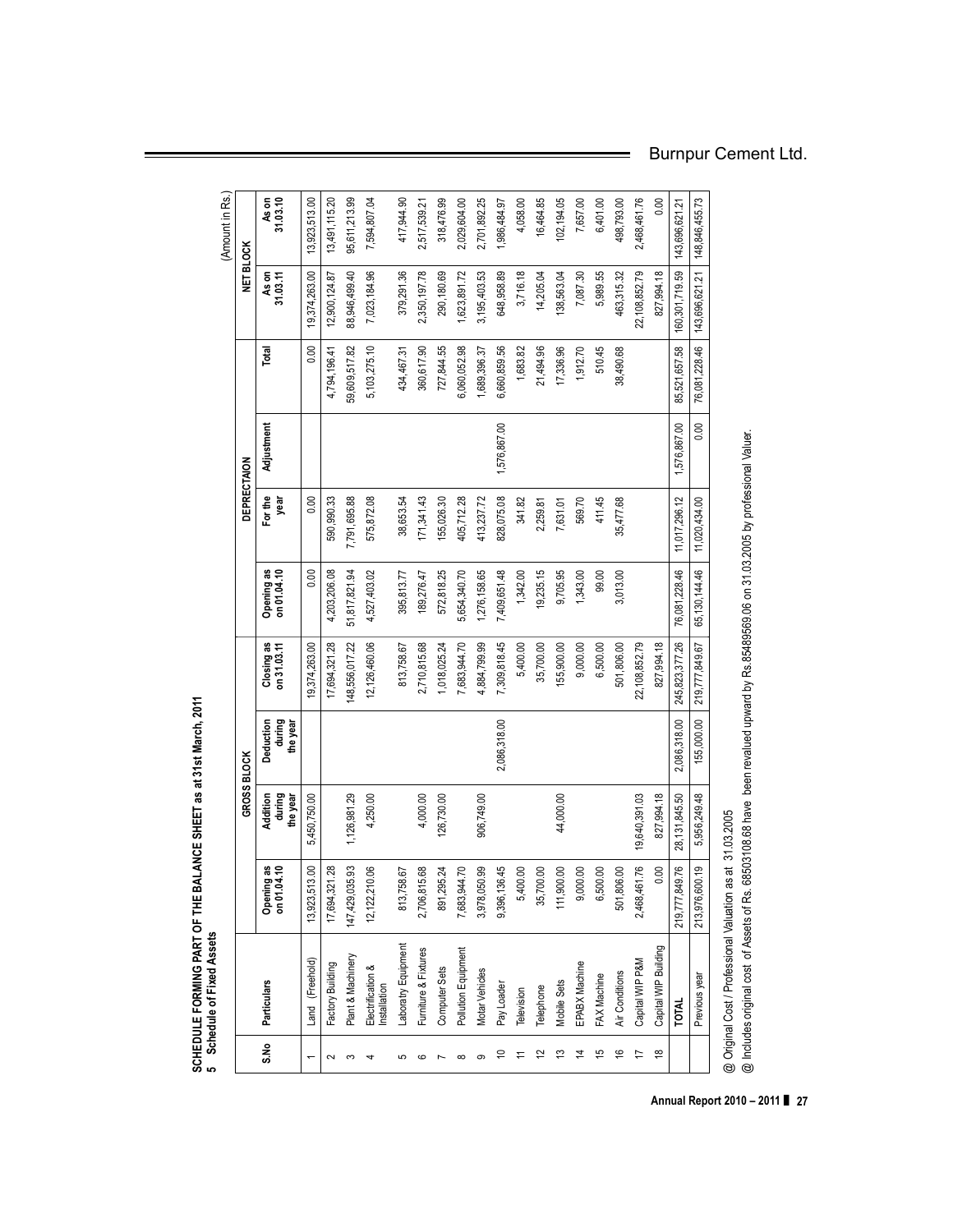

### **SCHEDULE FORMING PART OF THE BALANCE SHEET** as at 31st March, 2011

|   |                                                                                                                              | As at 31.03.2011<br>Amount in (Rs.) | As at 31.03.2010<br>Amount in (Rs.) |
|---|------------------------------------------------------------------------------------------------------------------------------|-------------------------------------|-------------------------------------|
| 6 | Inventories                                                                                                                  |                                     |                                     |
|   | (at lower of cost and net realisable value)                                                                                  |                                     |                                     |
|   | <b>Raw Material</b><br>a                                                                                                     |                                     |                                     |
|   | T<br>Stores & Spares                                                                                                         | 970,500.00                          | 204,000.00                          |
|   | Ш.<br>Clinker                                                                                                                | 19,725,142.67                       | 28,664,423.84                       |
|   | Ш<br>G. Slag                                                                                                                 | 34,398,572.27                       | 7,950,763.32                        |
|   | IV<br>Gypsum                                                                                                                 | 117,260.66                          | 239,968.67                          |
|   | V<br>Coal                                                                                                                    | 1,199,969.55                        | 1,263,984.00                        |
|   | <b>Packing Material</b><br>b                                                                                                 |                                     |                                     |
|   | <b>HDPE Bags</b>                                                                                                             | 1,257,595.13                        | 943,978.67                          |
|   | Advt. Items & Grinding Media<br>c                                                                                            | 3,161,153.83                        | 0.00                                |
|   |                                                                                                                              | 60,830,194.11                       | 39,267,118.50                       |
| 7 | <b>Sundry Debtors</b>                                                                                                        |                                     |                                     |
|   | (Unsecured considered good)                                                                                                  |                                     |                                     |
|   | Over six months old - considered good<br>a                                                                                   | 101,592,860.45                      | 72,932,476.00                       |
|   | b<br>Less than six months                                                                                                    | 63,394,803.01                       | 96,178,554.44                       |
|   |                                                                                                                              | 164,987,663.46                      | 169,111,030.44                      |
| 8 | <b>Cash and Bank Balances</b>                                                                                                |                                     |                                     |
|   | Cash in Hand (as certified by management)<br>a                                                                               | 8,090,404.82                        | 3,372,220.07                        |
|   | b<br><b>With Scheduled Banks</b>                                                                                             |                                     |                                     |
|   | On Current Account etc.                                                                                                      | 1,819,723.83                        | 12,842,594.19                       |
|   | On Deposit Accounts etc.                                                                                                     | 16,700,391.00                       | 116,406,639.00                      |
|   |                                                                                                                              | 0.00<br>0.00                        | 15,000.00                           |
|   | <b>BCL Developer</b><br>C                                                                                                    |                                     | 6,846,897.75                        |
|   |                                                                                                                              | 26,610,519.65                       | 139,483,351.01                      |
|   | Note: Fixed Deposits are pledged with banks against credit limits.                                                           |                                     |                                     |
| 9 | <b>Loans and Advances</b>                                                                                                    |                                     |                                     |
|   | (Unsecured considered good, unless otherwise stated) Advances<br>recoverable in cash or in kind or for value to be adjusted) |                                     |                                     |
|   | Deposit with Government Authorities<br>a.                                                                                    | 4,624,470.00                        | 920,165.45                          |
|   | b. Income Tax / Sales Tax Advance                                                                                            | 16,768,459.26                       | 9,127,657.00                        |
|   | Pre Paid Expenses - Asl<br>C.                                                                                                | 228,778.00                          | 7,641,073.20                        |
|   | d. Advance to Suppliers                                                                                                      | 14,938,439.64                       | 16,875,728.62                       |
|   | e. Advance to Suppliers for Jh. Proj.                                                                                        | 354,275,500.00                      | 362,414,122.00                      |
|   | Advance for Raw Materials/Others<br>e.                                                                                       | 8,530,264.76                        | 7,654,370.00                        |
|   | f<br>Share Application Money Pending Allotment                                                                               | 1,250,000.00                        | 1,250,000.00                        |
|   | Advance to Staff<br>g.                                                                                                       | 684,440.00                          | 0.00                                |
|   | <b>Others Deposits</b><br>h.                                                                                                 | 765,877.00                          | 0.00                                |
|   |                                                                                                                              | 402,066,228.66                      | 405,883,116.27                      |
|   | <b>10 Current Liabilities</b>                                                                                                |                                     |                                     |
|   | <b>Sundry Creditors</b><br>a                                                                                                 |                                     |                                     |
|   | For Raw Materials - Trade<br>I                                                                                               | 19,544,770.63                       | 10,643,314.28                       |
|   | Ш<br>For Expenses - ASL                                                                                                      | 10,041,733.40                       | 10,834,095.49                       |
|   | Ш<br>For Capital Goods                                                                                                       | 5,535,503.00                        | 4,928,696.05                        |
|   | Others Creditors.<br>IV                                                                                                      | 4,036,206.52                        |                                     |
|   | Sundry Creditor (Jh.Project)<br>V                                                                                            | 108,348.00                          |                                     |
|   | <b>Statutory Liabilities</b><br>b                                                                                            | 6,158,601.18                        | 2,603,643.00                        |
|   | Unclaimed/Unpaid Dividend (Year 2004-05)<br>C                                                                                | 15,000.00                           | 15,000.00                           |
|   | <b>Trade Deposits</b><br>d                                                                                                   | 1,671,451.00                        | 2,900,000.00                        |
|   |                                                                                                                              | 47,111,613.73                       | 31,924,748.82                       |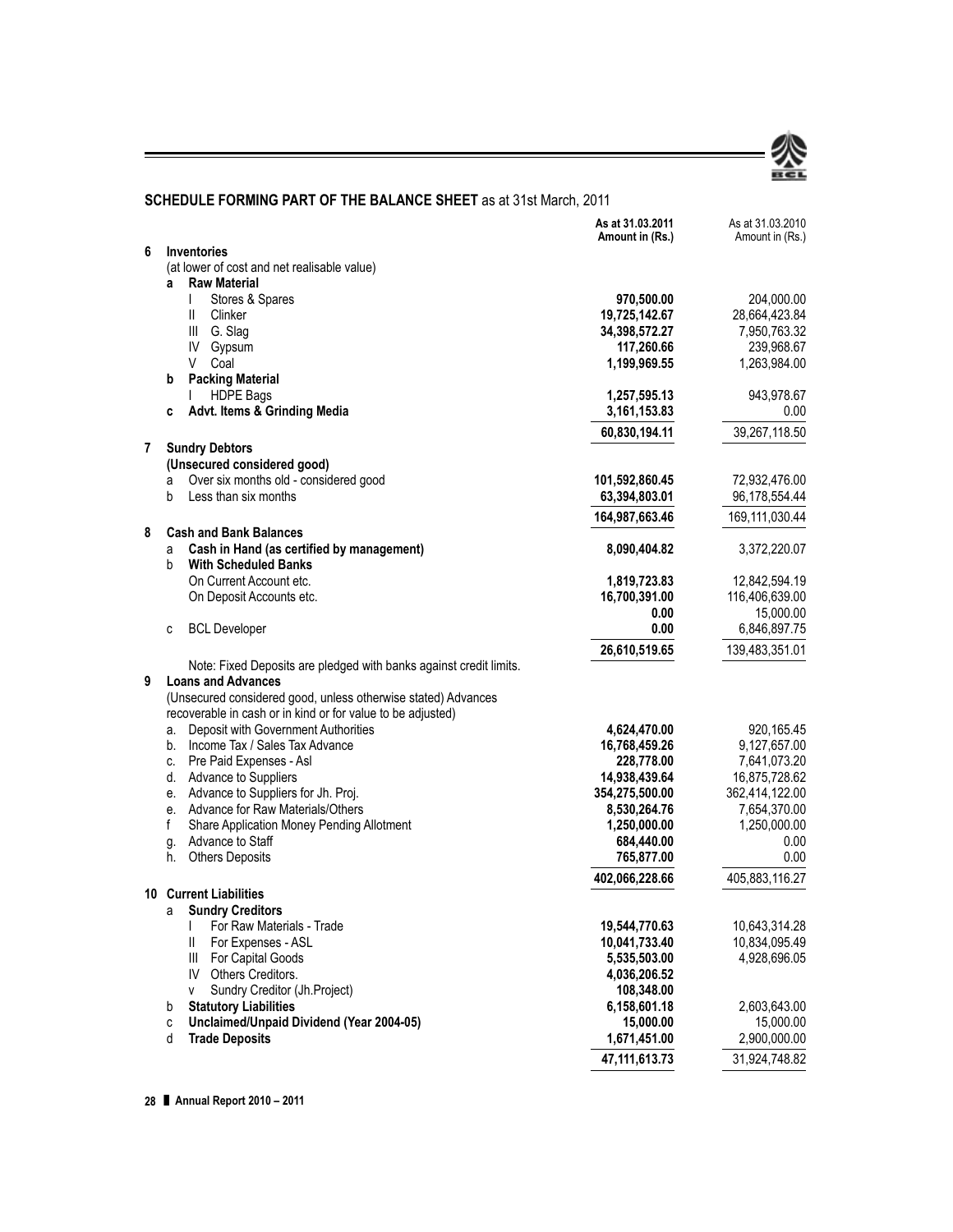#### **SCHEDULE FORMING PART OF THE BALANCE SHEET** as at 31st March, 2011

|    |    |                                   | As at 31.03.2011<br>Amount in (Rs.) | As at 31.03.2010<br>Amount in (Rs.) |
|----|----|-----------------------------------|-------------------------------------|-------------------------------------|
| 11 |    | <b>Provisions</b>                 |                                     |                                     |
|    | a  | Provision for Taxation            | 11,043,267.63                       | 7.356.947.00                        |
|    | b  | Provision for Fringe Benefit Tax. | 303,262.00                          | 303,262.00                          |
|    | C. | <b>Provision for Gratuity</b>     | 2,452,282.00                        | 1,532,079.00                        |
|    |    |                                   | 13,798,811.63                       | 9.192.288.00                        |

#### **12 Un-Audited Provisional Sales Statement** for the Financial Year 2010-1011

|                | Sales Account                 | For the F. Yr.<br>2010-2011 |                              | For the F. Yr.<br>2009-2010 |                              |
|----------------|-------------------------------|-----------------------------|------------------------------|-----------------------------|------------------------------|
| 1.             | <b>West Bengal Plant</b>      |                             |                              |                             |                              |
|                | <b>Manufacturing Sales</b>    | 189,851,598.00              |                              | 120,592,483.00              |                              |
|                | Scrap Sales                   | 540,600.00                  |                              | 0.00                        |                              |
|                | Add: Excise Duty              | 33,505,471.00               |                              | 24,691,325.00               |                              |
|                | Add: Education Cess           | 670,321.00                  |                              | 741,172.00                  |                              |
|                | Add: HSEC                     | 335,191.00                  |                              | 0.00                        |                              |
|                | Add: CST - WB                 | 1,759,389.00                |                              | 2,066,644.00                |                              |
|                | Add: VAT - WB                 |                             | 22,195,429.00 248,857,999.10 |                             | 13,428,588.00 161,520,212.00 |
| 2 <sup>1</sup> | Jharkhand - Ranchi            |                             |                              |                             |                              |
|                | <b>Trading Sales</b>          | 989,062.21                  |                              |                             |                              |
|                | Domestic Sales                | 23,728,760.00               |                              | 62,119,073.00               |                              |
|                | Add: VAT                      | 3,344,138.46                | 28,061,960.67                | 8,567,528.00                | 70,686,601.00                |
| 3.             | <b>Bihar - Patna</b>          |                             |                              |                             |                              |
|                | Domestic Sales                | 28,331,285.00               |                              | 60,563,474.00               |                              |
|                | Add: VAT                      | 3,993,019.00                | 32,324,304.00                | 8,333,826.00                | 68,897,300.00                |
|                | Less: Trade Discount on Sales |                             | 923,090.62                   |                             | Nil                          |
|                |                               |                             | 308,321,173.05               |                             | 301,104,113.00               |

### **SCHEDULE FORMING PART OF THE PROFIT AND LOSS ACCOUNT** for the year ended 31st March, 2011

|                                        | As at 31.03.2011<br>Amount in (Rs.) | As at 31.03.2010<br>Amount in (Rs.) |
|----------------------------------------|-------------------------------------|-------------------------------------|
| <b>13 OTHER INCOME</b>                 |                                     |                                     |
| Sales Contract Revenue (BCL Developer) | 0.00                                | 5447789.45                          |
| Misc. Income                           | 313542.00                           | 0.00                                |
| Discount Received                      | 13880.00                            | 5033105.00                          |
| Commission received                    | 0.00                                | 1227071.00                          |
| Hire Charges of Pay Loader             | 1136500.00                          | 699677.00                           |
| Rebate on Sales Tax                    | 14003.00                            | 3043.00                             |
| Profit on sales od Depreciated Assets  | 0.00                                | 10871.00                            |
| Interest On Fixed Deposits             | 2004952.00                          | 1303447.00                          |
|                                        | 3482877.00                          | 13725003.45                         |

**Annual Report 2010 – 2011** ❚ **29**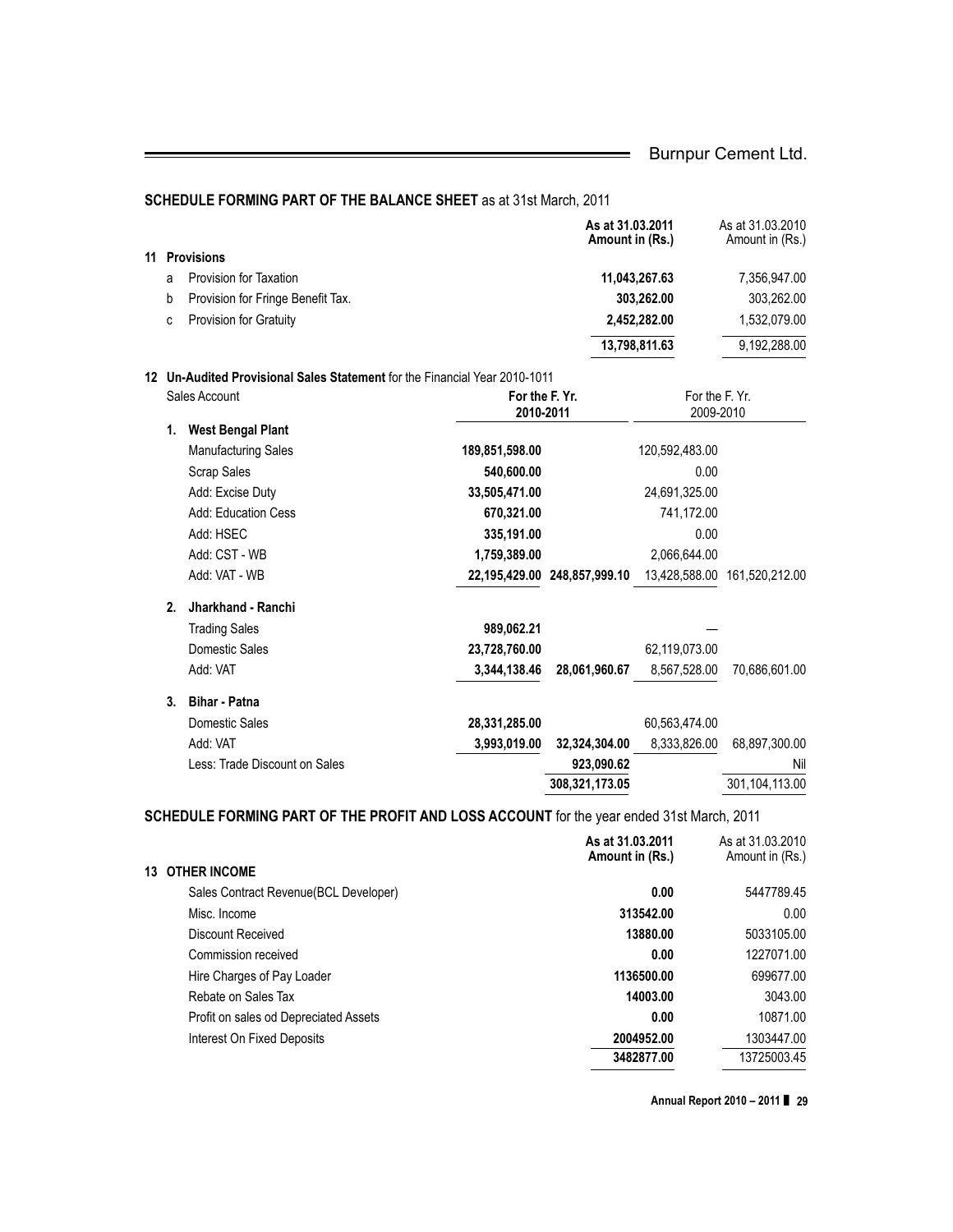

### **SCHEDULE FORMING PART OF THE PROFIT AND LOSS ACCOUNT** for the year ended 31st March, 2011

|  |                                                        |               | As at 31.03.2011<br>Amount in (Rs.) | As at 31.03.2010<br>Amount in (Rs.) |
|--|--------------------------------------------------------|---------------|-------------------------------------|-------------------------------------|
|  | <b>14 MANUFACTURING &amp; OTHER OPERATING EXPENSES</b> |               |                                     |                                     |
|  | 3.1 Raw Material Consumed                              |               |                                     |                                     |
|  | <b>Opening Stock</b>                                   |               | 36855155.83                         | 15076449.29                         |
|  | Purchase                                               |               | 138077629.36                        | 139343356.68                        |
|  | Frieght Inwards                                        |               | 19132912.84                         | 21145535.00                         |
|  |                                                        |               | 194065698.03                        | 175565340.97                        |
|  | Less: Closing Stock                                    |               | 54240975.60                         | 36855155.83                         |
|  |                                                        | A             | 139824722.43                        | 138710185.14                        |
|  | <b>Trading &amp; Others Purchase</b>                   | B             | 915463.00                           | 0.00                                |
|  | 3.2 Packing Material Consumed                          |               |                                     |                                     |
|  | <b>Opening Stock</b>                                   |               | 943978.67                           | 941478.37                           |
|  | Purchase                                               |               | 9054542.00                          | 8577414.00                          |
|  |                                                        |               | 9998520.67                          | 9518892.37                          |
|  | Less: Closing Stock                                    |               | 1257595.13                          | 943978.67                           |
|  |                                                        | C             | 8740925.54                          | 8574913.70                          |
|  | 3.3 Manufacturing Expenses:                            |               |                                     |                                     |
|  | <b>Factory Rent</b>                                    |               | 600000.00                           | 600000.00                           |
|  | <b>Grinding Media</b>                                  |               | 0.00                                | 1975621.00                          |
|  | Power & Fuel                                           |               | 35382569.96                         | 31318321.89                         |
|  | Testing Fees and Other Incidental Exp.                 |               | 842392.00                           | 91124.00                            |
|  | Loading / Unloading Charges                            |               | 2007265.00                          | 2993207.00                          |
|  | Repair & Maintenance - Machinery                       |               | 1922688.50                          | 2556220.61                          |
|  | Coal & Ash Consumption                                 |               | 0.00                                | 2497011.77                          |
|  |                                                        | D             | 40754915.46                         | 42031506.27                         |
|  | 3.4 Consumable & Misc. Stores:                         |               |                                     |                                     |
|  | <b>Opening Stock</b>                                   |               | 1467984.00                          |                                     |
|  | Purchase                                               |               | 6287480.67                          |                                     |
|  |                                                        |               | 7755464.67                          |                                     |
|  | Less: Closing Stock                                    |               | 5331623.38                          | 3495448.81                          |
|  |                                                        | Е             | 2423841.29                          | 3495448.81                          |
|  |                                                        | $(A+B+C+D+E)$ | 192659867.72                        | 192812053.92                        |
|  | <b>Excise Duty:</b>                                    |               | 34510983.00                         | 0.00                                |
|  | <b>15 COMPENSATION TO EMPLOYEES</b>                    |               |                                     |                                     |
|  | Salaries                                               |               | 4599826.00                          | 5594068.00                          |
|  | Wages                                                  |               | 3040902.00                          | 2875260.00                          |
|  | Bonus                                                  |               | 687317.60                           | 568178.00                           |
|  | Contribution to Recognised Provident Fund              |               | 848067.00                           | 784844.00                           |
|  | Gratuity                                               |               | 940203.00                           | (463683.00)                         |
|  | Employees' State Insurance Schemes                     |               | 230551.00                           | 254601.00                           |
|  | <b>Staff Welfare Expenses</b>                          |               | 303229.00                           | 241771.00                           |
|  |                                                        |               | 10650095.60                         | 9855039.00                          |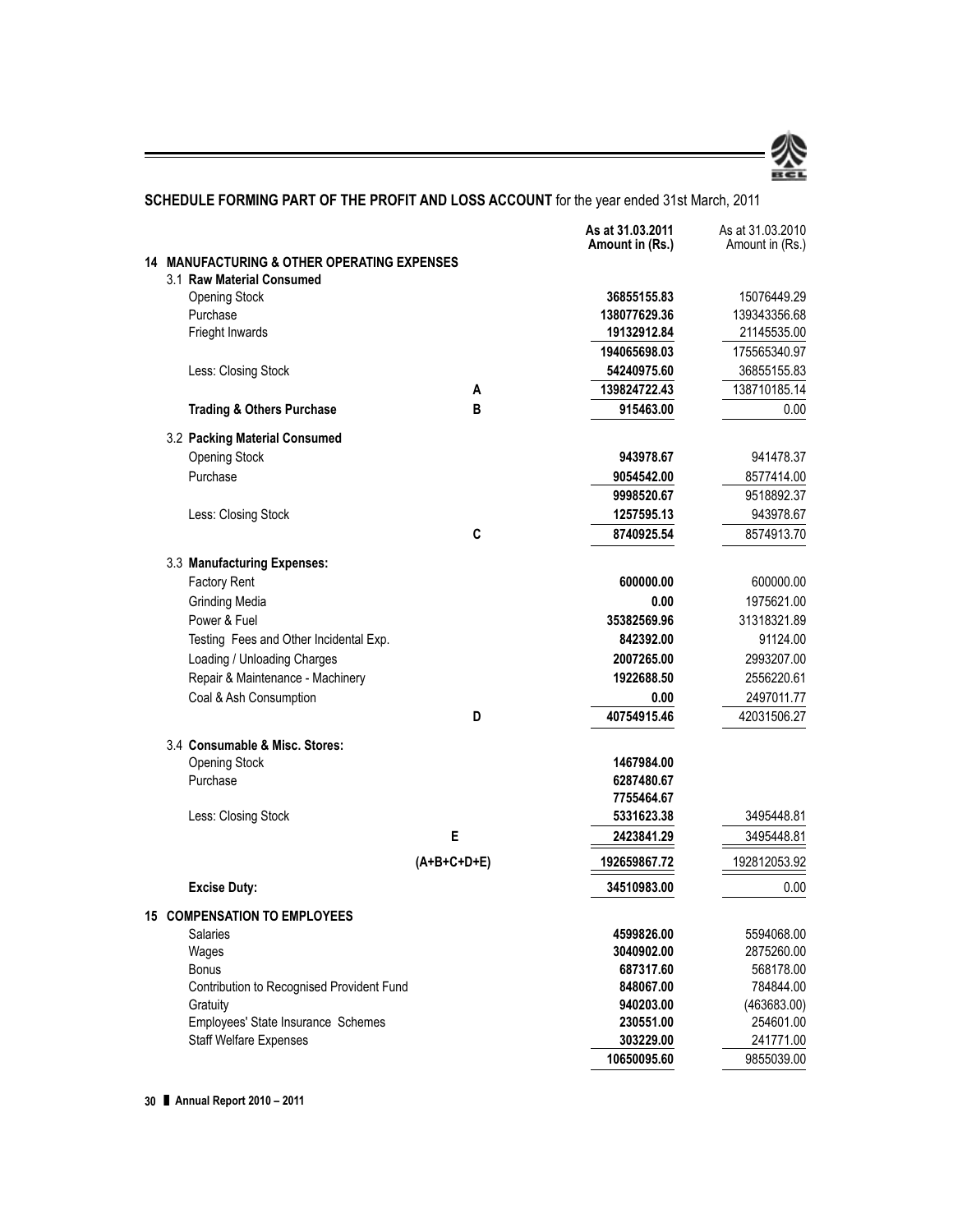|                                                  | As at 31.03.2011<br>Amount in (Rs.) | As at 31,03,2010<br>Amount in (Rs.) |
|--------------------------------------------------|-------------------------------------|-------------------------------------|
| <b>DIRECTORS' REMUNERATION</b><br>16             |                                     |                                     |
| Directors' Remuneration                          | 1620000.00                          | 1740000.00                          |
| <b>ADMINISTRATION AND OTHER CHARGES</b><br>17 a. |                                     |                                     |
| <b>Insurance Charges</b>                         | 185253.00                           | 301086.00                           |
| Advertisement                                    | 1356248.62                          | 206551.00                           |
| Rent                                             | 640508.00                           | 3067566.00                          |
| Rates and Taxes                                  | 864090.00                           | 70866.00                            |
| Printing & Stationery                            | 494803.00                           | 637291.00                           |
| Postage & Telegram                               | 356535.00                           | 333661.00                           |
| Telephne Exp.                                    | 292695.43                           | 455964.07                           |
| Legal cum Service ch.                            | 1134875.00                          | 735078.00                           |
| <b>Directors Sitting Fees</b>                    | 440000.00                           | 600000.00                           |
| <b>Auditors' Expenses:</b>                       |                                     |                                     |
| <b>Statutory Audit Fees</b>                      | 80000.00                            | 80000.00                            |
| <b>Tax audit Fees</b>                            | 30000.00                            | 30000.00                            |
| <b>Fees for Limited Review</b>                   | 30000.00                            | 30000.00                            |
| <b>VAT Audit Fees</b>                            | 26230.00                            | 0.00                                |
| Internal Audit Fees                              | 105000.00                           | 105000.00                           |
| VAT on Sales                                     | 31291975.46                         | 32396586.00                         |
| OtherAdministration Exp.                         | 7319835.06                          | 16691575.45                         |
| Service Tax Paid (For Prev Year)                 | 748924.01                           | 0.00                                |
| Penalty on Service Tax (Prev year)               | 56266.00                            | 0.00                                |
|                                                  | 45453238.58                         | 55741224.52                         |
| <b>18 INTEREST AND OTHER CHARGES</b>             |                                     |                                     |
| Interest on Term Loan                            | 1187293.00                          | 2455925.71                          |
| Interest in Cash Credit                          | 9269916.00                          | 10237637.00                         |
| Interest on Car Loan                             | 82431.13                            | 64564.00                            |
| Other Interest                                   | 36061.23                            | 1126581.44                          |
| <b>Bank Charges</b>                              | 309963.75                           | 910488.74                           |
| <b>Bank Processing Fees</b>                      | 750230.00                           | 0.00                                |
|                                                  | 11635895.11                         | 14795196.89                         |

### **SCHEDULE FORMING PART OF THE PROFIT AND LOSS ACCOUNT** for the year ended 31st March, 2011

**Annual Report 2010 – 2011** ❚ **31**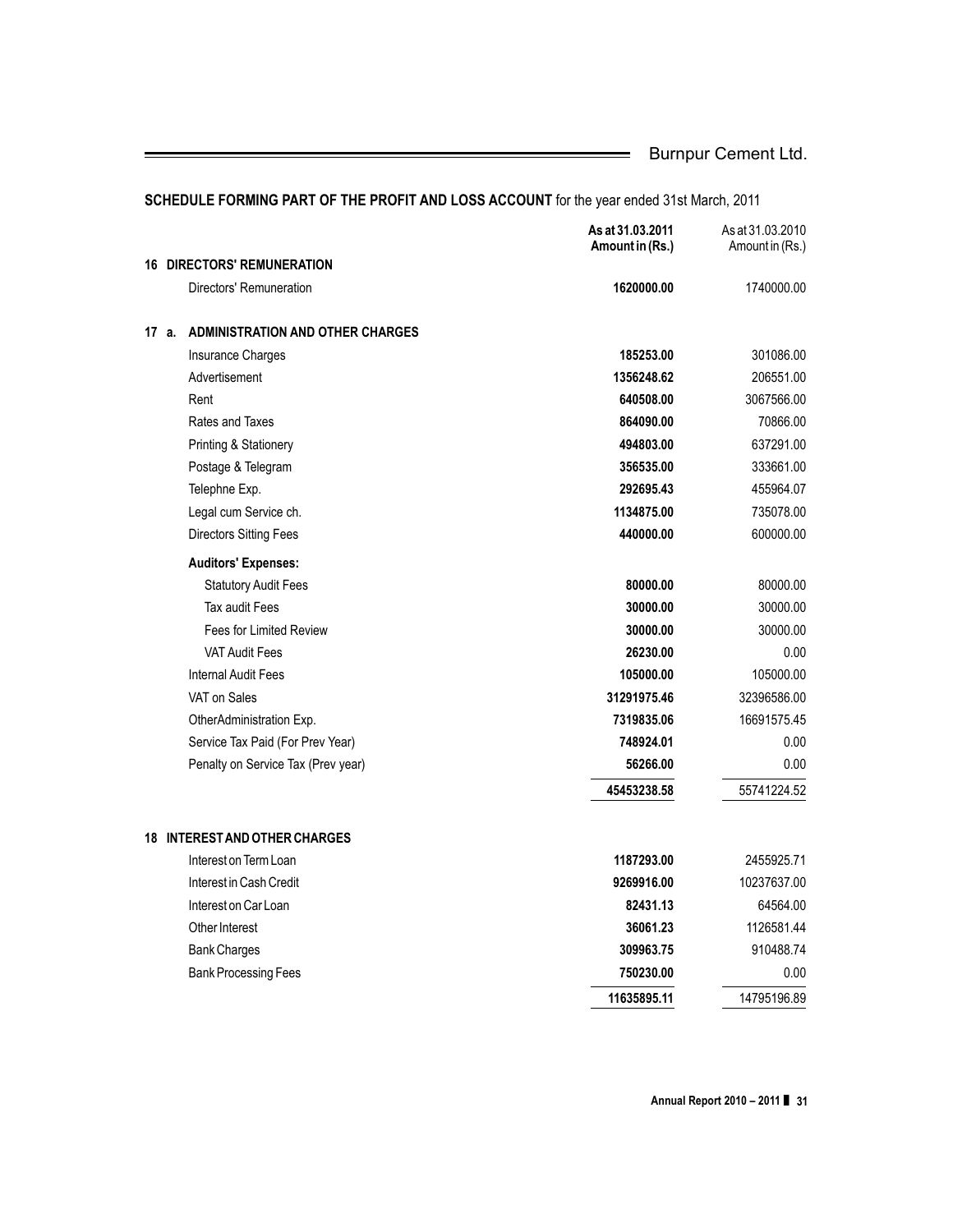

#### **ACCOUNTING POLICIES AND NOTES ON ACCOUNTS ANNEXED TO AND FORMING PART OF THE BALANCE SHEET** as on 31st March, 2011.

#### **SCHEDULE-19**

#### **NOTES ON ACCOUNTS**

- 1. Depreciation on revalued fixed assets amounting to Rs. 3676814.00 has been written off from revaluation reserve.
- 2. The figures of Excise Duty paid are disclosed in the Books at the net figures after taking credit for rebate / refund of Excise Duty. No Cenvat Credit on Capital goods has been taken during the year.
- 3. Figures pertaining to previous year have been re-grouped/re-arranged, reclassified and restated, wherever considered necessary, to confirm to the classification adopted in the current year.
- 4. There were no Foreign exchange inflow and outflow during the year.
- 5. Deferred tax is recognized subject to consideration of prudence in respect of deferred tax assets on timing difference being the difference between the taxable income and accounting income that originate in one period and are capable of reversal in one or more subsequent periods. Reversal of deferred tax liability on account of depreciation for Rs. 6,15,896.00 has been made in the Books of Accounts in accordance with Accounting Standard - 22.
- 6. Service tax is also being determined in accordance with the provision of Service Tax Law.

#### 7. **QUANTITATIVE DETAILSAND OTHER INFORMATION:**

- **Information required by Para 3, 4C and 4D of Part (II) of Schedule VI to The Companies Act, 1956:**
- **i. Capacity of Production of Plant at Asansol**

| a. License capacity   | N A                     |
|-----------------------|-------------------------|
| b. Installed Capacity | 1000 TPD                |
|                       | (on triple shift basis) |

#### **ii. Raw Material Consumption:**

| <b>Particulars</b>     | For the year ended 31st March, 2011 |                 | For the year ended 31st March, 2010 |                |  |
|------------------------|-------------------------------------|-----------------|-------------------------------------|----------------|--|
| Value<br>Quantity (MT) |                                     | Quantity (MT)   | Value                               |                |  |
| Clinker                | 29851.693                           | 9,11,62,058.76  | 31717.880                           | 100.269.209.09 |  |
| G. Slag                | 48966.389                           | 4,61,50,040.40  | 49018.090                           | 36.493.156.83  |  |
| Gypsum                 | 1611.825                            | 25, 12, 623. 27 | 1647.100                            | 1,947,819.22   |  |
| Total                  | 80429.897                           | 13,98,24,722.43 | 81383.070                           | 138,710,185.14 |  |

#### **iii. PRODUCTION OF FINISHED GOODS**

#### (In Bags of 50 kgs)

| Year    | Item             | <b>Opening Stock</b> | Production       | Total   |
|---------|------------------|----------------------|------------------|---------|
| 2010-11 | Cement (in Bags) | Nil                  | 1466311          | 1466311 |
|         |                  |                      | $(73315.550$ Mt) |         |
| 2009-10 | - do-            | Nil                  | 1498376          | 1498376 |

#### **iv. PACKING MATERIAL CONSUMED**

|                    | For the year ended 31st March, 2011 |              | For the year ended 31st March, 2010 |            |
|--------------------|-------------------------------------|--------------|-------------------------------------|------------|
| <b>Particulars</b> | Quantity                            | Value        | Quantity                            | Value      |
| <b>HDPE Bags</b>   | 1466311                             | 87.40.925.54 | 1498376                             | 8574913.70 |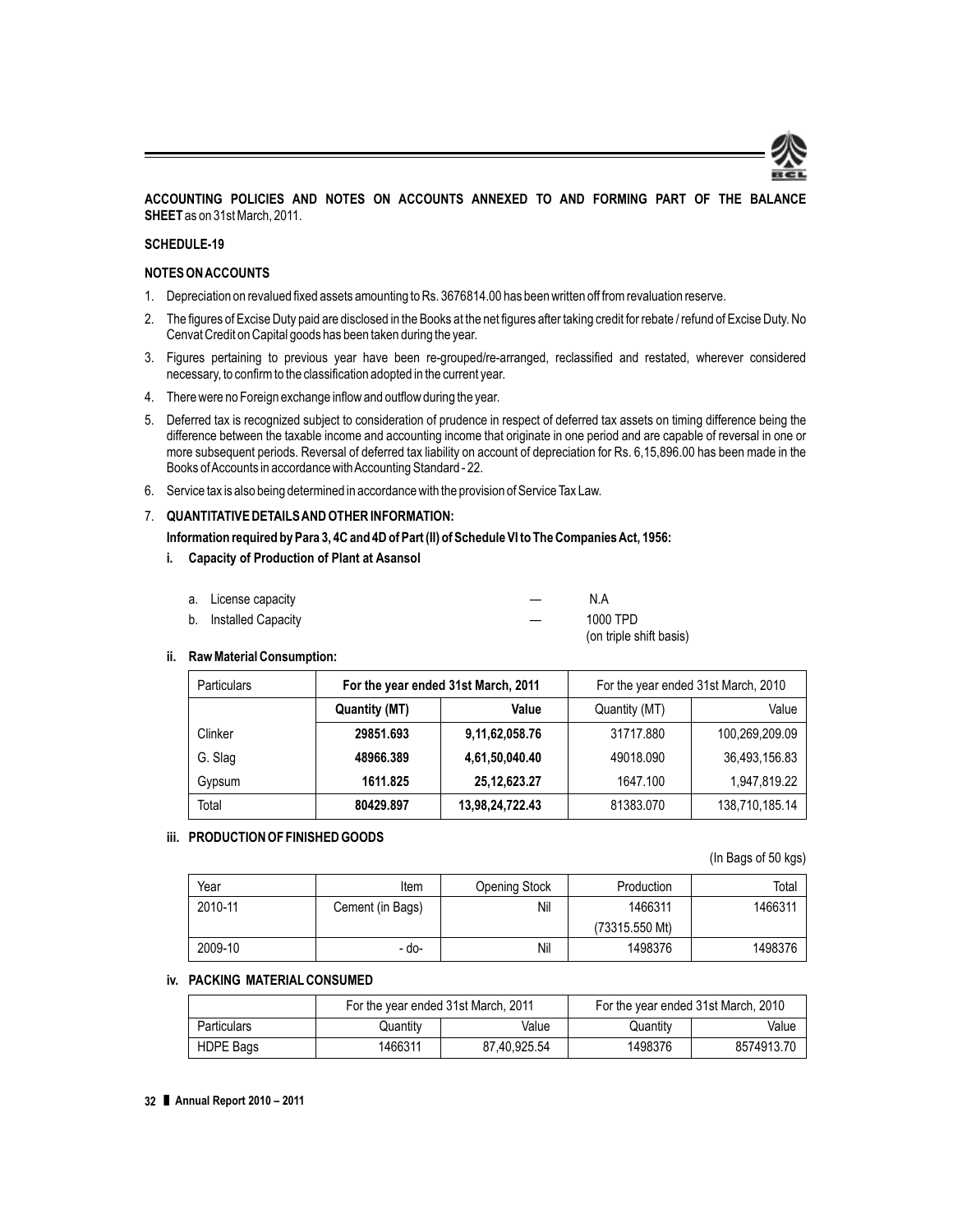#### **v. SALES**

| <b>Particulars</b> | Unit              | For the year ended<br>31st March, 2011 |              | For the year ended<br>31st March, 2010 |              |  |
|--------------------|-------------------|----------------------------------------|--------------|----------------------------------------|--------------|--|
|                    |                   | Quantity                               | Amount (Rs.) | Quantity                               | Amount (Rs.) |  |
| Cement             | In Bags of 50 Kgs | 14,66,311                              | 307332110.84 | 1498376                                | 301104113.00 |  |
|                    |                   | (73315.550 MT)                         |              |                                        |              |  |
| Lime Stone         | МT                | 2817.841                               | 989062.21    | Nil                                    | Nil          |  |
| Total              |                   |                                        | 308321173.05 |                                        | 301104113.00 |  |

#### **8. Managerial Remuneration**

| Particulars                   | For the year ended 31st March, 2011 | For the year ended 31st March, 2010 |  |
|-------------------------------|-------------------------------------|-------------------------------------|--|
| Salary                        | 16.20.000.00                        | 17.40.000.00+                       |  |
| <b>Commission/Perquisites</b> | Nil                                 | $NIL^*$                             |  |
| <b>Directors Sitting Fees</b> | 5.30.000.00                         | 6.00.000.00                         |  |

+a. Mr. B. K. Ladha has been appointed as Professional Director of the company w.e.f 26.01.2011.

b. The above remuneration paid to the Directors is the minimum remuneration paid in terms of part II of Schedule XIII of the Companies Act, 1956.

- 9. The Company operates in Production and sales of Cement and trading in Lime Stone under the name & style of Burnpur Cement Limited. In current year no segment reporting is required.
- 10. In terms of Section 22 of Micro, Small & Medium Enterprises Act, 2006 the outstanding to these enterprises are required to be disclosed. However these enterprises are required to be registered with under the Act. In the absence of the information about registration of the enterprises under the above Act, the required information could not be furnished. In view of above and in absence of relevant information, the auditor has relied upon the same.

#### 11. **Gratuity**

The Company has defined gratuity plan. Every employee who have completed 5 years or more of service is entitled to gratuity on terms not less favorable than the provisions of the payment of Gratuity Act, 1972. The amount of contribution to be made is arrived at based on Actuarial valuation done at the balance sheet date, as given below and is accounted accordingly:

| Opening Balance as per Books               | Rs. 15.32.079.00 |
|--------------------------------------------|------------------|
| Closing Balance as per Actuarial Valuation | Rs. 24.52.282.00 |
| Provision made during the Year             | Rs. 9.40.203.00  |
| Gratuity paid during the year              | 20,000.00<br>Rs. |

12. Sundry Debtors, Sundry Creditors and advances to parties as reflected in the financial statements are subject to confirmations from the respective parties.

#### 13. **CONTIGENT LIABILITY**

| <b>Particulars</b>    | Amount as on 31.03.2011 (Rs.in Lacs) |  |  |
|-----------------------|--------------------------------------|--|--|
| WBSEB Demand          | Rs.99.00                             |  |  |
| <b>VAT Liability</b>  | Rs.41.30                             |  |  |
| <b>Bank Guarantee</b> | Rs. 19.16                            |  |  |
| Sales Tax Demand      | Rs. 59.72                            |  |  |
| Income Tax Demand     | Rs.380.46                            |  |  |

i. It was informed by the Management that petition for renewal of eligibility certificate for exemption under West Bengal Value Added Tax Act, 2003 is pending before EC Cell, Kolkata. If the certificate is not granted, the Company may be liable to pay tax to the extent of Rs. 41.30 Lacs.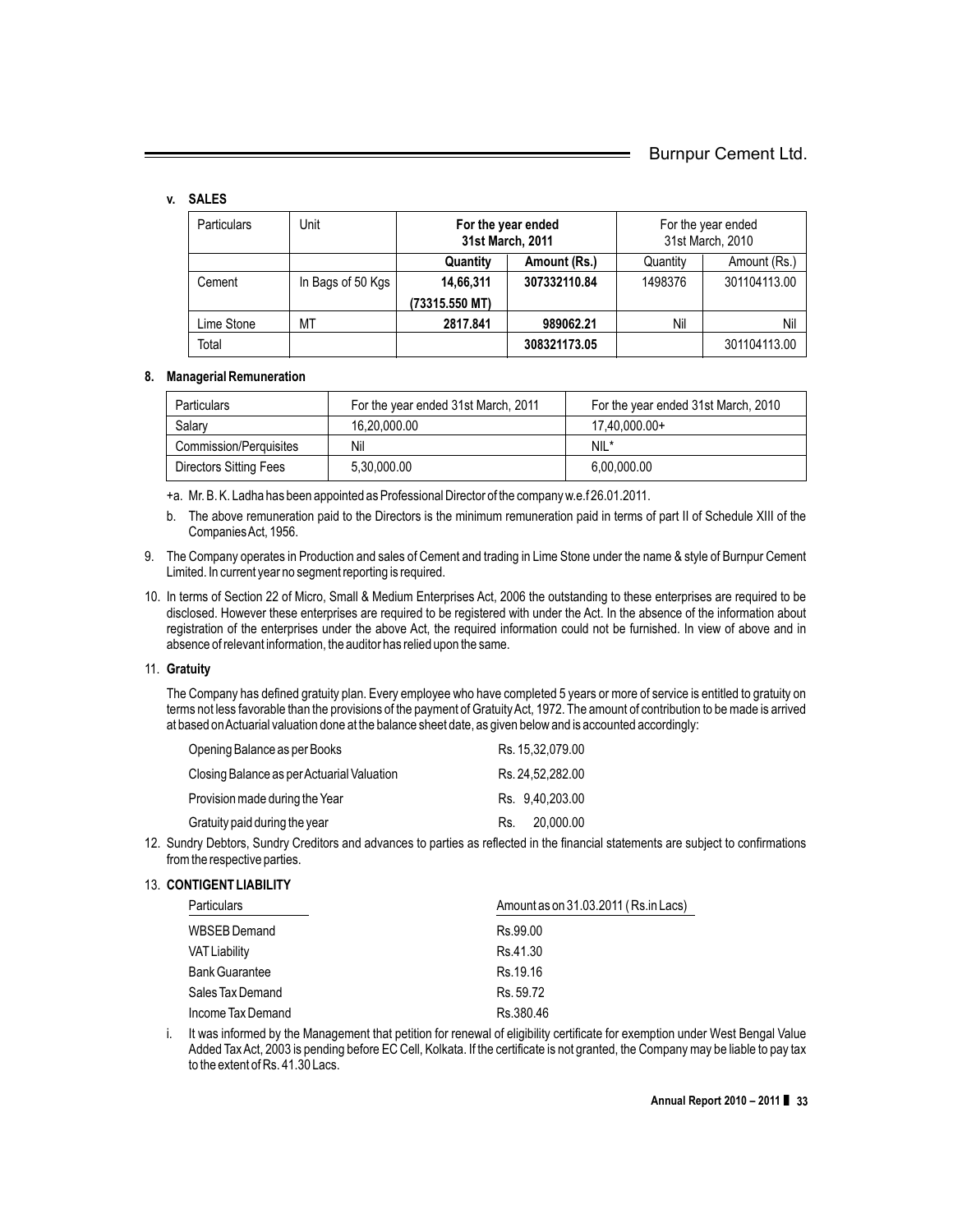

- ii. Demand of Rs.59.72 Lac raised on completion of Sales Tax Assessment for the years ended on 31-03-1996 and 31-03-2005 and 31-03-2008 under West Bengal Sales Tax Act, 1994, have not been provided for in the books as explained by the Management that the whole demand is disputed and revision/ appeal have been preferred before appropriate Appellate Forum and the management has bonafide belief that demand will be reduced to Nil on disposal of revision / appeal proceedings.
- 14. No provision for Income Tax has been made in the accounts on account of losses under normal income computed under Income Tax Act, 1961.

#### 15**. Deferred Tax Liability**

Deferred Tax is recognized subject to consideration of prudence in respect of deferred tax assets on timing difference being the difference between the taxable incomes and accounting income that originate in one period and are capable of reversal in one or more subsequent periods. Reversal of deferred tax liability on account of depreciation for Rs.6,15,896.00 has been made in the Books of Accounts in accordance with Accounting Standard-22

#### 16**. Earning Per Share is calculated as follows:**

| <b>Particulars</b>                                                                                  | For the year ended 31st March, 2011 | For the year ended 31st March, 2010 |
|-----------------------------------------------------------------------------------------------------|-------------------------------------|-------------------------------------|
| Net profit/Loss after tax                                                                           | 48.63.063.29                        | 66.39.036.12                        |
| Equity Shares outstanding at the period end (in nos.)                                               | 43004363                            | 43004363                            |
| Weighted average no. of equity shares used as<br>denominator for calculating basic and diluted EPS. | 43004363                            | 43004363                            |
| Nominal value per Equity Share (in Rs.)                                                             | 10                                  | 10                                  |
| Earning Per Share (Basic and Diluted) (in Rs.)                                                      | 0.11                                | 0.15                                |

- 17. In the opinion of the Management, the current assets, loans and advances have a value on realization in the ordinary course of business, which is at least equal to the amount at which they are stated.
- 18. Estimated amount of contract remaining to be executed on capital account (Net of Advance) and not provided for Rs. 60.57 crores.
- 19. Interest on Fixed deposit taken in the financial statement are as per management's certificate.

#### **SCHEDULE-20**

#### **RELATED PARTY DISCLOSURE**

Related Party transaction as per Accounting Standard 18 issued by ICAI

- **A.** As defined in Accounting Standard 18, the company has a related party relationship in the following:
	- 1. Subsidiary Company: Nil
	- 2. Associate Companies:
		- a. Insight Consultants Pvt. Ltd.
		- b. Bharat Cement Pvt. Ltd.
		- c. GoyalAuto Distributors Pvt. Ltd
		- d. Mittal Polypacks Pvt. Ltd.
		- e. Mittal Technopack Pvt. Ltd.
		- f. Dalhousi Datamatics Pvt. Ltd.
	- 3. Key Management Personnel
		- a. Mr.Ashok Gutgutia, Vice Chairman and Managing Director
		- b. Mr. Manoj Kumar Agarwal, Director
- **34** ❚ **Annual Report 2010 2011**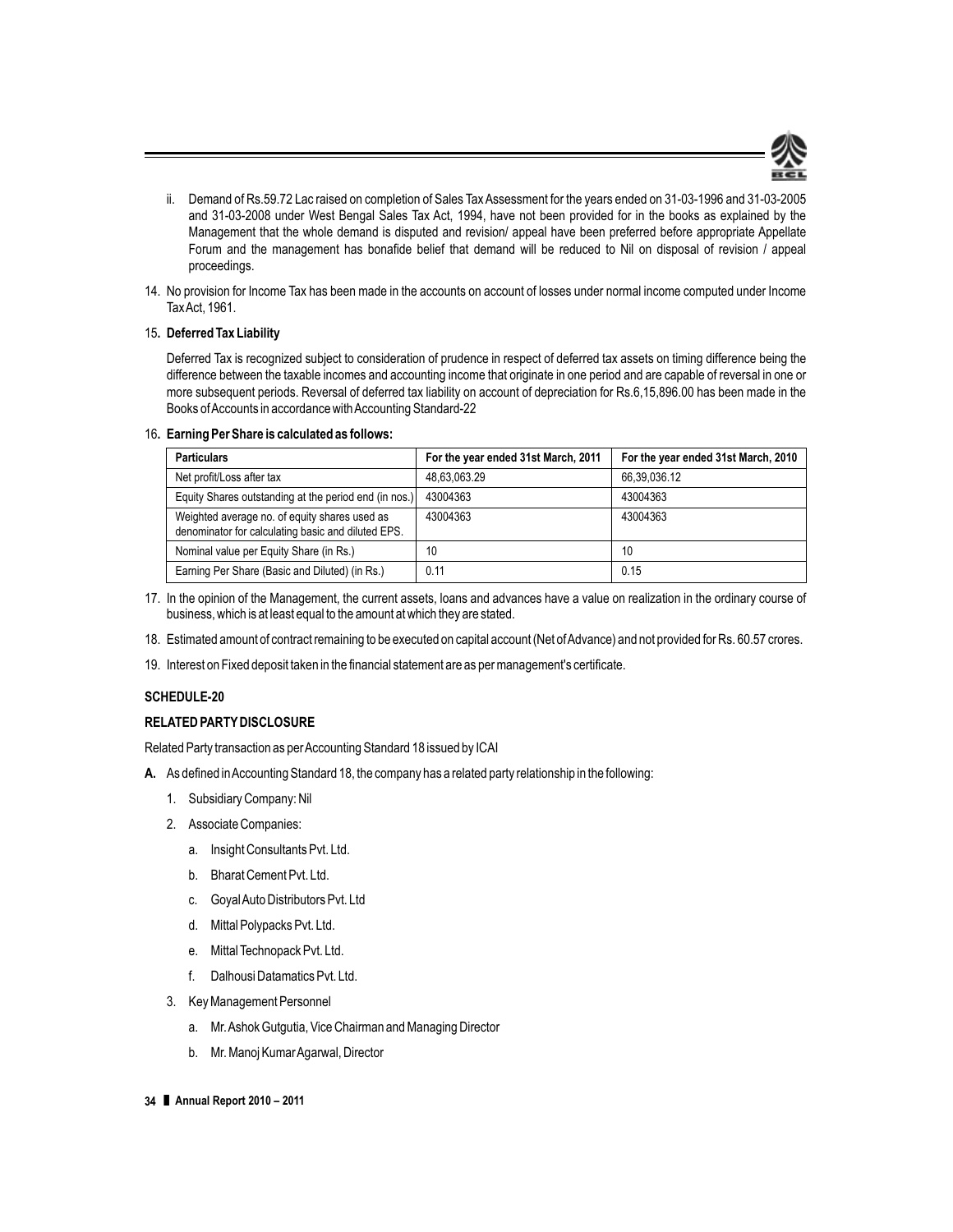| <b>Particulars</b>        | Name of the Parties                 | <b>Relation</b><br>Value    | <b>Transaction</b><br><b>Balance</b> | Outstanding    |
|---------------------------|-------------------------------------|-----------------------------|--------------------------------------|----------------|
| 1. Raw Material Purchased | Bharat Cement Pvt. Ltd.             | Associate Co.               | 2,42,28,356.00                       | 1,71,08,332.00 |
| 2. Advances               | Dalhousi Datamatics Pvt. Ltd.       | -do-                        | 43,55,000.00                         | 98,55,000.00   |
| 3. Bags Purchased         | Mittal Polypacks Pvt. Ltd.          | -do-                        | 1,46,18,423.00                       | Nil            |
| Advances<br>4.            | Mittal Technopack Pvt. Ltd.         | -do-                        | 50,00,000.00                         | Nil            |
| 5. Receipt of Rent        | Ashok Gutgutia                      | Key Management<br>Personnel | 9,00,000.00                          | Nil            |
| Remuneration<br>6.        | Ashok Gutgutia &<br>Kailash Agarwal | Key Management<br>Personnel | 16,20,000.00                         | Nil            |

**B**. The transactions are entered into in ordinary course of Business with related parties at arms length as per details below:

#### **SCHEDULE-21**

#### **SIGNIFICANT ACCOUNTING POLICIES**

#### **a. BASIS OF ACCOUNTING**

The financial statement have been prepared under the historical cost convention and on accrual basis in accordance with the accounting principles generally accepted in India and the provisions of the Companies Act, 1956. Accounting policies have been consistently applied by the Company and are consistent with those used in the previous year.

#### **b. USE OF ESTIMATES**

The preparation of the financial statements, in conformity with the generally accepted accounting principles, requires estimates and assumptions to be made that affect the reported amounts of assets and liabilities on the date of the financial statement and the reported amounts of revenues and expenses during the period. Differences between actual results and estimates are recognized in the period in which the results are known/materialize.

#### **c. ACCOUNTING OF CLAIMS**

- i. Claims receivable are accounted at the time when reasonable certainty of receipt is established. Claims payable are accounted at the time of acceptance.
- ii. Claims raised by Government Authorities regarding taxes and duties, which are disputed by the company, are accounted based on the merits of each claim.

#### **d. FIXED ASSETS**

Fixed assets are stated at cost of acquisition inclusive of duties (net of Cenvat), taxes, incidental expenses, erection/commissioning expenses and interest etc. upto the date the asset is ready for its intended use. In case of revaluation of fixed assets, the original cost as written up by the valuer is considered in the accounts and the differential amount is transferred to revaluation reserves.

#### **e. DEPRECIATION**

- i. Depreciation on Fixed Asset is provided on straight line method, at the rate and in the manner prescribed under schedule XIV of the Companies Act, 1956.
- ii. Lease hold land is amortized over the period of the lease.

#### **f. EXCISE DUTIES**

The figures of excise duty paid are disclosed in the Books at the net figures after taking Credit for rebate/refund of Excise Duty.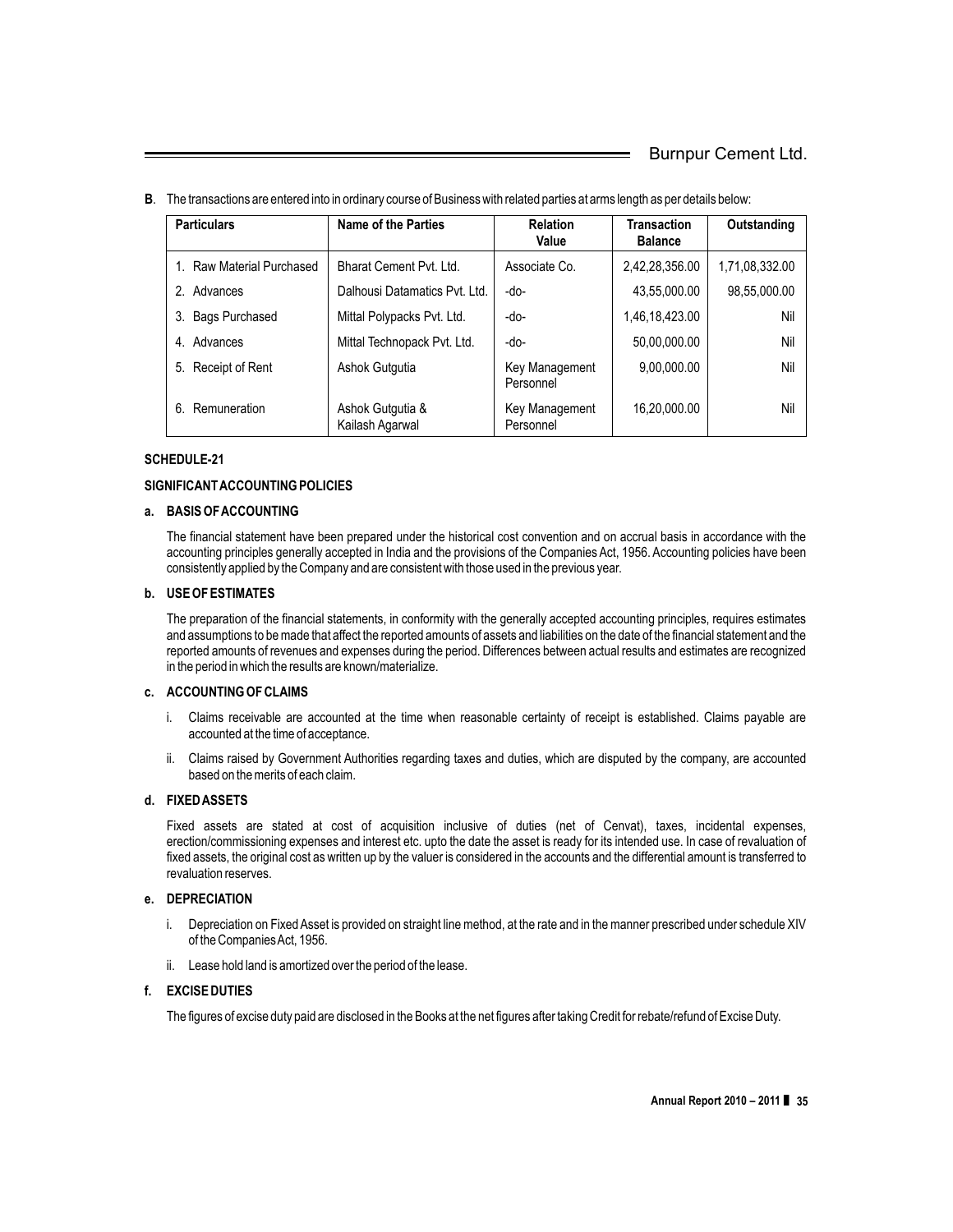

#### **g. VALUATION OF INVENTORIES**

- i. Raw materials, components, stores and spares are valued at lower of cost and net realizable value. Cost is determined on a weighted average basis.
- ii. Work in progress and finished goods are valued at lower of cost and net realizable value. Cost includes direct materials and labour and proportion of manufacturing overhead based on normal operating capacity. Cost is determined on a weighted average basis. Cost of finished goods includes excise duty. Net realizable value is the estimated selling price in the ordinary course of business less estimated cost of completion and estimated costs necessary to make the sale.
- iii. Packing materials are valued at cost price.

#### **h. INVESTMENTS**

Investments that are readily realizable and intended to be held for not more than a year are classified as current investments. All other investments are classified as long term investment. Unquoted and long term investments are considered at cost. Current quoted investments are stated at lower of cost or market rate on individual investment basis.

#### **i. BORROWING COST**

Borrowing costs attributable to the acquisition and/or construction of qualifying assets are capitalized as a part of cost of such assets, up to the date when such assets are ready for their intended use. Other borrowing costs are charge to Profit & Loss Account.

#### **j. INCOME TAX**

Tax expenses comprises of Current, Deferred Tax and Fringe Benefit Tax. Provision for Current Income Tax is made in accordance with the Income Tax Act, 1961. Deferred tax are accounted for in accordance with Accounting Standard 22 on "Accounting For Taxes on Income", issued by ICAI. Deferred Income taxes reflect the impact of the current period timing difference between taxable income and accounting income for the period and reversal of timing difference of earlier years/period. Deferred tax assets are recognized only to the extent that there is reasonable certainty that sufficient future taxable income will be available except that deferred tax asset arising on account of unabsorbed depreciation and losses are recognized if there is virtual certainty that sufficient future taxable income will be available to realize the same.

#### **k. EMPLOYEE BENEFITS**

- PF contribution, ESI contribution and other statutory contribution as applicable to the company are charged to the profit and loss account when the contributions to the respective funds are due.
- ii. Gratuity liability is provided for on the basis of an actuarial valuation made at the end of each financial year from approved actuary.

#### **l. GRANTS & SUBSIDY**

Grants received from the government agencies against specific fixed assets are adjusted to the cost of the assets and capital grants for project capital subsidy are credited to capital reserve. Revenue grants are recognized as other income or reduced from the respective expenditure.

Grants & Subsidy are accounted for once the claims are admitted by the appropriate authorities.

#### **m. PROVISIONS**

Provisions are recognized where a reliable estimate can be made for probable outflow of resources to settle the present obligations as a result of past event and the same is reviewed at each Balance Sheets date.

#### **n. IMPAIRMENT OFASSETS**

In compliance with AS-28 relating to impairment of assets, the company has reviewed the carrying amount of fixed assets as cash generating unit and there was no indication of impairment during the year.

As per our annexed report of even date.

**For N.K.Agarwal & Co. Co. Co. Co. Co. Co. Co. Co. Co. Co. Co. Co. Co. Co. Co. Co. Co. Co. Co. Co. Co. Co. Co. Co. Co. Co. Co. Co. Co. Co. Co. Co. Co. Co.** *Chartered Accountants*

Date : 30th May, 2011 **S. S. Panigrahi**

**(N. K. Agarwal) (N. K. Agarwal) Ashok Gutgutia Manoj Kumar Agarwal**<br>Proprietor *Director Director Director* **Proprietor** VC & Managing Director

**Company Secretary**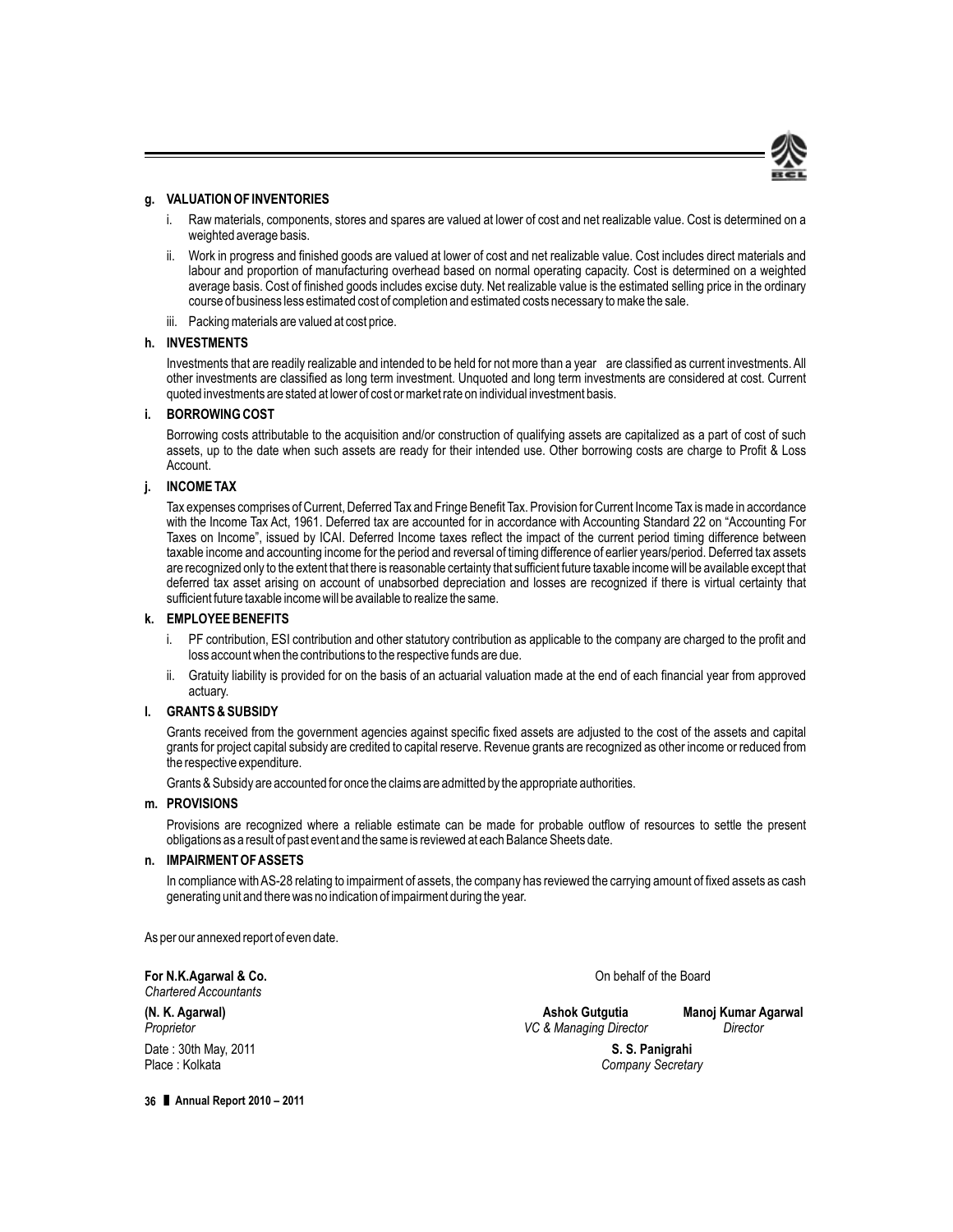|  | Burnpur Cement Ltd. |
|--|---------------------|
|--|---------------------|

### **BALANCE SHEET ABSTRACT AND COMPANY'S GENERAL BUSINESS PROFILE ADDITIONAL INFORMATION PURSUANT TO THE PROVISIONS OF PART IV OF SCHEDULE VI TO THE COMPANIES AC THE COMPANIES ACT, 1956 1. REGISTRATION DETAILS** Registration No.  $\boxed{4 \mid 0 \mid 8 \mid 3 \mid 1}$  State Code 2 1 Balance Sheet Date  $3 | 1 | 0 | 3 | 2 | 0 | 1 | 1$ **2. CAPITAL RAISED DURING THE YEAR (Amount in Thousand)** Public Issue  $|N| + |L|$  Right Issue  $|N| + |L|$ Bonus Issue  $|N| I |L|$  Private Placement  $|N| I |L$ **3. POSITION OF MOBILISATION & DEPLOYMENT OF FUN (Amount in Thousand)** Total Liabilities  $9|9|1|4|3|7$  Total Assets  $9|9|1|4|3|7$ **Sources of Funds** Paid up Capital  $|4|3|0|0|4|3$  Reserve & Surplus  $|1|8|7|0|4|6$ Secured Loan  $\vert 1 \vert 1 \vert 3 \vert 1 \vert 6 \vert 2 \vert$  Unsecured Loan Deferred Tax Liability  $\boxed{6}$  3 1 0 **Application of Fund** Net Fixed Assets (Incl. Capital  $\begin{array}{|c|c|c|c|c|c|}\n3 & 9 & 7 & 8 & 5 & 2\n\end{array}$  Investment N I L Work-in-Progress) Net Current Assets  $|5|9|3|5|8|4$ **4. PERFORMANCE OF THE COMPANY (Amount in Thousand)** Turnover  $3|1|1|8|0|4$  Total Expenditure  $2|8|4|8|9|4$ Profit / Loss Before Tax  $|7|9|3|3$  Profit / Loss After Tax  $|4|8|6|3$ Earning Per Share (in Rs.)  $|0| \cdot |1|1$  Dividend Rate %  $|N|1|L$

#### **5. GENERIC NAME OF THREE PRINCIPAL PRODUCT / SERVICE OF THE COMPANY (As per monetary terms)**

(ITC Code)

Item Code No.  $\sqrt{2/5/2/3/2}$  |  $\sqrt{9/4/0}$  Product Description Portland Stag Cement

**For N.K.Agarwal & Co.** On behalf of the Board *Chartered Accountants*

**(N. K. Agarwal) (N. K. Agarwal) Ashok Gutgutia Manoj Kumar Agarwal**<br>Proprietor *Director Director Director* Date : 30th May, 2011 **S. S. Panigrahi**

**VC & Managing Director** 

**Company Secretary** 

**Annual Report 2010 – 2011** ❚ **37**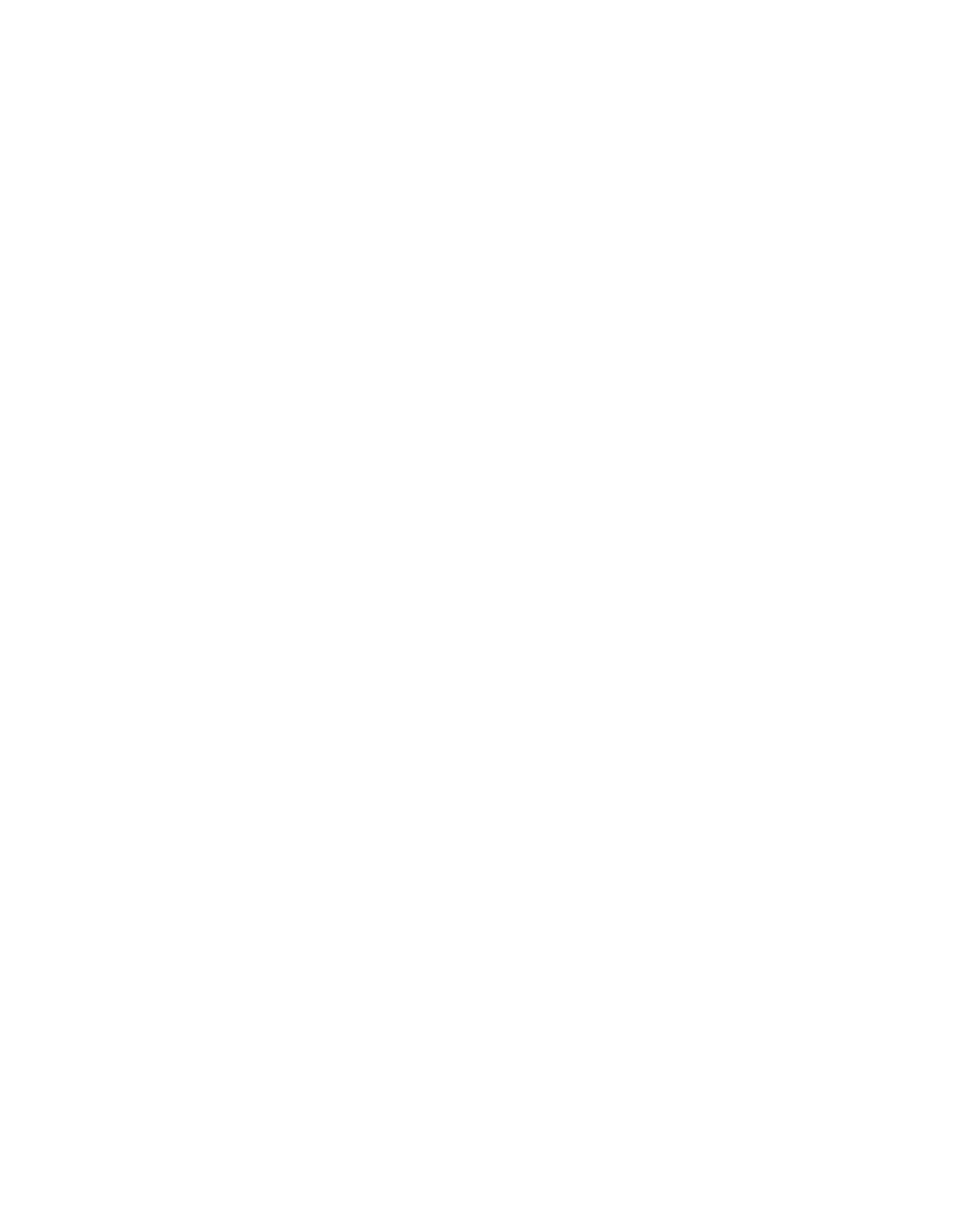

**BURNPUR CEMENT LTD.** Palasdiha, Panchgachia Road P.O. : Kanyapur, Asansol - 713 341, Dist. : Burdwan

#### **ATTENDANCE SLIP**

|  | 25TH ANNUAL GENERAL MEETING - WEDNESDAY, 30TH NOVEMBER, 2011 - 11.00 A.M.                                                                                                                                                                                                                                                                                                 |                            |                                                                                                           |  |
|--|---------------------------------------------------------------------------------------------------------------------------------------------------------------------------------------------------------------------------------------------------------------------------------------------------------------------------------------------------------------------------|----------------------------|-----------------------------------------------------------------------------------------------------------|--|
|  | Name of shareholder                                                                                                                                                                                                                                                                                                                                                       | Folio No./DPID & Cliend ID | No. of Shares                                                                                             |  |
|  |                                                                                                                                                                                                                                                                                                                                                                           |                            |                                                                                                           |  |
|  |                                                                                                                                                                                                                                                                                                                                                                           |                            |                                                                                                           |  |
|  |                                                                                                                                                                                                                                                                                                                                                                           |                            |                                                                                                           |  |
|  |                                                                                                                                                                                                                                                                                                                                                                           |                            |                                                                                                           |  |
|  | I/we certify that i am/we are registered shareholder/s/proxy for the registered shareholders/s of the Company. I/We hereby record<br>my/our presence at the 25TH ANNUAL GENERAL MEETING of the Company to be held at 11.00 A.M. on Wednesday,<br>30th November 2011 at the Asansol Club Limited, Court Compound, P.O. Asansol, Dist. Burdwan, West Bengal, Pin - 713 304. |                            |                                                                                                           |  |
|  |                                                                                                                                                                                                                                                                                                                                                                           |                            | Member/s/Proxy Signature                                                                                  |  |
|  | Note: Please fill this attendance slip and hand it over at the ENTRANCE OF THE HALL.                                                                                                                                                                                                                                                                                      |                            |                                                                                                           |  |
|  |                                                                                                                                                                                                                                                                                                                                                                           |                            |                                                                                                           |  |
|  | <b>BURNPUR CEMENT LTD.</b><br>Palasdiha, Panchgachia Road<br>P.O.: Kanyapur, Asansol - 713 341, Dist.: Burdwan                                                                                                                                                                                                                                                            |                            |                                                                                                           |  |
|  |                                                                                                                                                                                                                                                                                                                                                                           | <b>FROM OF PROXY</b>       |                                                                                                           |  |
|  |                                                                                                                                                                                                                                                                                                                                                                           |                            |                                                                                                           |  |
|  |                                                                                                                                                                                                                                                                                                                                                                           |                            |                                                                                                           |  |
|  |                                                                                                                                                                                                                                                                                                                                                                           |                            |                                                                                                           |  |
|  |                                                                                                                                                                                                                                                                                                                                                                           |                            |                                                                                                           |  |
|  |                                                                                                                                                                                                                                                                                                                                                                           |                            |                                                                                                           |  |
|  | as my/our proxy to attend and vote for me/us on my/our behalf at the 25TH ANNUAL GENERAL MEETING of the Company to be held<br>at 11.00 A.M. Wednesday, 30th November 2011 at the Asansol Club Limited, Court Compound, P.O. Asansol, Dist. Burdwan, West<br>Bengal, Pin - 713 304 and/or at any adjournment thereof.                                                      |                            |                                                                                                           |  |
|  | Signed this  day of  2011.                                                                                                                                                                                                                                                                                                                                                |                            |                                                                                                           |  |
|  |                                                                                                                                                                                                                                                                                                                                                                           |                            | Affix a                                                                                                   |  |
|  |                                                                                                                                                                                                                                                                                                                                                                           | Signature                  | Revenue<br>Stamp                                                                                          |  |
|  |                                                                                                                                                                                                                                                                                                                                                                           |                            | Please do not fail to put proper revenue stamp and your signature, when sending this form to the Company. |  |

**Dear shareholders you are requested to send your mail id to the company for better communication in future. (our mail id: info@burnpurcement.com and investors@burnpurcement.com).**